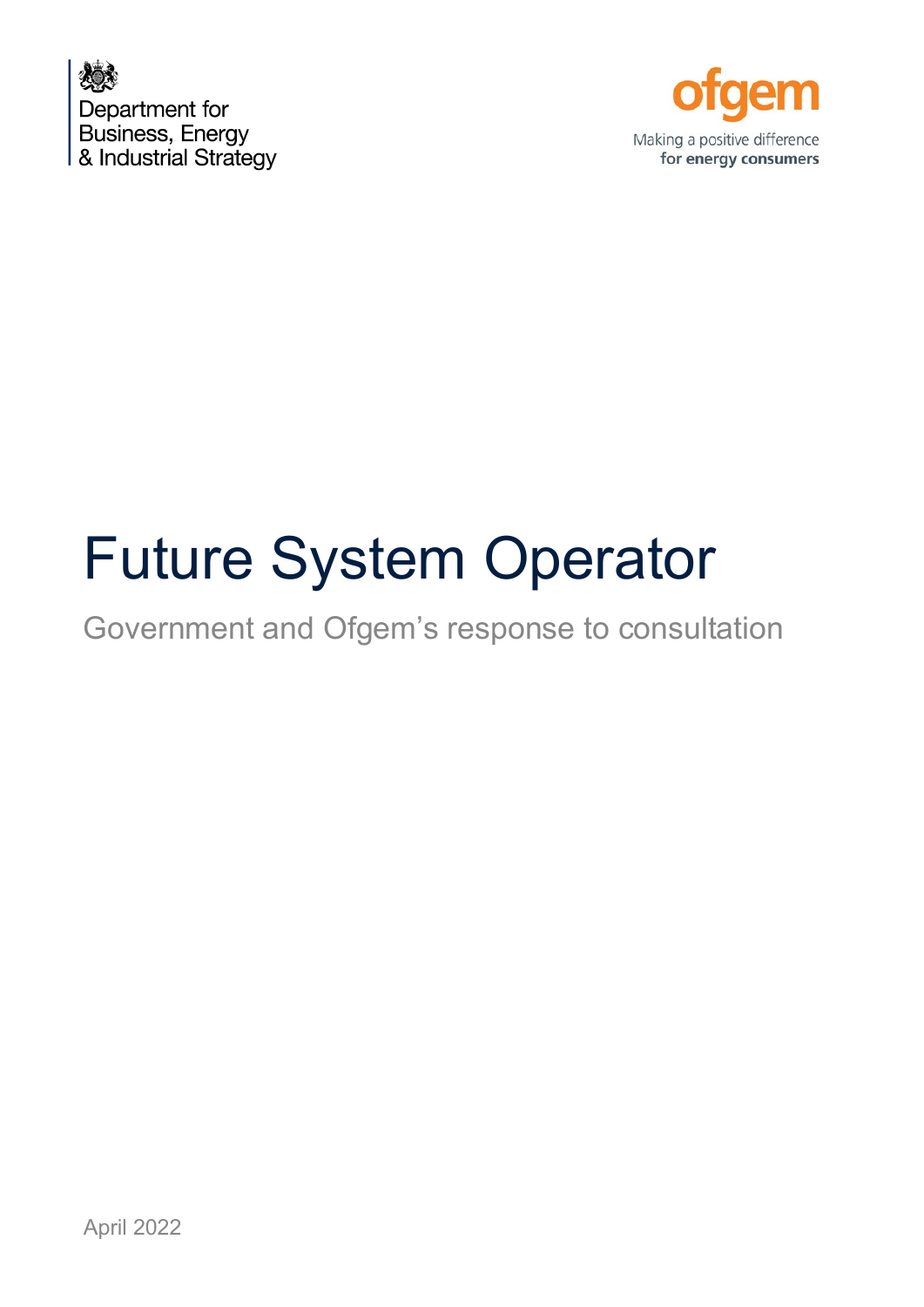

#### © Crown copyright 2022

This publication is licensed under the terms of the Open Government Licence v3.0 except where otherwise stated. To view this licence, visit [nationalarchives.gov.uk/doc/open-government-licence/version/3](http://nationalarchives.gov.uk/doc/open-government-licence/version/3/) or write to the Information Policy Team, The National Archives, Kew, London TW9 4DU, or email: [psi@nationalarchives.gsi.gov.uk.](mailto:psi@nationalarchives.gsi.gov.uk)

Where we have identified any third-party copyright information you will need to obtain permission from the copyright holders concerned.

Any enquiries regarding this publication should be sent to us at: [futuresystemoperator@beis.gov.uk](mailto:futuresystemoperator@beis.gov.uk)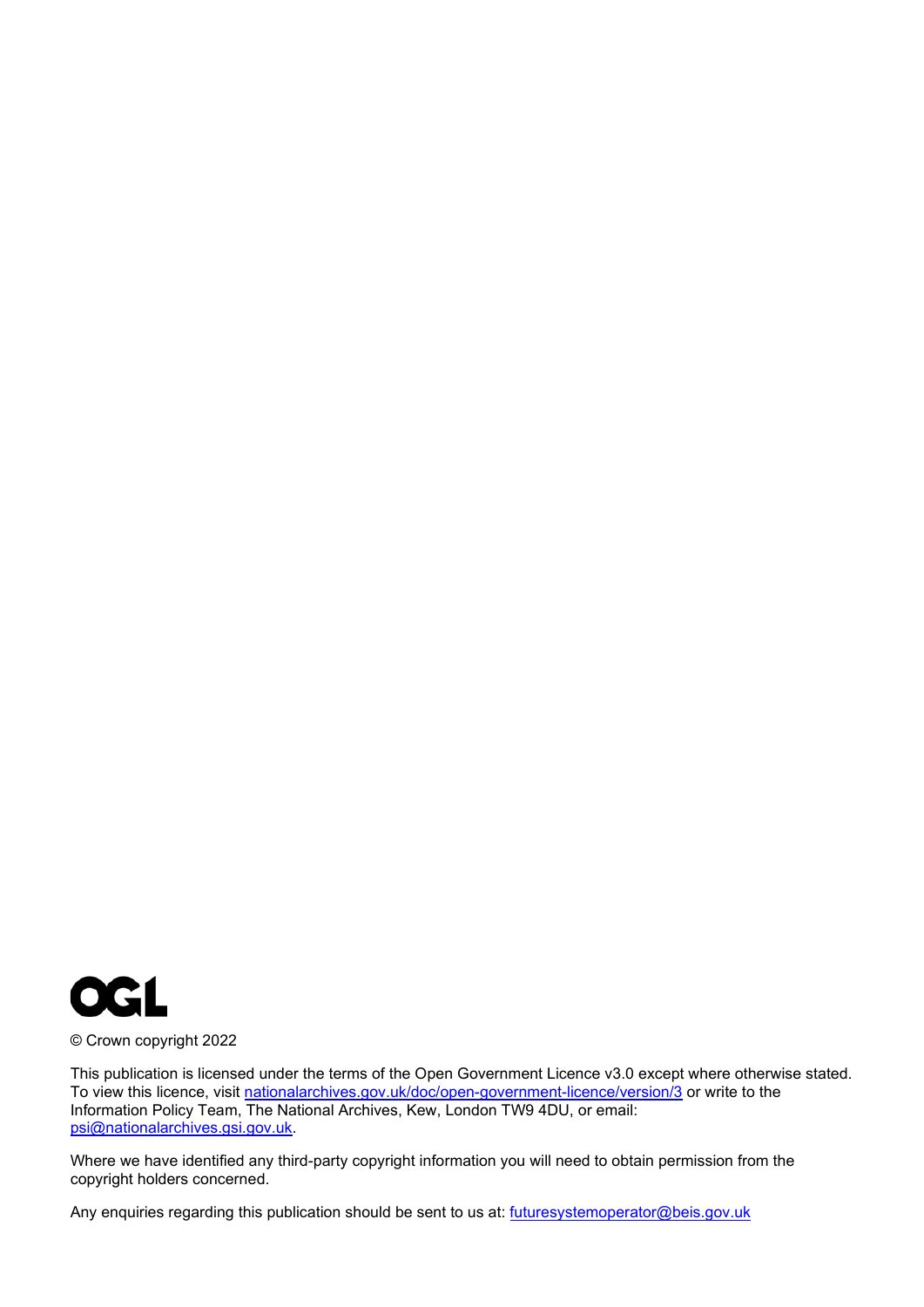## Ministerial Foreword

Our energy system is at a transformative moment. We need fundamental change to ensure we match the scale of our net zero ambitions, set out in our recent Net Zero Strategy, but also to implement this change efficiently so that consumer bill payments are kept as low as possible. This requires a shift to a more 'whole system' approach, coordinating the ever more integrated electricity and gas systems, both onshore and offshore, while looking ahead to the emerging markets of hydrogen and Carbon Capture and Storage. And it is necessary that the rules and governing institutions of the system adapt and evolve to support and enable this transition.

The Russia/Ukraine conflict only underlines the serious need to transition and decarbonise our energy system and focus on generating cheaper, cleaner power in Britain. This is not only vital for reaching net zero but also to our national security, and to becoming energy independent in the long-term.

The consultation which we undertook over the second half of last year has confirmed the view that a new, independent Future System Operator (FSO) can play a vital part in helping us meet these challenges. In this consultation response we set out our commitment to proceed with the creation of the FSO, as an expert, impartial body with an important duty to facilitate net zero whilst also maintaining a resilient, and affordable system. We will establish the FSO in public ownership, in a way which ensures it is truly and properly independent – not only of asset ownership and other commercial energy interests, but also from day-to-day operational control of government. As a trusted and expert body at the centre of the gas and electricity systems, the FSO will play an important role in coordinating and ensuring strategic planning across the sector. It will have an ambitious long-term vision and provide independent advice to government and Ofgem. I am hugely encouraged that both energy industry participants and consumer groups have broadly endorsed these changes and responded to our consultation with similar levels of ambition.

We acknowledge that this will affect the current electricity and gas system operators, owned by National Grid, because the FSO would be founded on some of the existing roles and capabilities within these organisations and will involve a transfer of ownership. National Grid has played a central and integral part in the energy system since privatisation, and the networks they own will continue to be a vital aspect of our resilience, affordability and decarbonisation goals. I welcome the engagement National Grid has shown with this work to date and look forward to continuing this important dialogue further in the coming period as we transition to the new arrangements.

Alongside the FSO, in our reform of energy codes we are further progressing this move towards net zero by ensuring clear strategic direction of codes. Acknowledged by the wide stakeholder support for our preferred consultation option, we will be empowering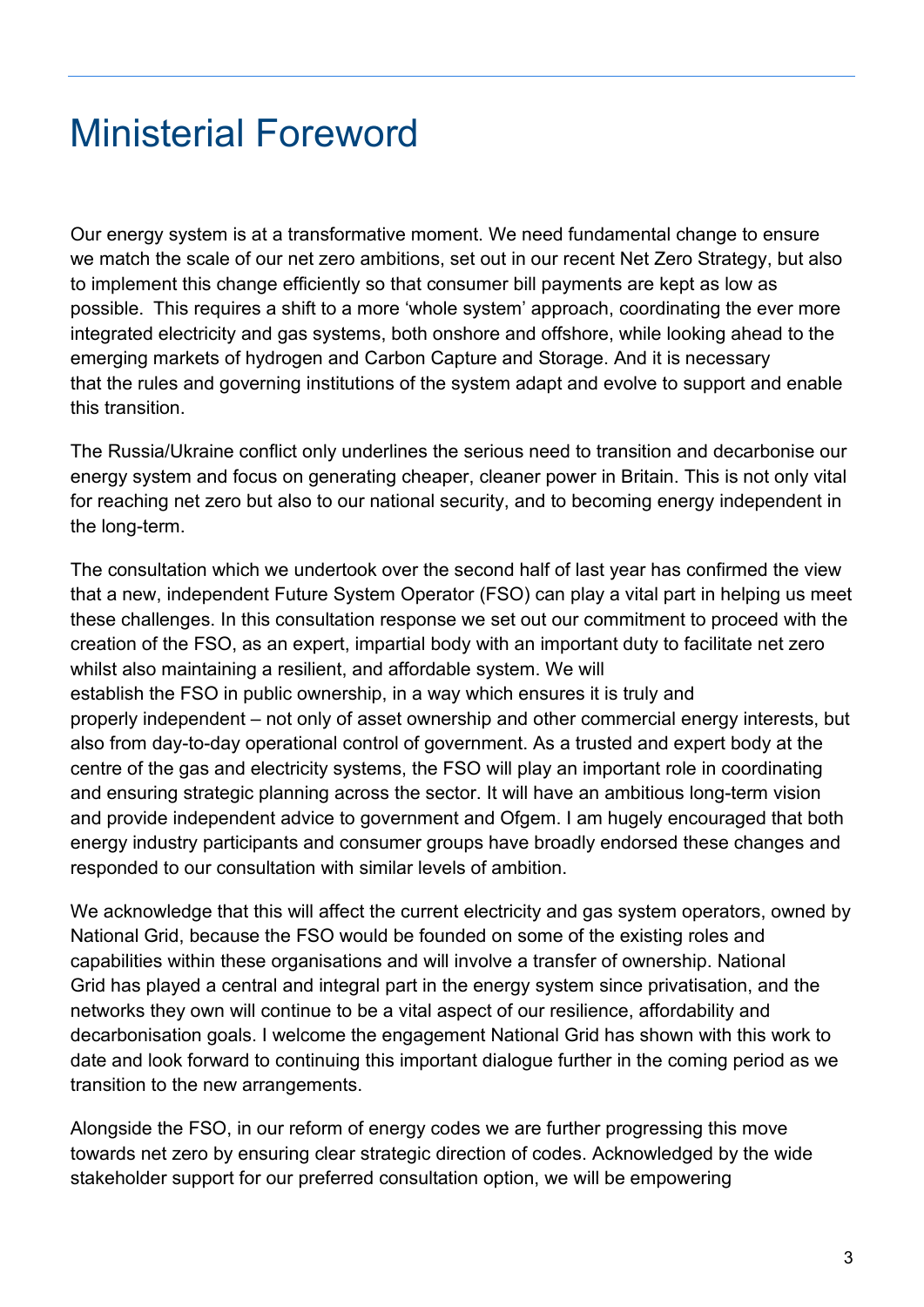Ofgem with new strategic functions for codes, including the ability to establish and regulate (by licence) code managers.

These are significant and exciting step changes in our approach to governing the energy system and will ensure we can drive forward the delivery of net zero for the benefit of consumers, the economy and the environment. Together with Ofgem, I am pleased to set out in this consultation response our position for how this can be achieved.

The Rt Hon Kwasi Kwarteng

**Secretary of State for Business, Energy and Industrial Strategy**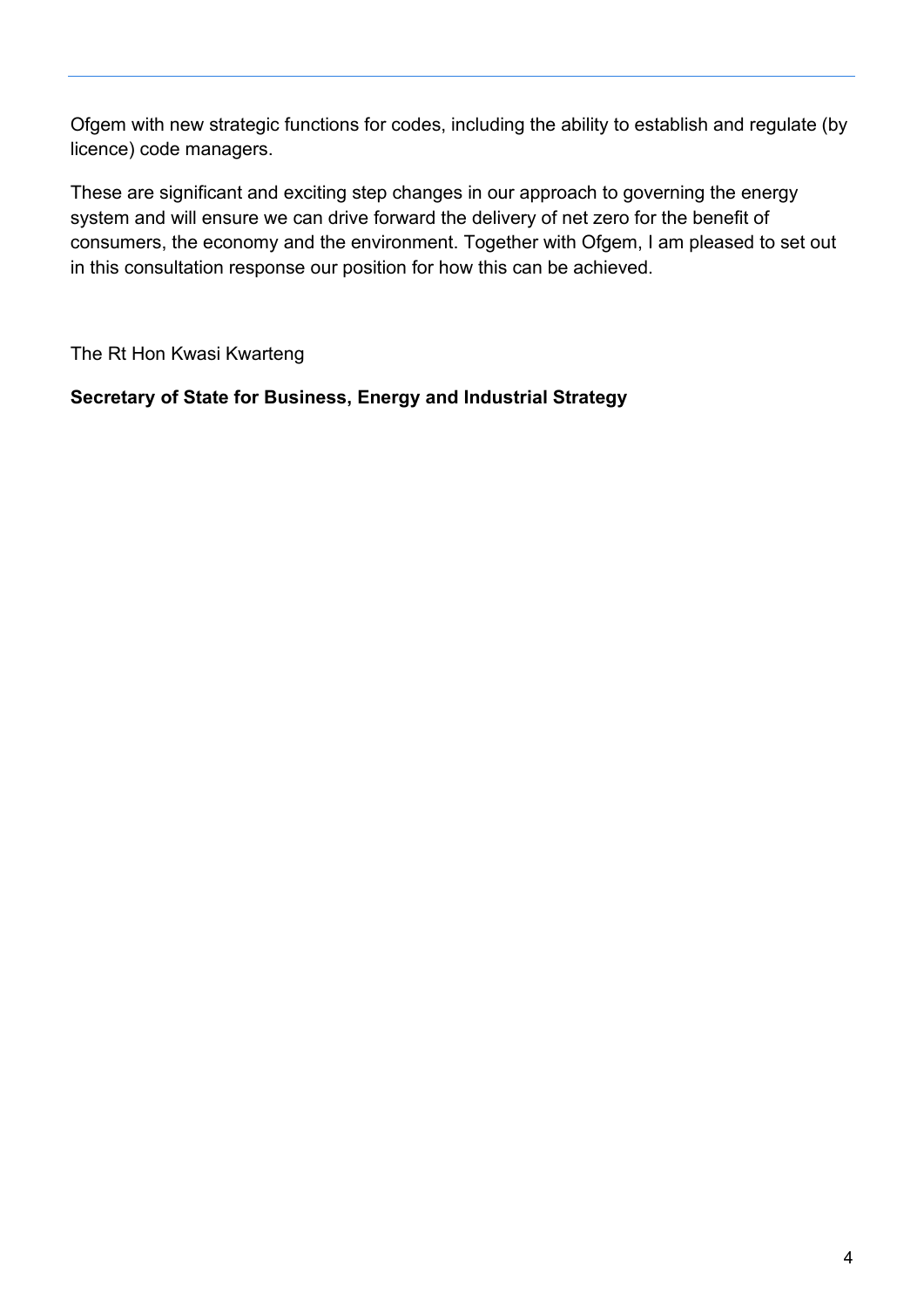## Jonathan Brearley Foreword

Net zero represents an unprecedented challenge, but it also presents an opportunity to design and deliver a much smarter, more flexible, and more integrated energy system, which can help keep bills affordable for all consumers. Together with BEIS, we have consulted on the future role of the system operator, a body that is key to the delivery of an energy system that achieves net zero for the benefit of consumers.

In this publication, we and government set out a commitment to create a system operator which is genuinely independent, capable of taking on a wider remit as the energy system becomes ever more complex and is focused fully on the interests of consumers. This FSO will play a vital role as the energy landscape is transformed in the drive to net zero, providing expert and impartial advice to government and Ofgem, a whole systems approach to network planning across fuels and technologies, and further driving competition across the energy sector.

Ofgem will continue to play its role as regulator to promote the high levels of operational performance, efficiency and innovation that we would expect from the FSO. We will continue to adapt and evolve our approach to drive high levels of performance for this unique model.

At the same time, we are moving forward on code governance reforms. We welcome the opportunity to become the strategic body for energy codes to support the delivery of net zero and see a real opportunity in this new role to deliver the strategic changes necessary for net zero more efficiently and effectively in the interests of consumers.

I am immensely pleased by the positive response of industry and consumer groups on these issues. The next steps following this consultation response will need to involve a wide range of stakeholders, as we bring these changes to life. Ofgem and BEIS will bring industry together on this, including beginning work to shape the new licensing and codes arrangements necessary to deliver smooth, rapid change. As we move forwards to implementation, cooperation from industry stakeholders and consumer groups will be crucial for success, and we need all stakeholders to play their part in this transition.

Jonathan Brearley **Ofgem Chief Executive**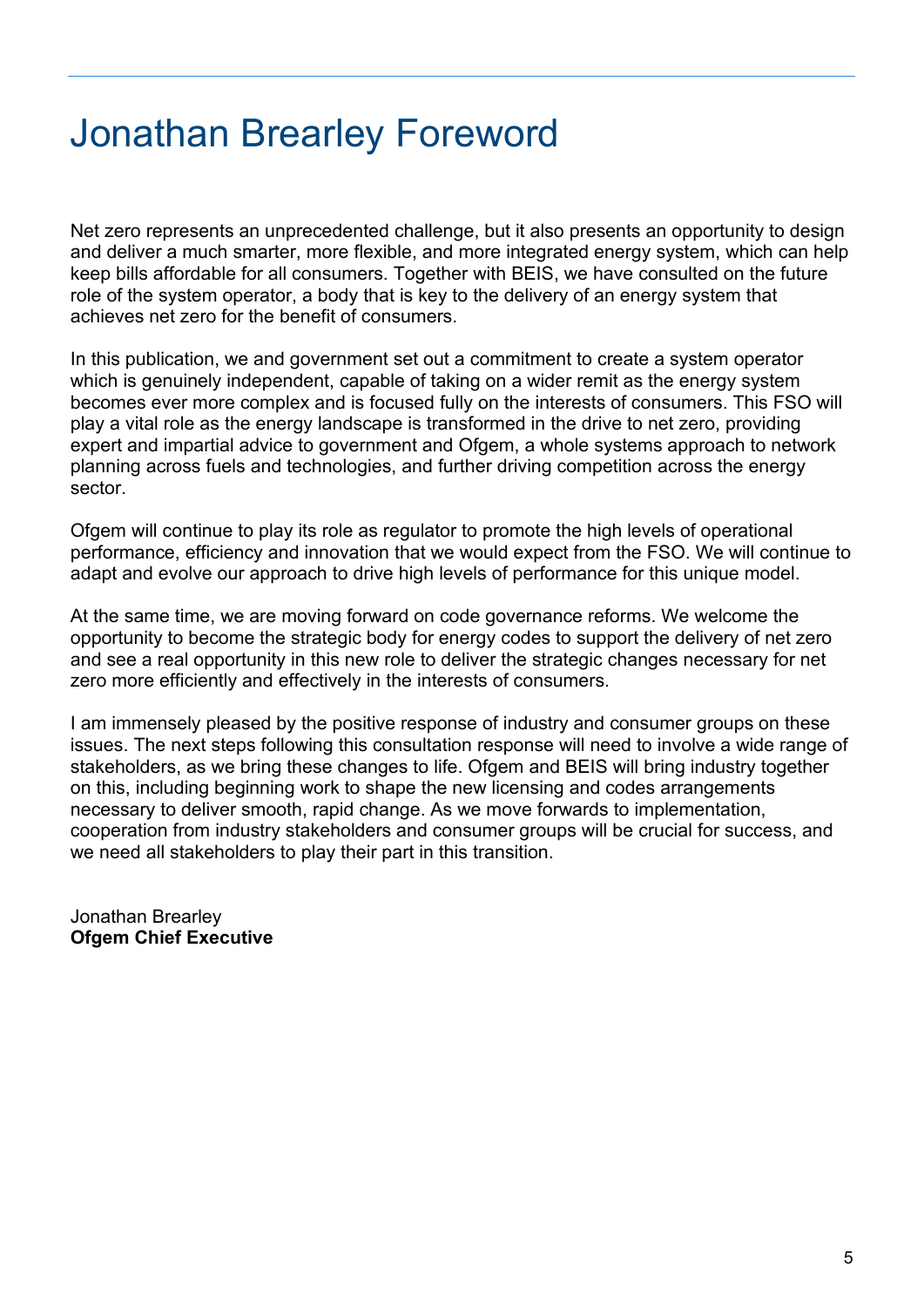## **Contents**

| 1.                                                                                          |    |
|---------------------------------------------------------------------------------------------|----|
| 1.1                                                                                         |    |
| Summary of stakeholder engagement and responses received_________________________ 2<br>1.2  |    |
| 1.3                                                                                         |    |
| Creation of the FSO<br>1.3.1                                                                |    |
| 1.3.2                                                                                       |    |
| 1.3.3                                                                                       |    |
| Duties and objectives of the FSO<br>1.3.4                                                   |    |
| 1.3.5                                                                                       |    |
| 1.3.6                                                                                       |    |
| 1.3.7                                                                                       |    |
| 1.4                                                                                         |    |
| 2.<br>Case for change 1994                                                                  |    |
| Question 1 – new technical roles needed for net zero 9<br>2.1                               |    |
| 2.2                                                                                         |    |
| 2.3                                                                                         |    |
| Question 4 – an FSO independent from asset ownership ____________________________ 13<br>2.4 |    |
| Question 5 – issues with existing institutional arrangements 14<br>2.5                      |    |
| Question $6 - \case$ studies<br>2.6                                                         | 16 |
| Question 7 – improving coordination across energy system ________________________ 17<br>2.7 |    |
| Roles of the FSO<br>3.                                                                      | 19 |
|                                                                                             | 19 |
| 3.2                                                                                         |    |
| 3.3                                                                                         |    |
| 3.4<br>Question 11 - advisory role                                                          | 23 |
| Question 12 – new and enhanced roles<br>3.5                                                 | 26 |
| 4.                                                                                          | 33 |
| 4.1 Question 13 – characteristics and attributes of FSO                                     | 33 |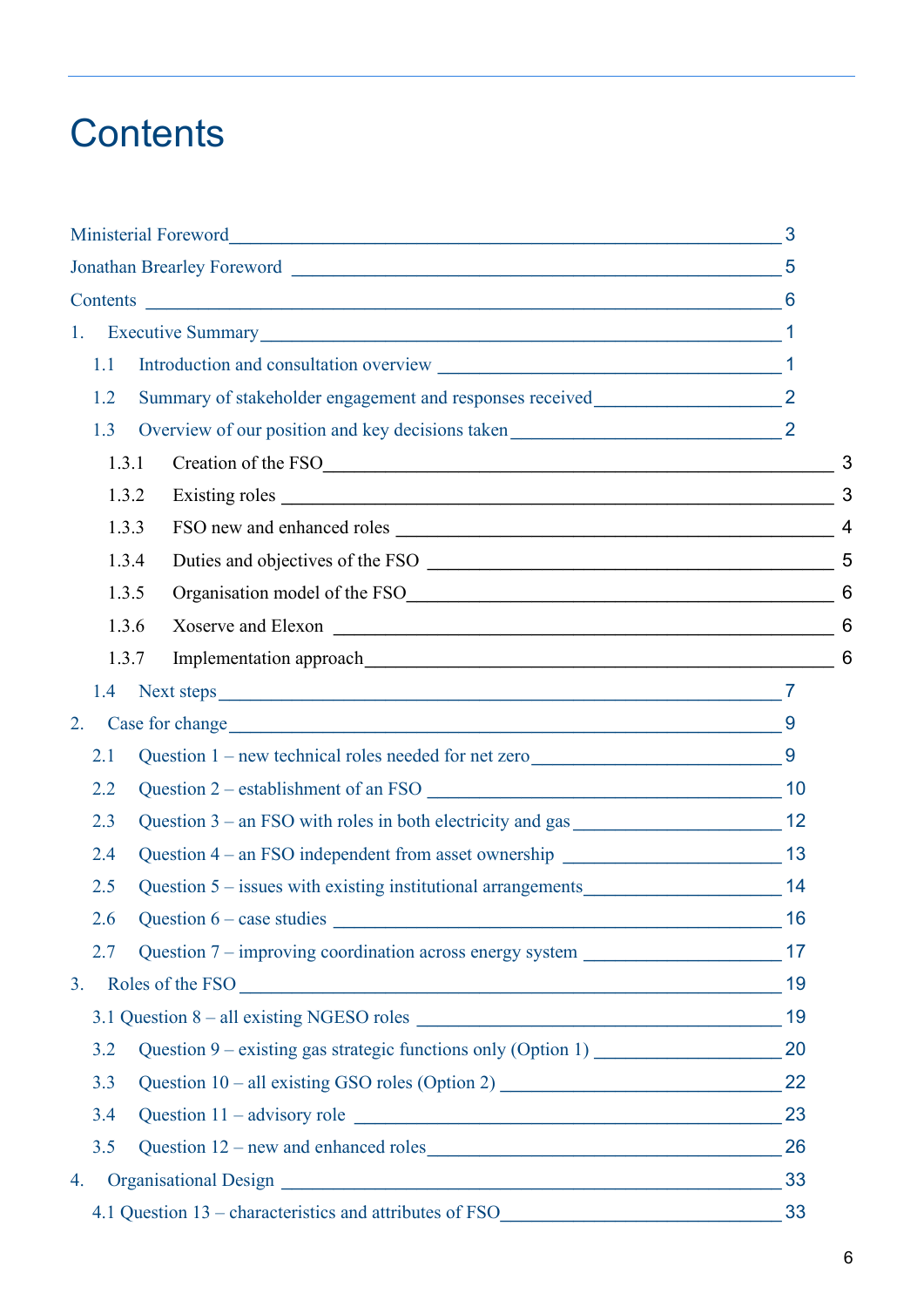| 4.2 | Question 14 – organisational models for FSO                                                                                                                                                                                    | 35 |
|-----|--------------------------------------------------------------------------------------------------------------------------------------------------------------------------------------------------------------------------------|----|
| 4.3 |                                                                                                                                                                                                                                |    |
| 4.4 |                                                                                                                                                                                                                                | 40 |
| 4.5 | Question 17a – Elexon                                                                                                                                                                                                          | 41 |
| 4.6 | Question 17b - Xoserve                                                                                                                                                                                                         | 42 |
| 5.  | Implementation expansion and the contract of the contract of the contract of the contract of the contract of the contract of the contract of the contract of the contract of the contract of the contract of the contract of t | 44 |
|     | 5.1 Question 18 – implementation approach                                                                                                                                                                                      | 44 |
| 5.2 | Question 19 - prioritisation of new and enhanced roles                                                                                                                                                                         | 45 |
| 5.3 |                                                                                                                                                                                                                                | 46 |
| 5.4 | Question 21 – potential implications of implementation___________________________ 48                                                                                                                                           |    |
| 6.  |                                                                                                                                                                                                                                | 50 |
|     |                                                                                                                                                                                                                                |    |
| 6.2 |                                                                                                                                                                                                                                |    |
| 6.3 |                                                                                                                                                                                                                                |    |
| 6.4 | Question 25 – distribution of impacts expansion of interests and the set of the set of the set of the set of the set of the set of the set of the set of the set of the set of the set of the set of the set of the set of the | 51 |
| 7.  | General Contract Contract of the Contract of the Contract of the Contract of the Contract of the Contract of the Contract of the Contract of the Contract of the Contract of the Contract of the Contract of the Contract of t | 53 |
|     | 7.1 Question 26 – protected characteristics                                                                                                                                                                                    | 53 |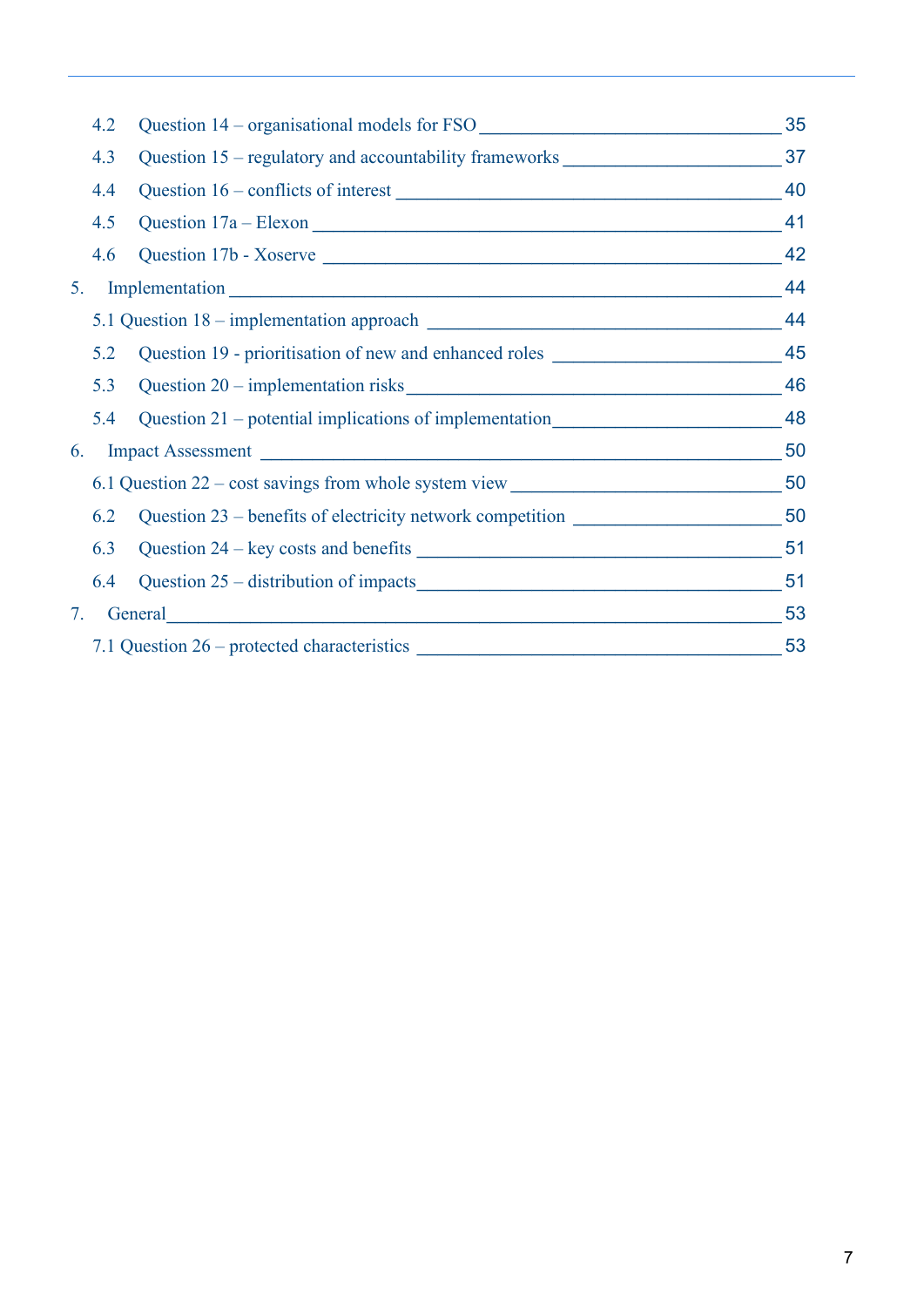## 1. Executive Summary

## 1.1 Introduction and consultation overview

On 20 July 2021, BEIS and Ofgem launched the Future System Operator (**FSO**) consultation. We issued the consultation as a joint document because both BEIS and Ofgem share a common vision, building on Ofgem's review of system operation published earlier last year.

The FSO consultation set out our proposals for an expert, impartial body with responsibilities across both the electricity and gas systems, to drive progress towards net zero while maintaining energy security and minimising costs for consumers. Such a new body would take on a number of key roles in electricity and gas, taking a whole energy system approach when operating, planning and developing the network. We set out that the FSO would need to be independent – not only of other commercial energy interests, but also from the day-to-day operational control of government. It would need to be accountable to consumers and ultimately citizens, resilient to operational challenges over the short, medium and long-term and excellent in terms of technical expertise and operational capability. It would need the people, assets, systems and processes to deliver on its objectives, while being supported by a sufficient and robust funding model and effective system of governance and regulation. We also set out our proposed phased implementation approach to enable a smooth transition.

The proposals set out in our consultation would affect the current electricity and gas system operators, owned by National Grid plc, because any FSO would be founded on the existing roles and capabilities within these organisations and involve a transfer of ownership. Given the wide-ranging potential roles of an FSO, these proposals would also affect other users of the electricity and gas systems. Consumers and citizens would also stand to benefit from an FSO able to drive progress towards net zero while maintaining energy security and minimising costs.

This is a joint consultation response document from government and Ofgem, therefore throughout this document, **'we' refers to the government and Ofgem collectively**. However, the specific decisions have been taken by the relevant decision-making body (see section 1.3 below for more detail on this).

BEIS and Ofgem also consulted on the future governance arrangements of the energy codes in parallel and the current position on this has also now been published in the Energy Codes Reform consultation response[1](#page-7-0).

<span id="page-7-0"></span><sup>1</sup> BEIS and Ofgem *Energy code reform governance consultation (2021)*  <https://www.gov.uk/government/consultations/energy-code-reform-governance-framework>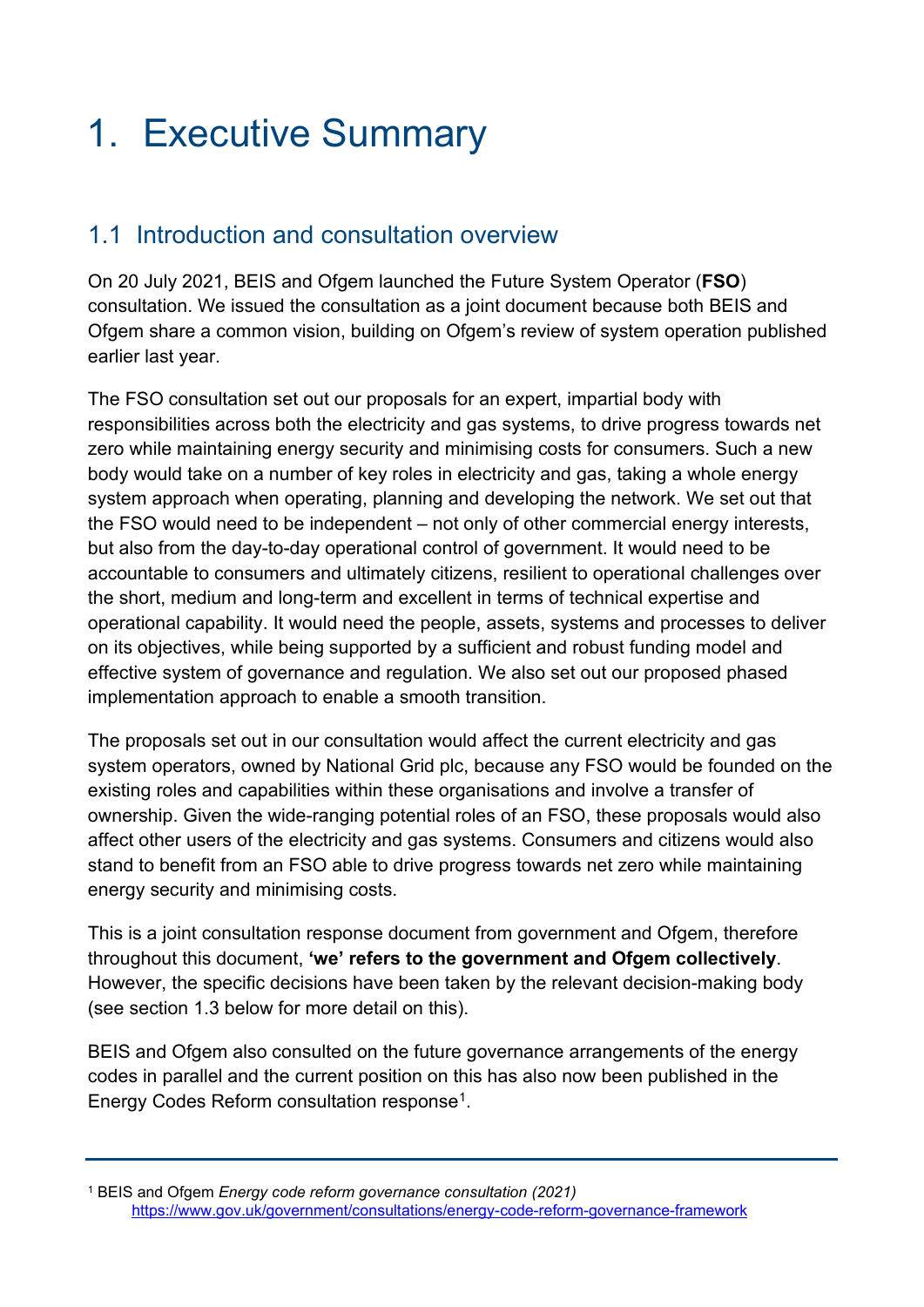### 1.2 Summary of stakeholder engagement and responses received

The FSO consultation ran from 20 July to 28 September 2021, during which period we held a webinar and Q&A session with ~100 key stakeholders and interested parties. Alongside this, we engaged closely with stakeholders that would be directly impacted by these proposals, particularly National Grid (**NG**) plc, National Grid Electricity System Operator Ltd (**NGESO**) and National Grid Gas plc (**NGG**).

We received a total of 75 written responses to the consultation. Responses were from a range of organisations and individuals, but primarily from the energy industry (including transmission and distribution network companies, generators, suppliers, NG plc, NGESO, Elexon, and Xoserve Ltd). The remainder came from trade organisations, representative bodies, consultants, public bodies, a few private individuals and other interested parties.

We are grateful to respondents to this consultation for taking the time to submit their views on the proposals. Given the large number of responses to our consultation, this document focuses on the most common or relevant points for each consultation question, rather than summarising every point made. However, we recognise the level of detail which sits beneath this and **Government and Ofgem have carefully considered all responses. The evidence and views provided have informed our approach to decisions and next steps.** 

Alongside this, Ofgem have published all the non-confidential responses on their website $^{\text{2}}$  $^{\text{2}}$  $^{\text{2}}$ .

### 1.3 Overview of our position and key decisions taken

We set out in this section an overview of the key decisions we have taken in light of the consultation responses, with more detail provided in the body of this document.

Decisions discussed in this document include the:

- decision to create an FSO;
- extent of gas and electricity functions in the FSO;
- FSO's (other) functions, duties and powers;
- FSO organisational model and ownership;
- high-level design of broader regulatory framework that will govern the FSO; and
- high-level design of legal arrangements for transition.

<span id="page-8-0"></span><sup>2</sup> Ofgem *Consultation on proposals for a Future System Operator role* (2021) <https://www.ofgem.gov.uk/publications/consultation-proposals-future-system-operator-role>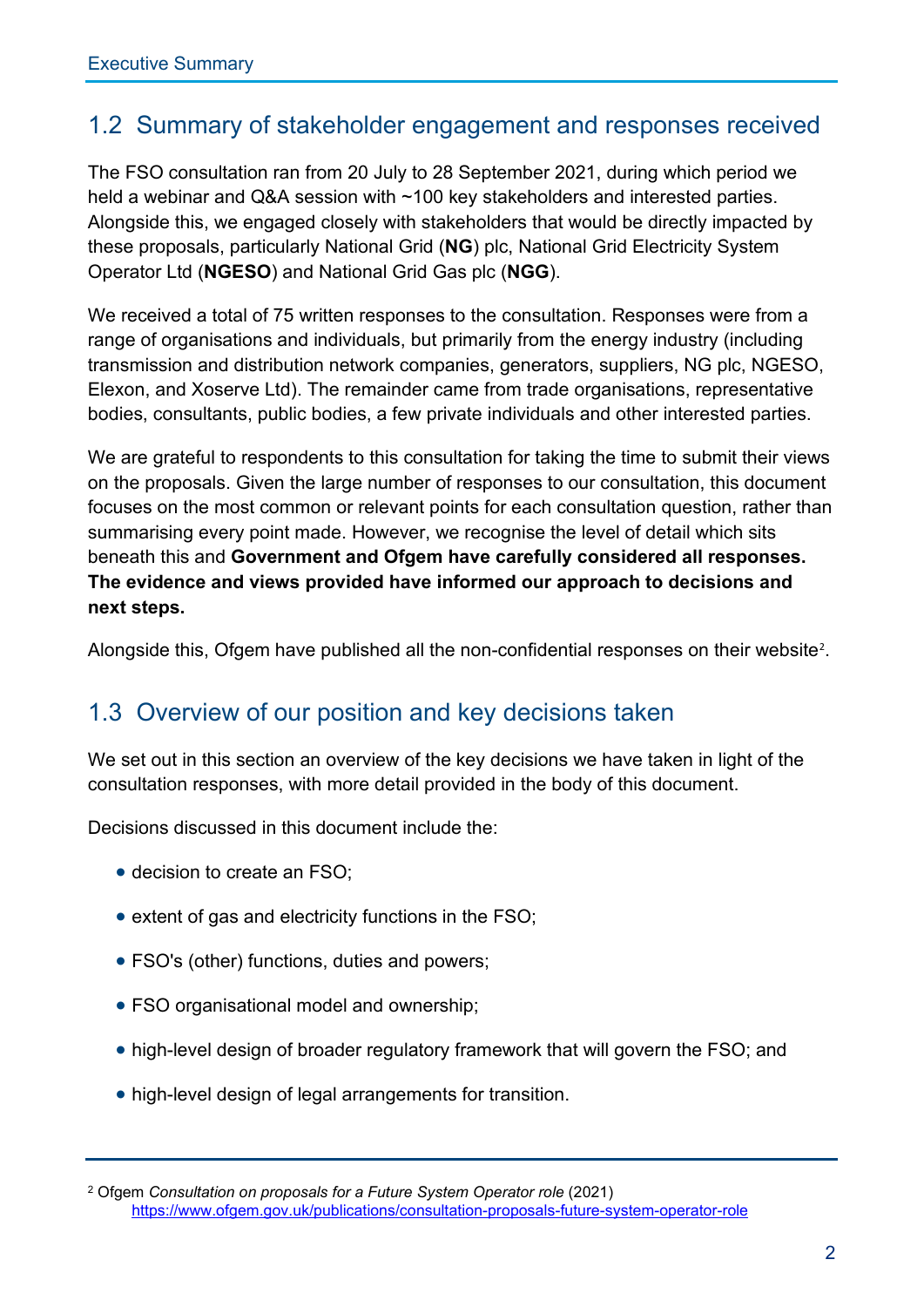BEIS and Ofgem have been working closely together to develop a coherent FSO policy position and design, taking into account our responsibilities over different parts of the legal and regulatory framework. However, **the key policy decisions highlighted in the previous paragraph have ultimately been taken by government, with advice and assistance from Ofgem.** BEIS and Ofgem will continue to work together to implement them.

These positions will require primary legislation, which the government plans on introducing when parliamentary time allows. Throughout this document any decisions or references to things done by legislation, or as a result of legislative changes, **set out our current policy intention but the delivery and details of that policy will be contingent on the outcome of the legislative process**. This includes the exact wording of legislative or regulatory provisions.

However, not all the detailed design features of the FSO have been decided and there is further policy development needed from BEIS and Ofgem to create the FSO. This will be implemented via a range of mechanisms, such as secondary legislation, licences, and codes. These aspects of detailed policy design and implementation will therefore be subject to ongoing engagement with stakeholders, and will follow the appropriate, established decision-making processes. See section 1.4 (Next Steps) for more detail.

#### **1.3.1 Creation of the FSO**

**Government and Ofgem are committing to proceed with the creation of a new, independent FSO** broadly on the lines proposed in the consultation document. We are pleased that the majority of consultation responses endorsed and agreed with our proposal and approach to creating an expert, independent FSO.

Creating the FSO will require primary legislation, as well as secondary legislation, new and updated licensing arrangements, and amendments to industry codes. This will address both the mechanisms necessary to ensure a smooth transition and the enduring arrangements that will apply to, and in relation to, the FSO.

#### **1.3.2 Existing roles**

We have decided that the **FSO will take on all the main existing roles and responsibilities of NGESO and the longer-term planning, forecasting and market strategy functions in respect of gas** (but not real-time gas system operation or Network Emergency Coordinator functions). This reflects our preferred approach in the consultation and was supported by the majority of consultation responses.

Some respondents raised concerns about the FSO taking on existing Electricity System Operator (**ESO**) code management functions. At this point, we are not proposing any changes to ESO's code administrator roles. Long-term decisions regarding the role played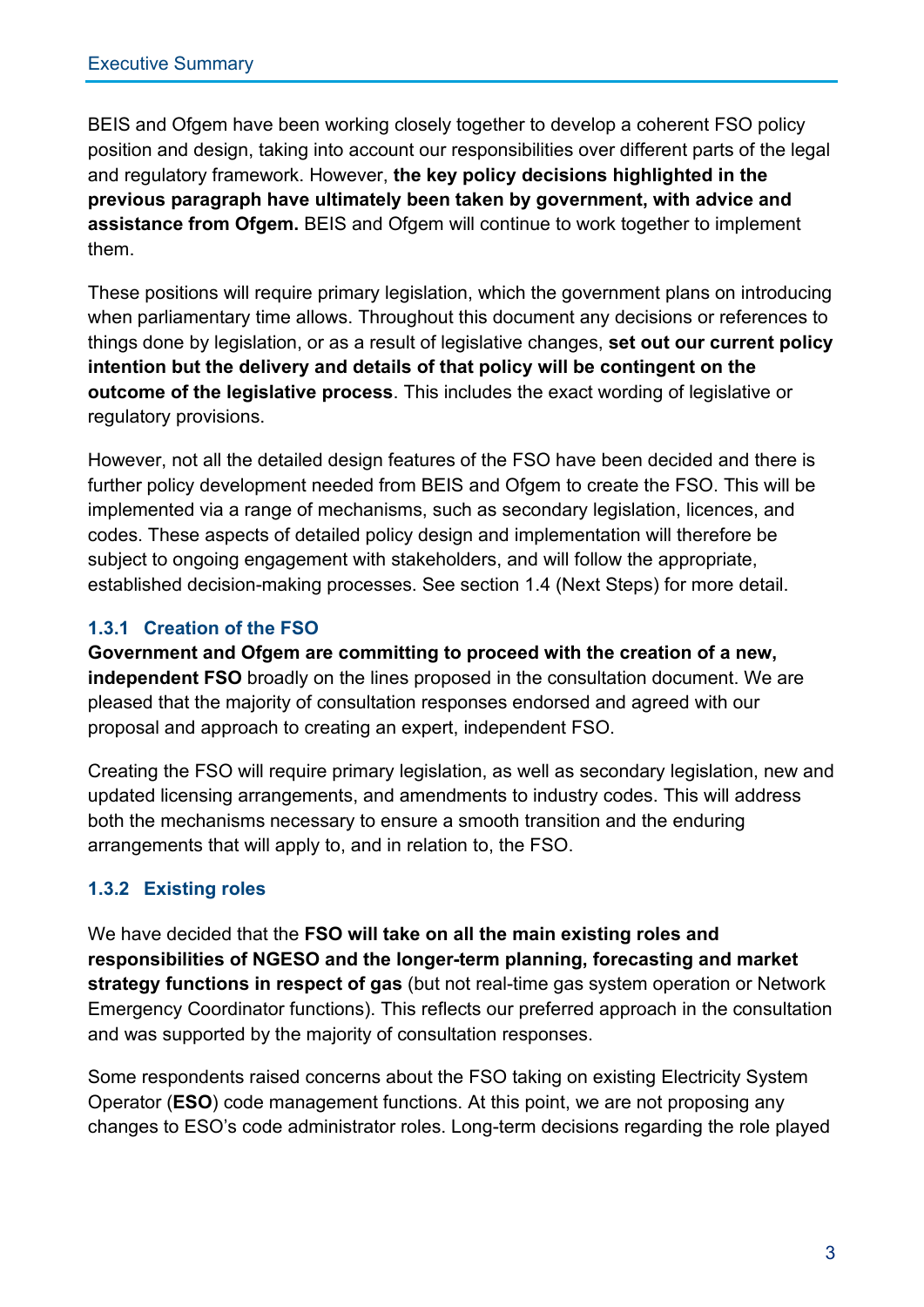by the FSO in code management will be made as part of the energy codes reform project (more detail on this can be found in the Energy Codes Reform consultation response<sup>[3](#page-10-0)</sup>).

We intend to establish two new categories of licence within legislation, an Electricity System Operator licence and a Gas System Planner licence. The FSO will hold both licences with the potential to hold additional licences in future, if required.

#### **1.3.3 FSO new and enhanced roles**

We intend the **FSO to have a statutory advisory duty to provide expert advice, analysis and information to Ofgem and government**, when requested and where reasonably practical, to inform key policy decisions. We recognise and agree with calls from respondents that the FSO's expertise will also be useful to the wider energy industry and consumers. Therefore, we plan to build on the FSO's existing responsibilities (e.g. Future Energy Scenarios) within licences or associated documents, to enable the FSO to share expertise and provide guidance to others where it considers it beneficial to consumers.

As a newly independent body, the FSO will take an **increasingly significant role in shaping the energy system and driving forward competition.** The FSO should be taking a whole system approach while doing so, which means considering the interactions across electricity, gas and other emerging markets (such as hydrogen and Carbon Capture, Usage and Storage), both on and offshore, and between transmission and distribution systems. This was endorsed and considered a priority by consultation respondents. We set out more detail on our intention for the FSO's new and enhanced roles, including links to related publications, in response to Q12.

In the execution of the above and its other roles, we intend for the FSO to be a data-led organisation. To facilitate its functions, we have decided to provide **the FSO with statutory powers to request information and data from other licensees** (and exemption holders $4$ ).

As noted in the consultation, there are a number of other potential roles which the FSO could take on over time, for example in relation to Distribution System Operation (**DSO**), data, heat, transport, hydrogen and Carbon Capture Usage and Storage (**CCUS**). These are closely linked to other strategic work being undertaken by BEIS and/or Ofgem and therefore we will continue to review the FSO's role in relation to these areas as the policy develops. These roles may be subject to further consultation as the detail is further developed, and any necessary legislative or licensing changes are considered.

The FSO will drive our overall energy transition and advise Government and Ofgem on the long-term requirements of the energy system. The government will set out its policy

<https://www.gov.uk/government/consultations/energy-code-reform-governance-framework>

<span id="page-10-0"></span><sup>3</sup> BEIS and Ofgem *Energy code reform governance consultation (2021)* 

<span id="page-10-1"></span><sup>4</sup> As described in s.98(1) of the Electricity Act 1989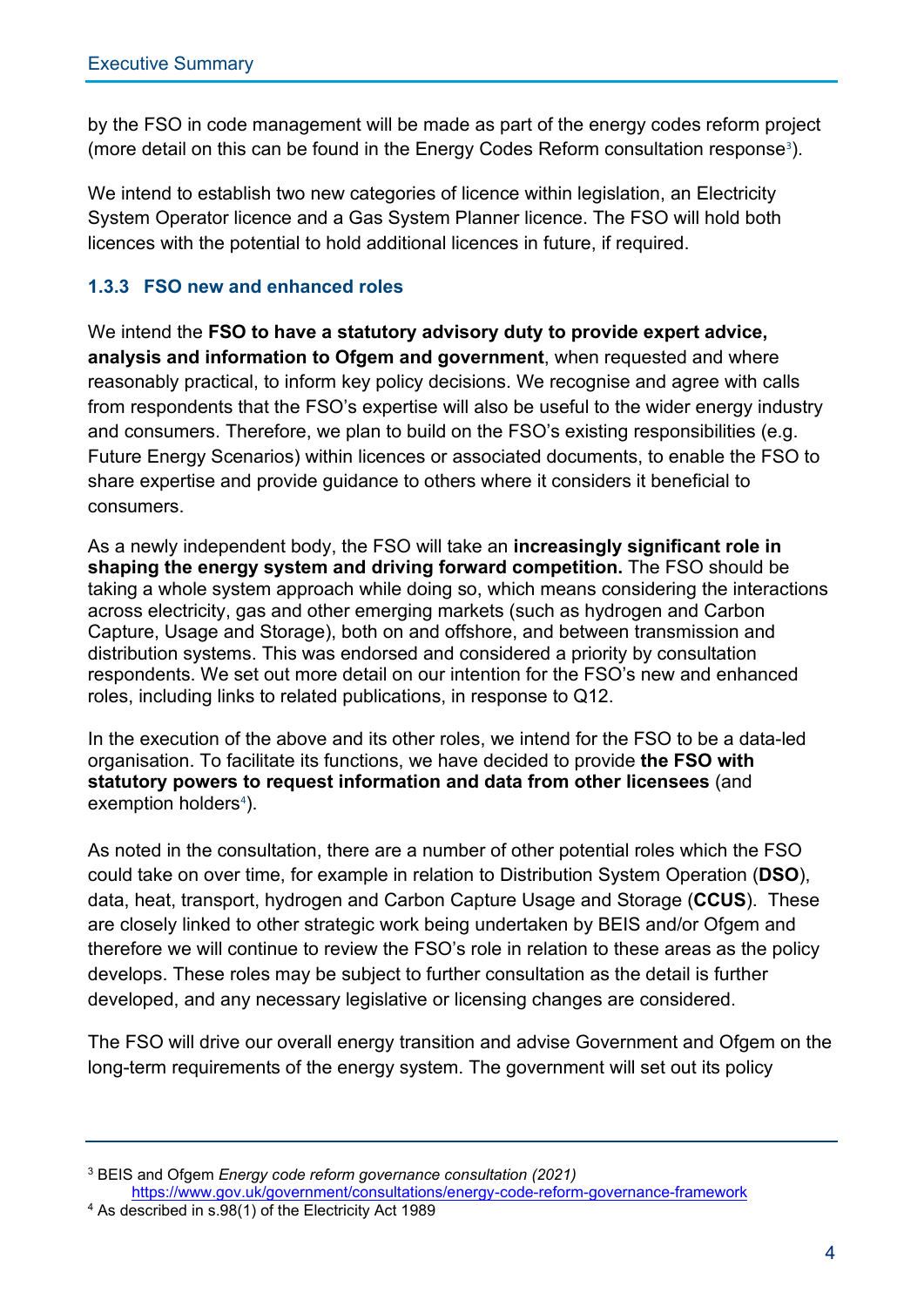package through regular iterations of its energy plan which, in turn, will be subject to scrutiny by a new panel of independent energy experts.

#### **1.3.4 Duties and objectives of the FSO**

At the heart of the FSO's operation will be a need to do its job in ways that manage the trade-offs and synergies between:

- achieving net zero;
- ensuring security of supply of electricity and gas; and
- ensuring an efficient, coordinated and economical electricity and gas system.

We intend the FSO to have **a primary statutory duty to undertake its functions in a way that best promotes these three objectives**. When delivering on this primary duty and undertaking its functions, we also intend the FSO to have a statutory duty to have regard to:

- the need to facilitate competition;
- the need to facilitate innovation;
- impacts on consumers, and consumer behaviour; and
- whole system impacts.

These duties set out the key principles that should guide the FSO in everything that it does and will also set out key areas of accountability, compliance with which will be regulated by Ofgem through licence conditions and general statutory enforcement. These duties have been informed by consultation responses and reflect the strong calls from respondents for a clear net zero remit as well as the need for a more whole systems approach and consideration of consumer impact and behaviours.

We intend for the FSO to act independently but still operate in the context of wider energy sector policy and the government's strategic objectives in this area. Government has therefore decided **to extend the existing Strategy and Policy Statement (SPS) framework to the FSO**. This will mean giving a legislative duty for the FSO to have regard to the SPS when carrying out its functions (in addition to Ofgem's existing duty)<sup>[5](#page-11-0)</sup>, to ensure strategic alignment between the FSO, Ofgem and the government. An SPS sets out the strategic priorities and policy outcomes of the government's energy policy for Great

<span id="page-11-0"></span><sup>&</sup>lt;sup>5</sup> The Energy Act 2013 provides powers for the Secretary of State to designate a Strategy and Policy Statement (SPS) in which he would set out the Government's strategic priorities and other main considerations of its energy policy, the policy outcomes to be achieved, and the roles and responsibilities of those who are involved in implementation of that policy. The Act imposed duties on Ofgem to have regard to the strategic priorities when carrying out its regulatory functions.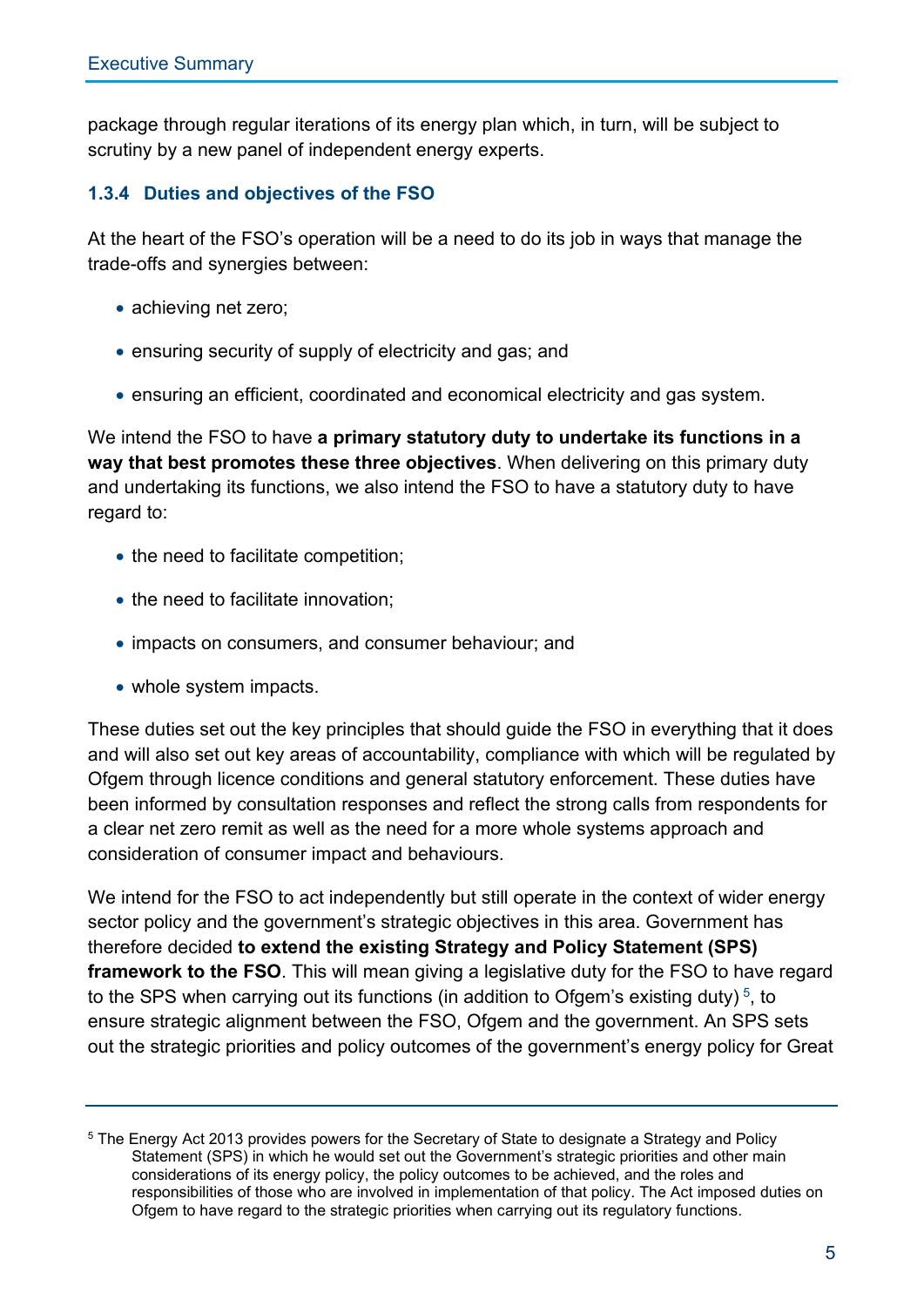Britain. We intend to provide an opportunity, through legislation, for the Secretary of State to review any existing SPS as part of the creation of the FSO, if desirable.

To supplement this, we also intend to give the FSO **a statutory duty to keep under review developments in the energy sector** (including relevant government policy initiatives) that may be relevant to the delivery of its functions. It will be important that within this framework the FSO will have a high level of independence in making operational decisions and running its day-to-day activities.

#### **1.3.5 Organisation model of the FSO**

A prime consideration in the consultation was that the FSO should be free from actual or perceived conflicts of interest from other companies with commercial interests in energy, or related sectors, but also be free from day-to-day operational control from government. We have concluded that the most effective model for realising this vision is to **establish the FSO as a public corporation[6,](#page-12-0) with operational independence from government**.

As proposed in the consultation, **the FSO will be licensed and regulated by Ofgem, and funded by consumers through price control arrangements**. As with other regulated bodies in this sector, it will have the operational freedom it needs to manage and organise itself to effectively deliver its roles and objectives. Ensuring the independence of the FSO will be a key consideration as the FSO regulatory and governance framework is developed. This should ensure it functions as a trusted and independent voice within the energy sector. As part of price control regimes, Ofgem can implement incentive regimes for the FSO to promote high levels of operational performance, innovation and ambition. This is set out in more detail in response to Q15.

#### **1.3.6 Xoserve and Elexon**

We do not propose any changes to the ownership structure of Xoserve at this time.

Elexon's shares are owned currently by the ESO, and respondents agreed that the FSO transition impacts on Elexon. We will therefore be reviewing the ownership of Elexon and **plan to publish a separate consultation on Elexon ownership in due course,** which will set out in more detail the options under consideration.

#### **1.3.7 Implementation approach**

**The FSO will be founded on the existing capabilities and functions of NGESO and, where appropriate, NGG.** This will require transactions between government and NG Plc and any other relevant parties, with the parties being appropriately compensated for the elements of their businesses that are transferred into the FSO. To facilitate these transactions, we intend to create transfer schemes in legislation to ensure that the transfers include all the relevant capabilities needed by the FSO to perform its proposed functions.

<span id="page-12-0"></span><sup>&</sup>lt;sup>6</sup> Subject to an ultimate decision on classification by the Office of National Statistics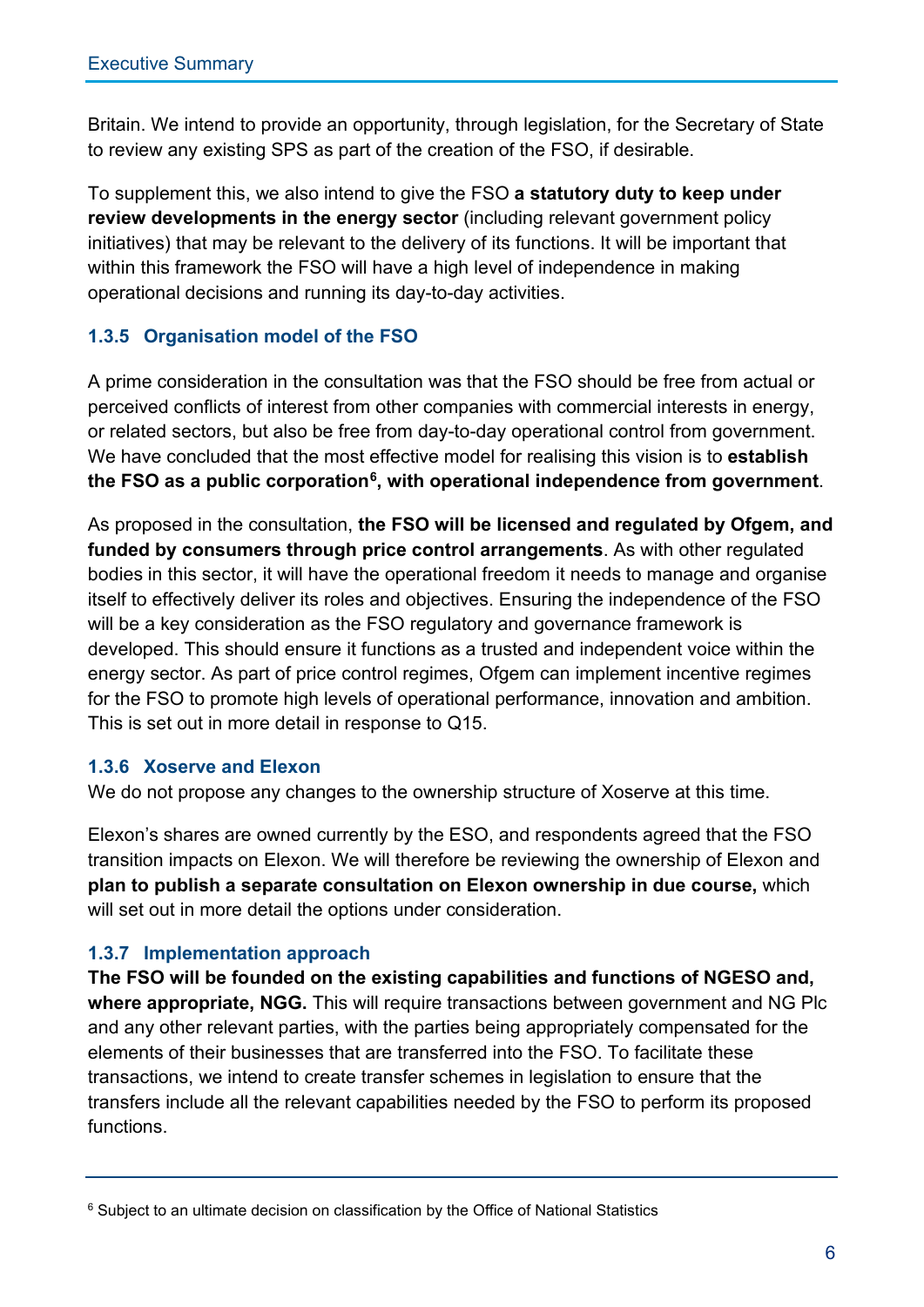There will also be a **phased approach to implementation of the FSO**. Our aim will be to work with NG Plc, NGESO, NGG<sup>[7](#page-13-0)</sup> and other relevant industry stakeholders to implement an efficient transition, whilst maintaining the safety and stability of operation of the energy systems.

Key priorities during this transition will be to avoid disruption to current energy system operation activities, provide certainty to affected employees and ensure that momentum towards a net zero energy system is maintained. We recognise the multiple demands on industry, especially at present, and plan to engage industry participants at the appropriate points, to support a smooth transition to the FSO.

## 1.4 Next steps

We set out our next steps for establishing and implementing the FSO below:

- **Primary Legislation** As set out above, creating the FSO and its associated duties and powers will require primary legislation, which the government plans to introduce when parliamentary time allows.
- **Secondary legislation, licensing and code amendments**  Assuming the primary legislation has been enacted, a limited amount of secondary legislation will be needed in a number of areas. New licensing arrangements will be required to ensure that the FSO is properly licensed and can be funded to undertake its activities, and other industry licences and codes will need to be modified where necessary to take account of the new arrangements, with consultation of industry stakeholders where appropriate.
- **Discussions with NG Plc, NGESO and NGG**  We will continue discussions with the key affected parties to make sure there is a plan in place for smooth transition to the new arrangements, avoiding disruption to the crucial services that NGESO and NGG currently provide. Subject to these discussions and legislation, there will be transactions between government and NG Plc and any other relevant parties, to transfer the relevant elements of their businesses into the FSO.
- **Engagement with the wider energy industry**  We will also engage with industry participants at the appropriate points, to make sure all stakeholders affected by the changes have access to the information they need to prepare for the transition to the FSO.

<span id="page-13-0"></span><sup>7</sup> We recognise that the ownership of NGG may change following its proposed divestment by NG Plc, and so we will also engage with any new owners where appropriate. National Grid press release: *Sale of majority interest in NGGT and Metering* (2022)<https://www.nationalgrid.com/gt-announcement>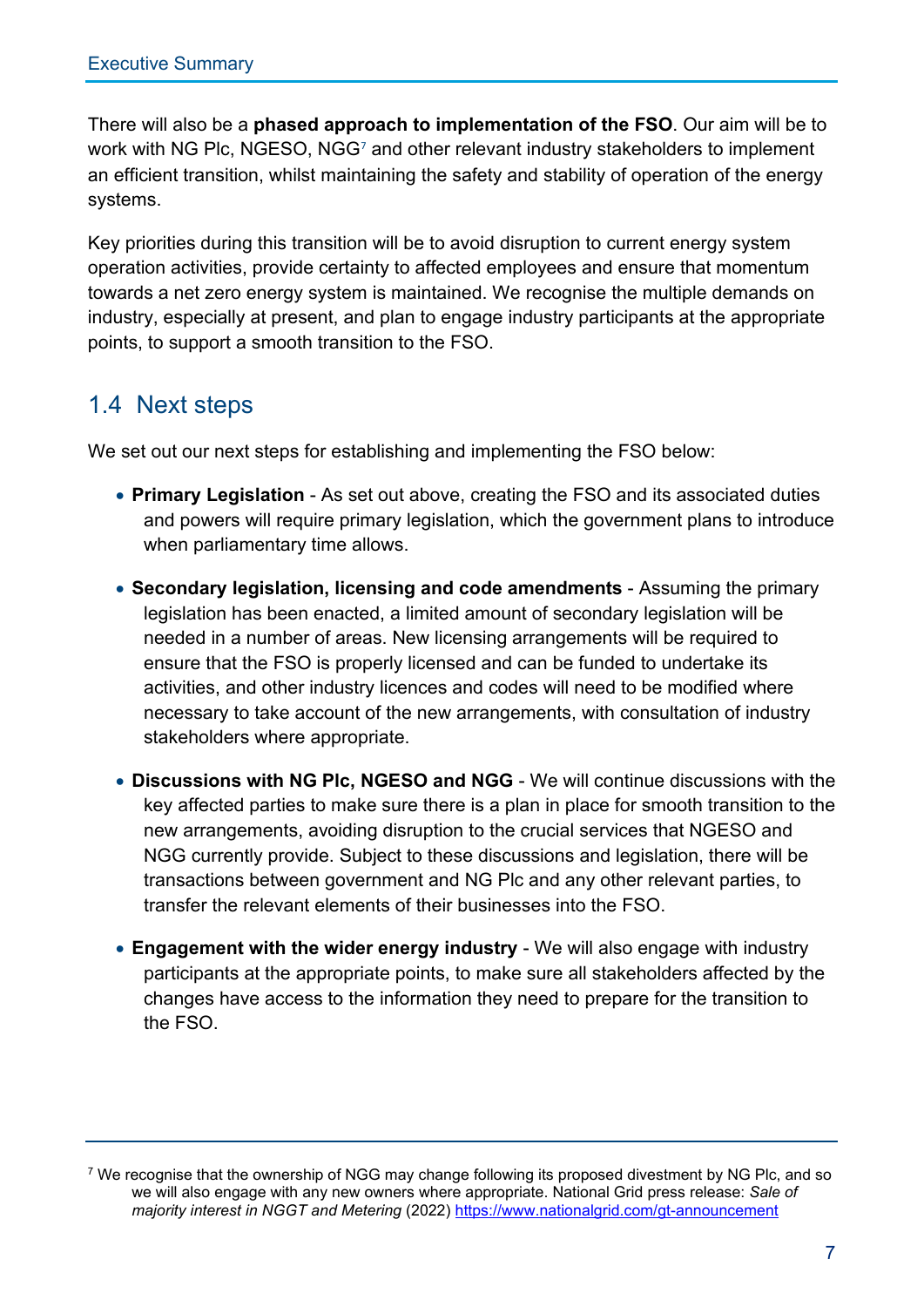• **Elexon consultation –** In parallel to the above we also plan on publishing a separate consultation on Elexon ownership that will set out in more detail the options under consideration. We would welcome stakeholder responses to this consultation.

We are aiming to deliver as soon as practicable, while maintaining the safety and stability of the energy systems. **Depending on a number of factors, including timings of legislation and discussing timelines with key parties, the FSO could be established by, or in, 2024.** Government will be working closely with Ofgem to take preliminary steps to smooth the transition.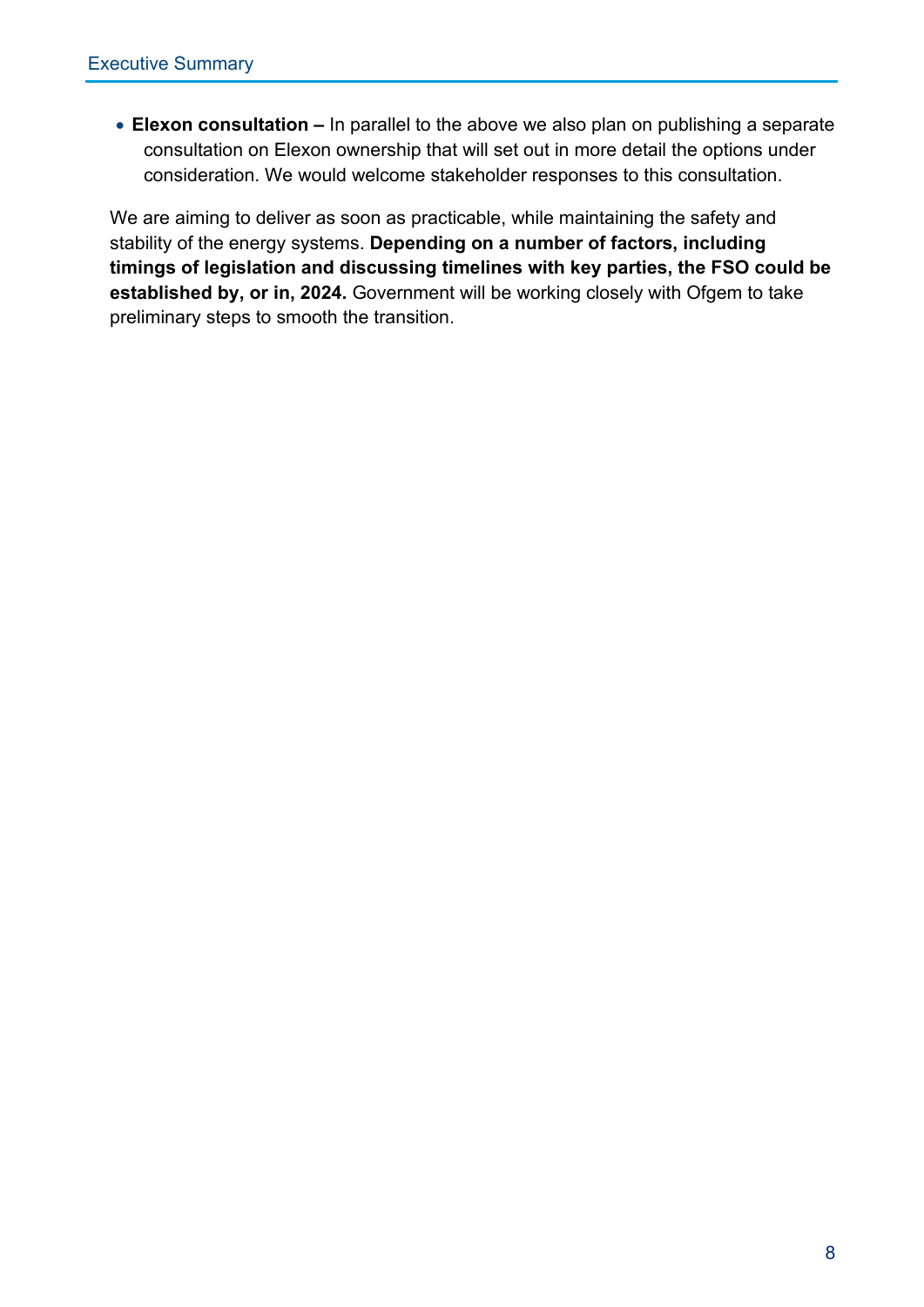## 2. Case for change

### 2.1 Question 1 – new technical roles needed for net zero

*Do you agree that net zero will create the need for new technical roles in the electricity and gas systems, and require a new approach to energy system governance?*

#### **Consultation position**

We suggested that there were several areas of new or enhanced technical roles needed to drive decarbonisation at least cost while maintaining resilience, and which must be based in deep technical understanding of the energy system. These areas include network planning and development, competition to fulfil specific system needs, coordination (both across energy sectors and regionally) and developing engineering and data standards.

We highlighted that net zero will require government, Ofgem and industry to take decisions about the future development of heat, transport and energy based on high quality analysis of the whole system impacts of those decisions. It will require all these activities to be undertaken in a joined-up holistic way, that considers the impacts of individual decisions across the system rather than in isolation.

#### **Summary of stakeholder response**

The majority of respondents agreed that net zero will create the need for new technical roles in electricity and gas systems, and a new approach to governance will be required.

Generally, there was strong agreement that any new approach should be based on an integrated whole systems mindset, allowing for coordination and integration across the energy system and removal of existing siloes between electricity and gas. A few respondents highlighted the importance of understanding energy consumer preferences and energy behaviours to ensuring effective system governance. Some raised that the creation of an FSO is only the next and interim stage in the development of a comprehensive framework for system governance, for example at a regional level.

There were several strong calls for Ofgem's remit to be reformed to focus on enabling net zero in the most economic and efficient way and/or a wider review of the energy industry as reforms towards net zero happen.

#### **Government/Ofgem response**

Our position remains that net zero requires a new approach to energy system governance and will require new technical roles. As set out under Q2 below, we expect the FSO to play an important role in driving progress towards this net zero system. We therefore intend to include net zero as an objective for the FSO, alongside maintaining security of supply and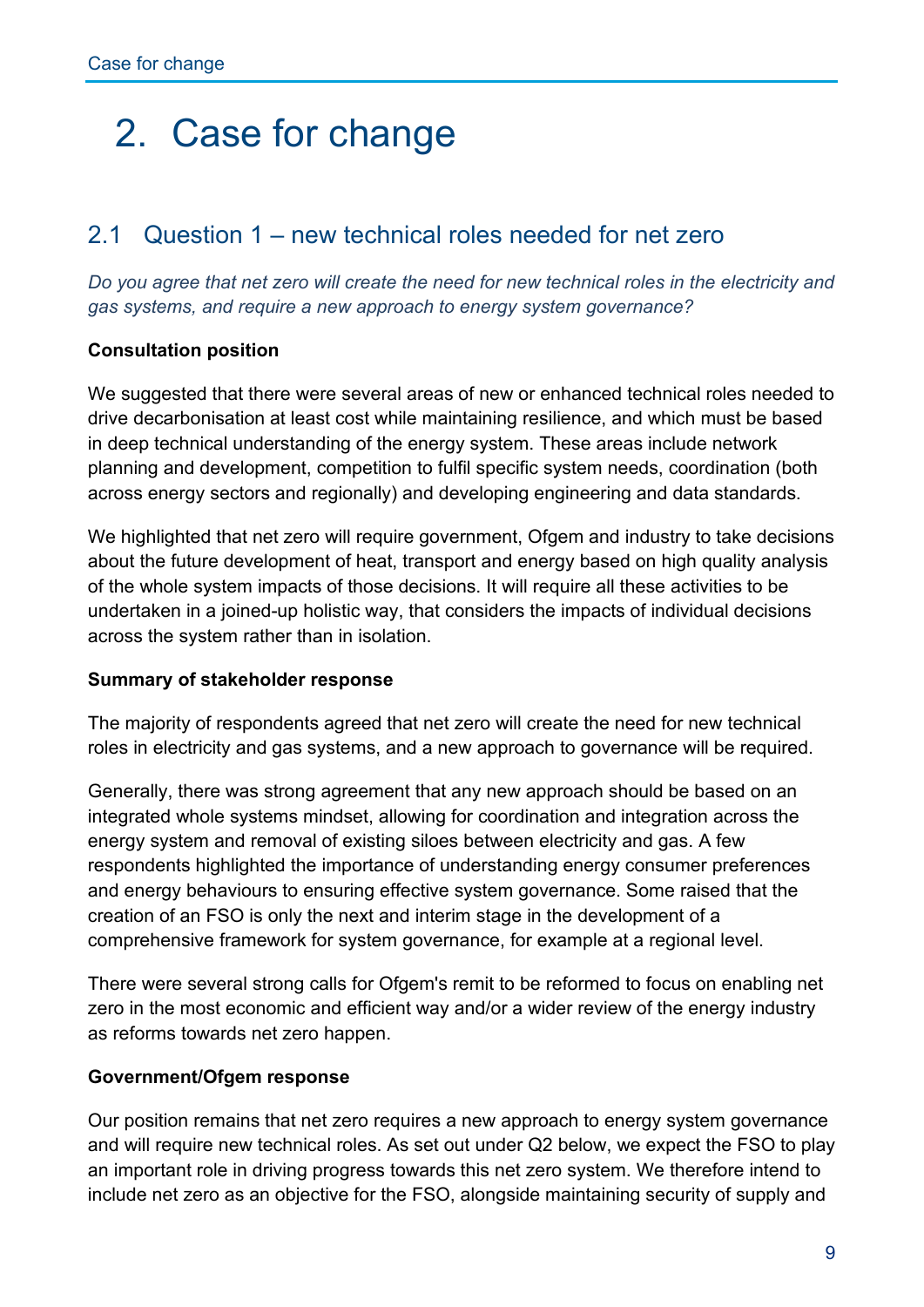ensuring an efficient, coordinated and economical system. The FSO will have a statutory duty to undertake its functions in a way that best promotes these objectives and manage the trade-offs and synergies between them.

We fully agree with respondents that any new governance approaches should integrate a whole systems mindset and consider consumer preferences and behaviours. We intend, through primary legislation, to give the FSO a number of supporting duties to which it must have regard when undertaking its functions, which will include whole system and consumer impacts.

We acknowledge the suggestions for Ofgem's remit being reformed to focus on net zero. We consider Ofgem's existing duty, to protect the interests of current and future consumers in relation the reduction of greenhouse gases, is currently sufficient to allow them to take into account net zero. Ofgem already incorporates government's decarbonisation strategies, including net zero, in its current regulatory work. Additionally, pursuant to Energy Act 2013, Ofgem has a duty to have regard to the contents of the Strategy and Policy Statement. Such statement, once designated, would set out strategic priorities and policy outcomes of the Government's energy policy, which may include those related to the delivery of the net zero targets.

Government also recently published the Economic Regulation Policy Paper<sup>[8](#page-16-0)</sup> which sets out a vision for modernising the economic regulation of the utilities sector. This includes a commitment to launch a review of utilities regulators' statutory duties later this year. This review will consider the National Infrastructure Commission's recommendation that duties need to be coherent, covering price, quality, resilience, and environment. It will also consider what changes, if any, might be necessary to reflect long-term outcomes based on objectives that address future challenges, support regulators to make transparent decisions which balance their respective duties, and support greater cross-sector collaboration.

## 2.2 Question 2 – establishment of an FSO

*Do you agree that the establishment of a Future System Operator is needed to fulfil the kinds of technical roles needed to drive net zero?*

#### **Consultation position**

We suggested that the current gas and electricity system operators have a unique position at the heart of their respective systems. At their core, their responsibility is to keep each system operating in real time. This role also gives them unparalleled insight into how each system operates and relationships with other energy companies, making them well placed to fulfil new roles and functions needed to drive net zero.

<span id="page-16-0"></span><sup>&</sup>lt;sup>8</sup> BEIS *Economics regulation policy paper* (2022) [https://www.gov.uk/government/publications/economic](https://www.gov.uk/government/publications/economic-regulation-policy)[regulation-policy](https://www.gov.uk/government/publications/economic-regulation-policy)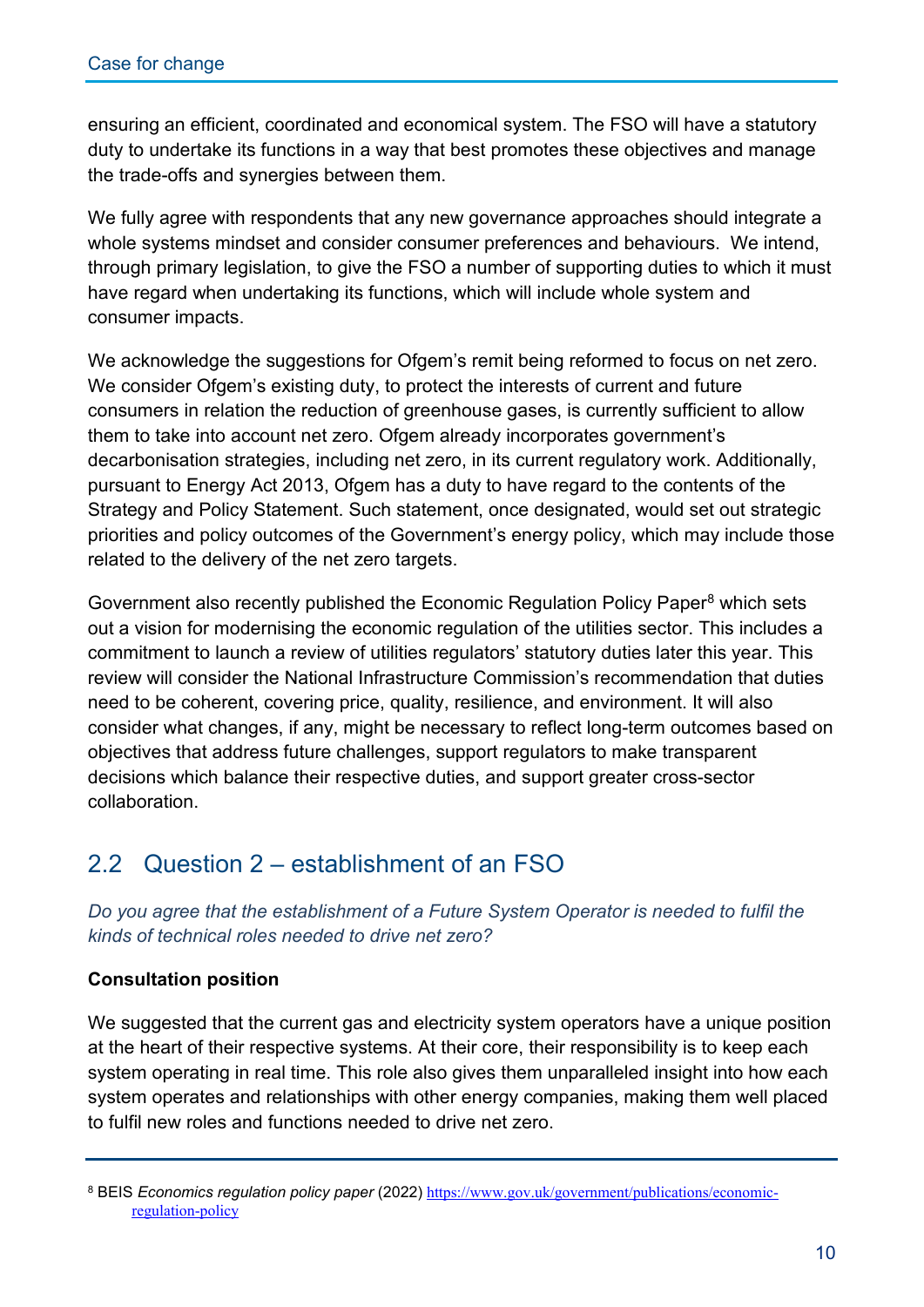#### **Summary of stakeholder response**

The vast majority of respondents agreed that there is a strong case for a FSO to perform key technical roles needed to decarbonise the energy system.

There was a recognition that current system operators are not necessarily structured in a way that can take on these more coordinating roles, and a belief that the energy system needs to be considered in a holistic way, with roles needing to consider the whole system to facilitate decarbonisation. This includes visibility of the distribution systems to make effective and informed decisions on whole system planning. Network companies were keen to ensure the FSO collaborates with industry when undertaking any roles and is a listening organisation, pulling on experience, as well as having new ideas.

There were however a small number of respondents who explicitly did not agree, and a few more who agreed with the establishment of an FSO but had some concerns. Largely these concerns were due to the view that the FSO may not necessarily be best placed to be responsible for all technical roles needed for net zero. When developing the policy and roles, cooperation and transparency with wider stakeholders (including industry, government, and consumers) were cited as vital, ensuring that BEIS and Ofgem recognise where other bodies are more appropriately placed.

A couple of respondents suggested alternatives to creating an FSO. One raised that government should instead provide clear strategic direction to Ofgem using a Strategy and Policy Statement to drive forward decision making and deliver net zero. Another suggested that similar whole system changes could be made through consistent obligations on NGESO and NGG to cooperate with each other to produce a combined output.

#### **Government/Ofgem response**

Our position remains that the establishment of an independent FSO, with a net zero objective, is needed to fulfil the kinds of technical roles needed to drive net zero. We consider that the expertise and insight into how the system operates of an FSO would make it better placed than Ofgem (and others) to fulfil most potential new roles identified.

However, we do acknowledge the concerns raised over the FSO being responsible for 'all roles' and agree that all organisations within the sector have key roles to play. When implementing new roles as part of the licensing framework or legislation, where appropriate, we expect there to be a consultation process to ensure transparency, clarity and co-operation with stakeholders.

We recognise the concerns that the FSO should be a 'listening' organisation and we intend for the FSO to collaborate and coordinate with industry in fulfilling its roles, whilst recognising that there are and will continue to be complex and challenging choices to be made.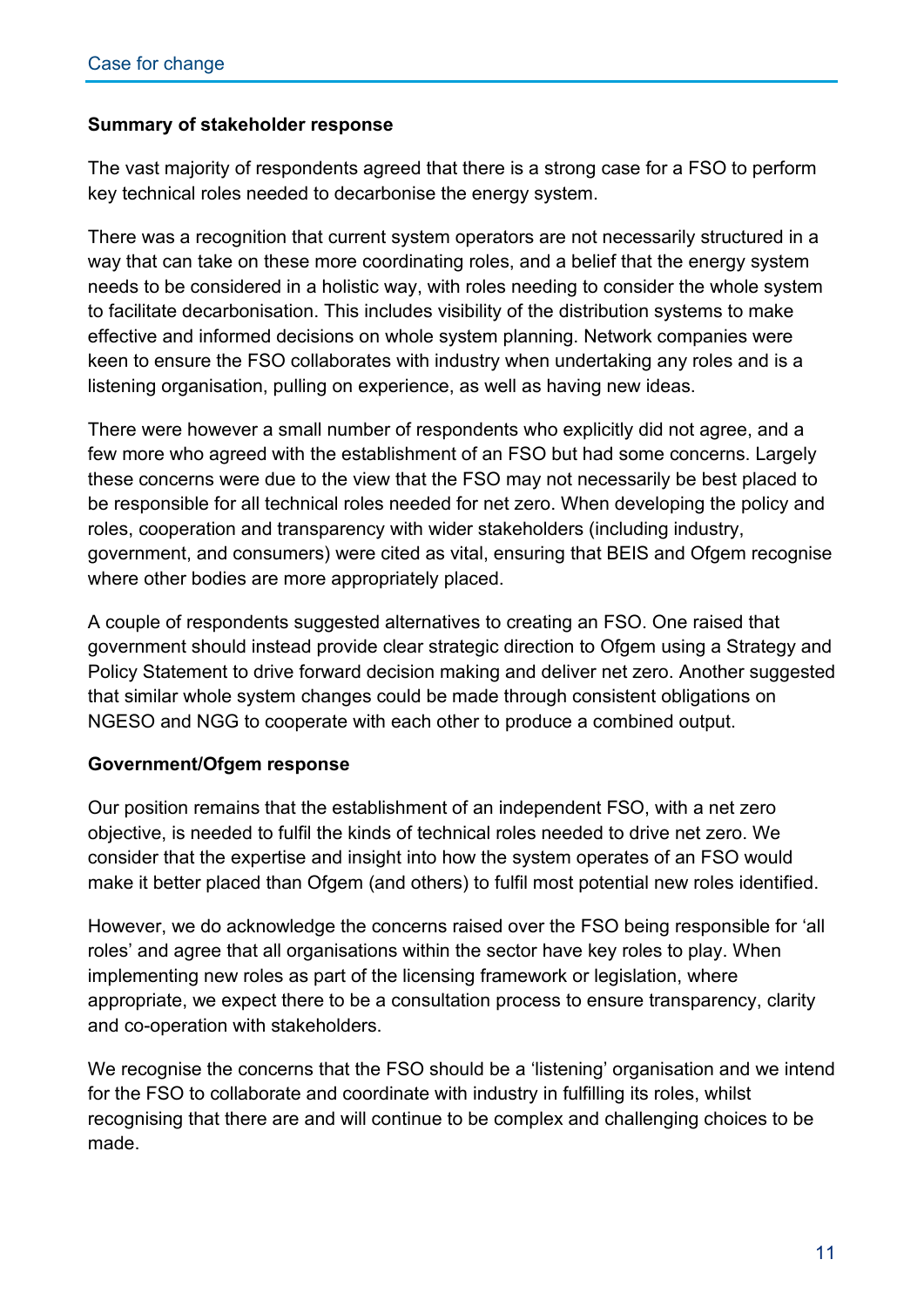## 2.3 Question 3 – an FSO with roles in both electricity and gas

*Do you agree that a Future System Operator should have roles in both the electricity and gas systems?* 

#### **Consultation position**

The existing gas and electricity system operators are legally separate from one another, making coordination between gas and electricity roles challenging. We suggested that an independent FSO with responsibilities in both the electricity and gas systems, would be better able to fulfil the potential of its expertise and position in the system.

#### **Summary of stakeholder response**

The vast majority of respondents agreed with our position, with stakeholders seeing clear benefits and efficiency savings in whole system planning decisions and operational delivery functions.

There were only a few respondents who explicitly disagreed, largely where they saw fast progression of ESO independence as the highest priority. A few also suggested there was a weak case for the FSO having gas functions due to the electricity and gas roles being too different. There were concerns that this approach is more likely to favour electricityoriented solutions if the FSO role on gas is considered subordinate.

A couple of respondents suggested that keeping electricity and gas system operators separate will ensure that they compete, whereas putting them together will remove incentives to improve. An alternative or interim option was raised by one to relax the restrictions that currently prevent information sharing between the two system operators outside of an emergency. They argued that this would provide more immediate benefits to the market.

#### **Government/Ofgem response**

We continue to believe that an independent FSO should have sufficient responsibilities in both the electricity and gas systems to enable whole system planning decisions. We do not currently consider that integration of the relevant gas activities will delay the progression to an FSO.

We are mindful of the need to avoid unintentionally building in an electricity bias, and we intend to set out clear whole systems expectations for the FSO in its statutory duties to help mitigate this risk. These statutory duties will inform development of the FSO licences, and future whole system roles which will require expertise across electricity and gas, as well as build-up of capability. We also intend to provide the FSO with a statutory power to request data or information from other licensees, including gas licensees such as NGG, if needed to fulfil its functions. This will enable the FSO to access the data and information it may need to undertake activities associated with gas.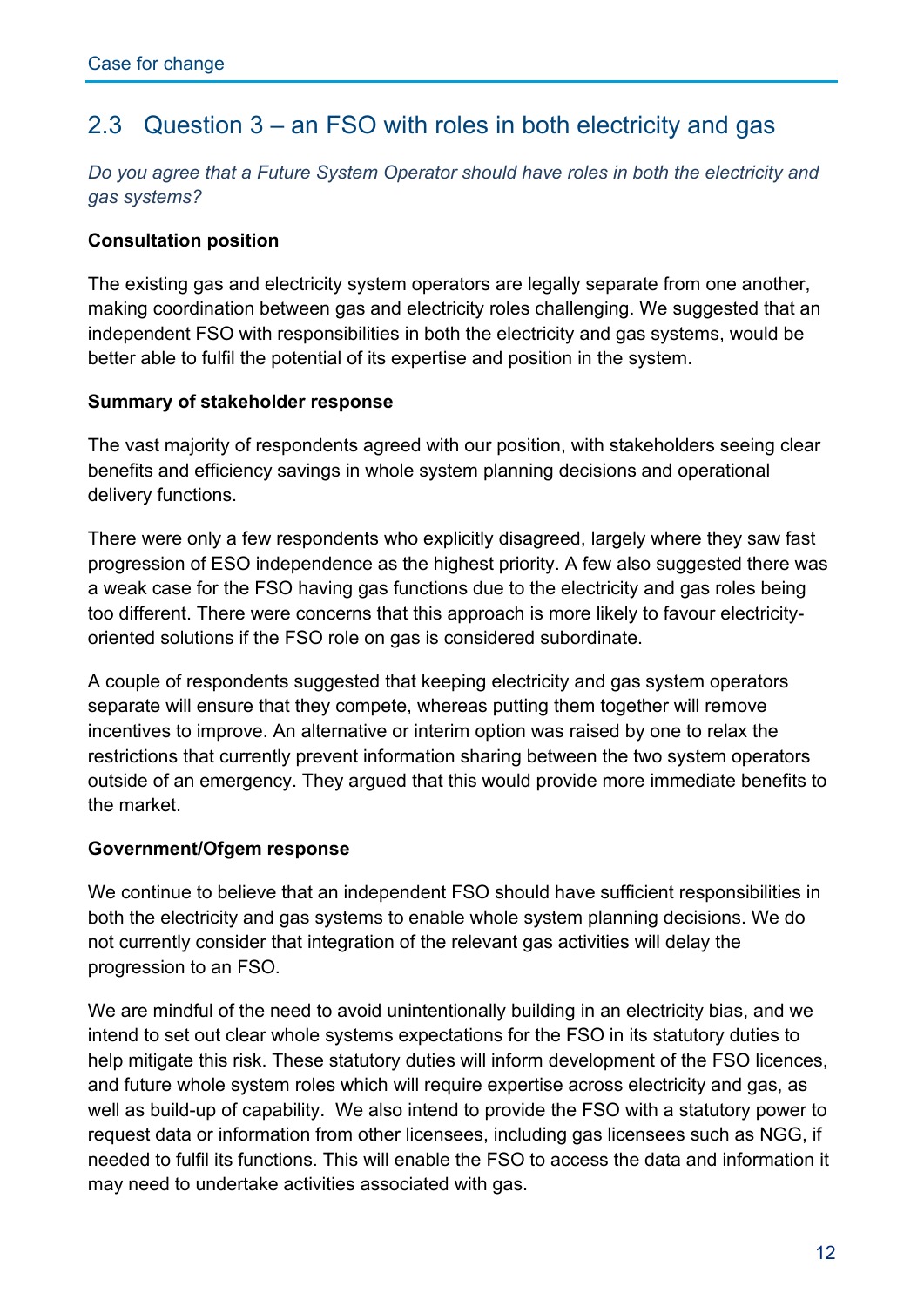We acknowledge the suggestion to relax current restrictions on information sharing between the two system operators. As set out in the consultation, we agree that information sharing between the two current control rooms could be adapted to better reflect whole system impacts and this has been reviewed as part of the Review of the Impact of a Gas Supply Shortage on the Electricity Network (**RIGSSE**) project<sup>[9](#page-19-0)</sup>. The outcomes of this work could have implications for the FSO's information sharing arrangements when the FSO starts to operate.

In addition to this, Ofgem will continue to look at opportunities around mutual learning and operational exchanges between NGG and the ESO that can be carried forward to the FSO, and which would be worthwhile to develop the latter's whole systems role. However, we do not consider relaxing current information restrictions would be sufficient to drive genuinely 'whole system' thinking and planning, and so do not consider this work undermines the case for bringing some electricity and gas responsibilities together into the FSO.

## 2.4 Question 4 – an FSO independent from asset ownership

*Do you agree that a Future System Operator should be entirely separate from National Grid plc?*

#### **Consultation position**

We suggested in our consultation that one of the organisational characteristics needed to effectively fulfil the technical net zero roles and described in relation to our proposals for the organisational design for the FSO, is 'independent mindedness'. Among other things, this means ownership and governance that excludes other commercial interests in the energy sector, which could give rise to distortive decision-making, or perceptions of it. We suggested that to possess independent mindedness, the FSO will require a new organisational model, separate from network asset ownership, which means separate from NG plc and the current arrangements of NGESO and NGG.

#### **Summary of stakeholder response**

The vast majority of respondents agreed with our position that a FSO should be fully independent from network asset ownership, and therefore NG plc. Respondents also highlighted that it was equally important for the FSO to be independent from other energy

<span id="page-19-0"></span> $9$  RIGSSE is a cross industry project under Energy Emergency Executive Committee (E3C) comprising of stakeholders from across the gas and electricity sectors, government, and Ofgem. This has reviewed the current blockers to effective coordination and response options which prioritise both energy networks, and the findings have been presented with interested industry parties. Recommendations to implement in future are due to be finalised in spring this year and, where relevant, will be consulted upon with industry in due course, with oversight by the E3C.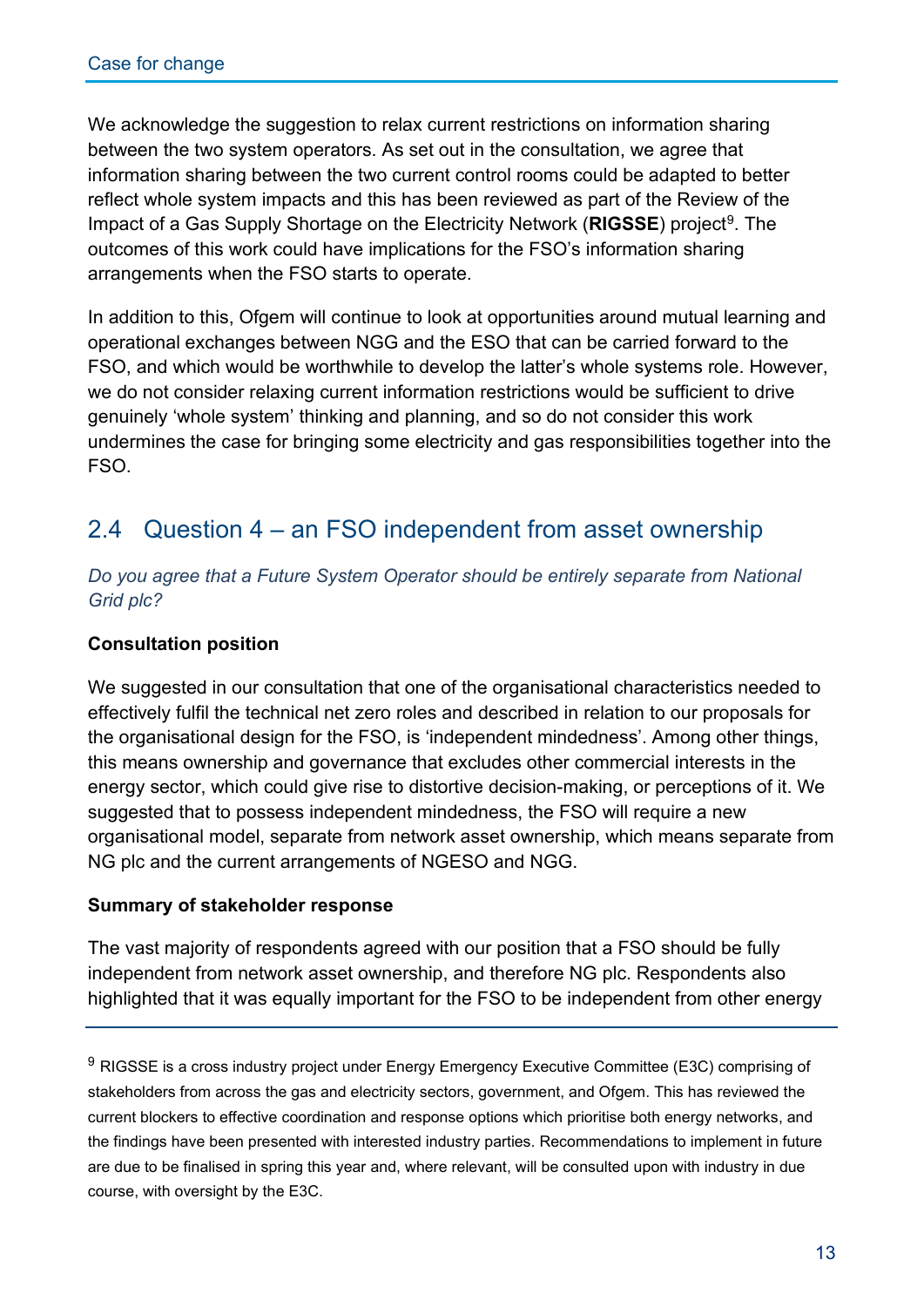sector interests and have operational independence from government. Those who agreed generally considered that an independent FSO would alleviate doubts about the system operator's ability to act impartially and that the current situation may not sufficiently prioritise long-term planning of net zero at scale.

There were only a small number of respondents who disagreed. There were some concerns raised over the duplication of system operator functions which may impact on efficiency, cost and skilled resources, and a need for the FSO's functions to be clearly identified in relation to Ofgem, and others, to avoid ambiguity.

#### **Government/Ofgem response**

Our position remains that the FSO will require a new organisational model, separate from energy asset ownership and therefore separate from NG plc and the current arrangements of NGESO and NGG. We acknowledge and agree with respondents' assertion that, as well as independence from asset ownership, the FSO will also need to possess independence from other energy sector interests and government. Therefore, we have concluded that the most effective model is to establish the FSO as a public corporation, with operational independence from government. It should have the operational freedom it needs to manage and organise itself to effectively deliver its roles and objectives. See response to **Q15** in organisation design section for more detail.

We acknowledge the concerns about duplication of functions and our response on this is covered under **Q20** (risks to implementation).

### 2.5 Question 5 – issues with existing institutional arrangements

*What issues are there with existing institutional arrangements in the UK energy system in relation to system-wide decision-making and planning?* 

#### **Consultation position**

We were interested in examining issues related to system-wide decision-making, coordination and planning, and sought views on where improvements could be made to existing arrangements.

#### **Summary of stakeholder response**

There were a wide range of responses to this question. The most common theme being that the current institutional arrangements of the energy system are not consistent with the government's long-term strategy, especially regarding net zero.

Many respondents were concerned about a lack of coherence, speed, or co-ordination between Ofgem, BEIS, system operators (both at a transmission and distribution level) and other parties associated with planning and decarbonising the energy system. Many also highlighted that the current institutional arrangements don't enable whole system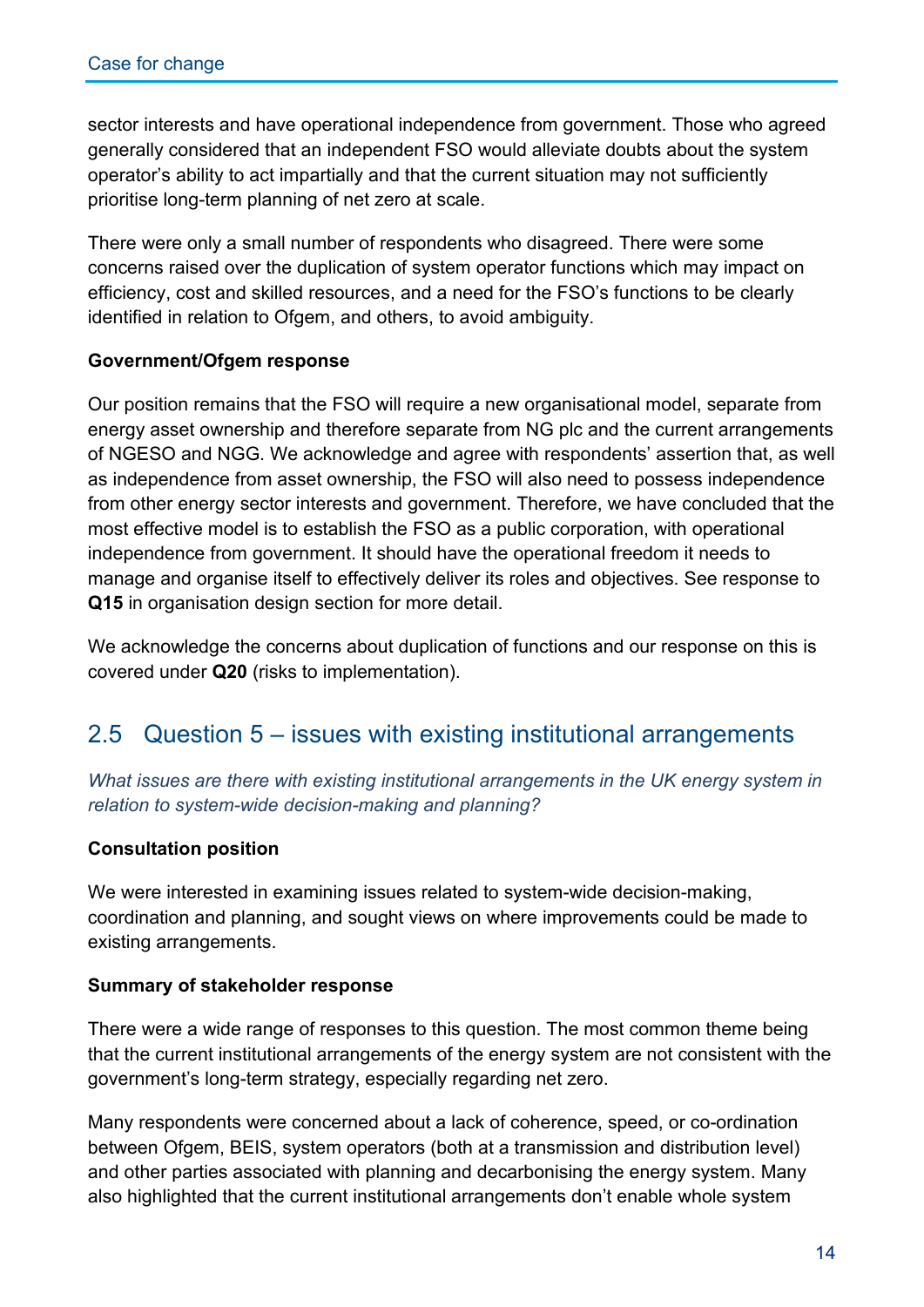planning and decision making. Some argued for a more consumer-centric system, suggesting that the current governance, policy and market arrangements should be structured according to outcomes for consumers or society.

Several respondents raised concerns over the current divisions between electricity and gas, and the weak information collection and sharing between the parties (particularly across transmission and distribution). With one respondent stating that most energy companies have specialised knowledge in either gas or electricity but not both, with little incentive for knowledge sharing.

Ofgem's role was the subject of some comment, with some arguing for it to play a greater role in in achieving a net zero energy system and to take a longer-term strategic position. A few proposed that carbon emission reduction targets and net zero should be reflected in government departments' and Ofgem's objectives and statutory duties.

#### **Government/Ofgem response**

Responses to this question highlighted important issues, which we will bear in mind both in work on the FSO project, and in other areas of work in the energy sector within government and Ofgem.

We agree with respondents that the FSO needs an explicit focus on net zero and to become a driver of joined up information sharing and thinking. We therefore intend to include the objectives of net zero, alongside ensuring security of supply and an efficient, coordinated and economic system as part of the FSO's primary statutory duty. We also intend the FSO to have a duty to have regard to whole system impacts (i.e. considering not just electricity or gas in isolation, but also their impact on each other, as well as with distribution networks and other emerging markets) and consumer impacts when undertaking its functions. To do so, it will need to coordinate with actors across the wider energy industry. Our response to **Q12** sets out the roles we expect the FSO to undertake, which includes coordination with distribution network operators.

We recognise respondents' calls for consistency and coherence across FSO, Ofgem and government, therefore we have decided **to extend the existing Strategy and Policy Statement framework to the FSO**. This will mean giving a legislative duty for the FSO to have regard to the Strategy and Policy Statement when carrying out its functions (in addition to Ofgem's existing duty),<sup>[10](#page-21-0)</sup> enabling greater strategic alignment between FSO, Ofgem and government. A Strategy and Policy Statement sets out the strategic priorities and policy outcomes of the government's energy policy for Great Britain.

<span id="page-21-0"></span><sup>&</sup>lt;sup>10</sup> The Energy Act 2013 provides powers for the Secretary of State to designate a Strategy and Policy Statement (SPS) in which he would set out the Government's strategic priorities and other main considerations of its energy policy, the policy outcomes to be achieved, and the roles and responsibilities of those who are involved in implementation of that policy. The Act imposed duties on Ofgem to have regard to the strategic priorities when carrying out its regulatory functions.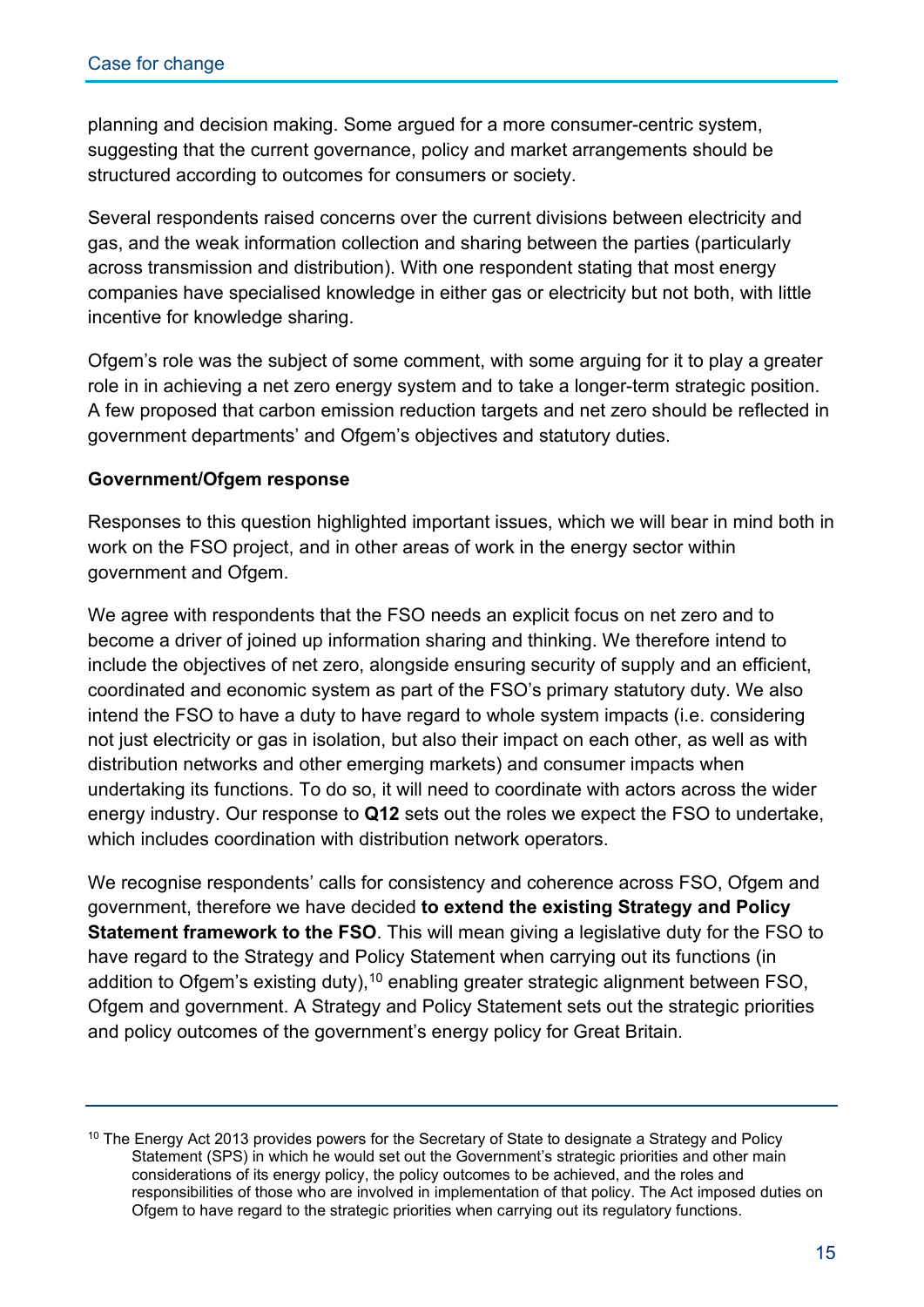As set out in response to Q1 above, we believe Ofgem's current remit is wide enough to incorporate net zero in its current regulatory work and considerations. The government will also launch a review of utilities regulators' statutory duties later this year $^{11}$  $^{11}$  $^{11}$ .

## 2.6 Question 6 – case studies

*What examples/case studies are you aware of where net zero delivery in one part of the energy system did not adequately account for cross-system impacts or costs?* 

#### **Summary of stakeholder response**

There were many useful examples cited as case studies in response to this question, including offshore wind, electric vehicle charging, flexibility and network charging methodologies. As with Qs. 5 and 7, most responses tended to support the need for stronger co-ordination and strategic whole system planning, capable of looking both on and offshore, taking account of transmission and distribution developments, and looking across electricity, gas and other emerging markets.

The Offshore Transmission Network Review was highlighted as a good current example of co-ordination and cross-departmental collaboration to execute projects more affordably, with net zero in mind. However, respondents also pointed out the inefficiencies that resulted from not taking a co-ordinated approach from the outset, which demonstrated the necessity for a coordinating organisation that looks holistically at whole-system challenges. A similar lack of centralised coordination and consideration of the wider energy system was highlighted with electric vehicle charging investment.

Some respondents felt that there was an overly siloed approach to the use and deployment of flexibility in the energy system. One respondent raised that a lack of access for the ESO to more granular heat-usage and demand-side data has been a barrier to whole system analysis and planning. Network charges and the Transmission Network Use of System charging methodology were cited by several respondents as an example of the energy system not adequately accounting for cross-system impacts and being not fit for purpose to meet net zero.

Hydrogen transition and heat decarbonisation was highlighted by a few, where coordination with the wider energy system will be needed in future.

#### **Government response**

We are grateful to respondents for highlighting these useful examples and we are using these to ensure that the arrangements for the FSO are fit for purpose, as set out in response to the other questions.

<span id="page-22-0"></span><sup>11</sup> BEIS *Economic Regulation Policy Paper* (2022) [https://www.gov.uk/government/publications/economic](https://www.gov.uk/government/publications/economic-regulation-policy)[regulation-policy](https://www.gov.uk/government/publications/economic-regulation-policy)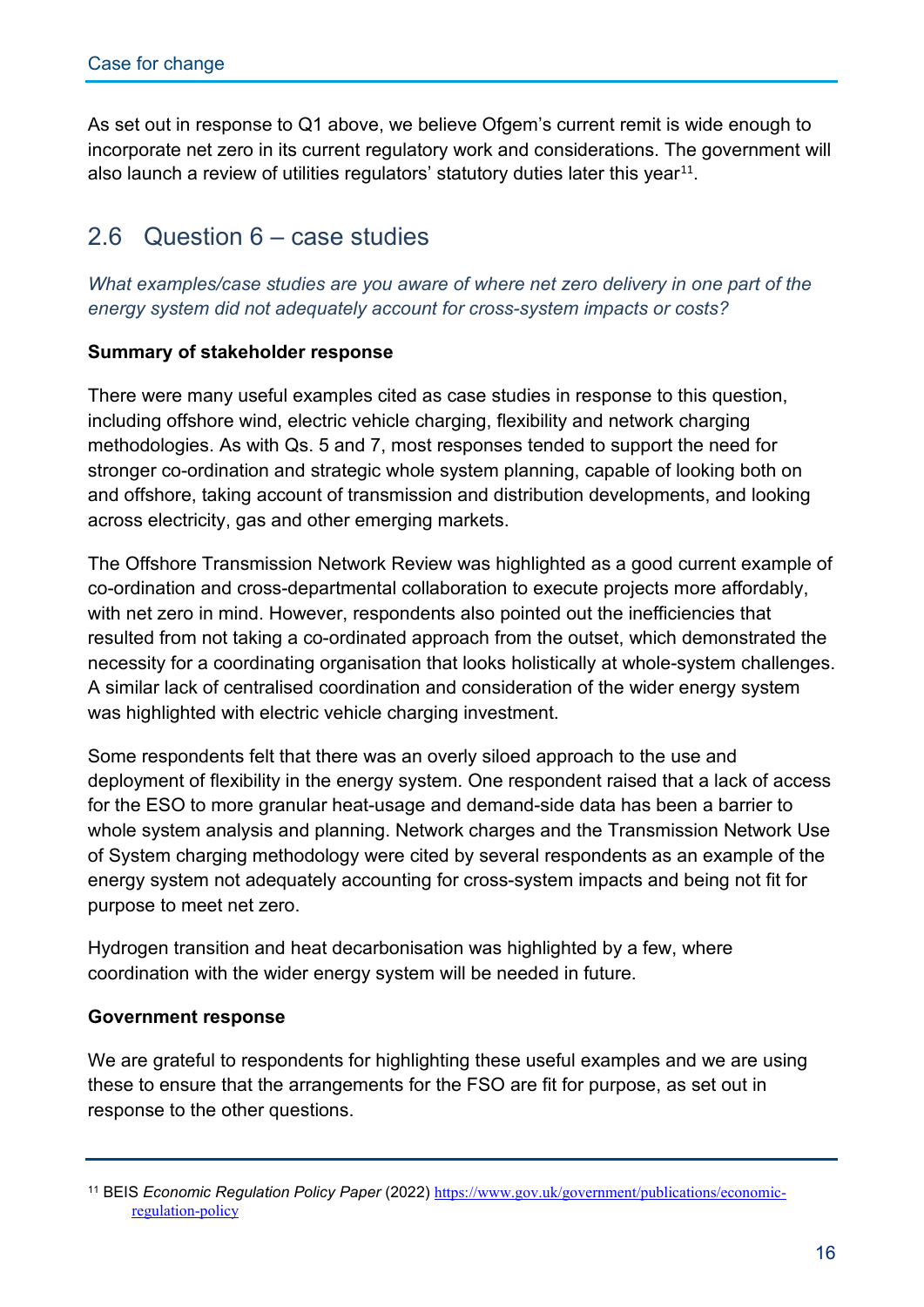## 2.7 Question 7 – improving coordination across energy system

*Where should government focus in our efforts to improve systems thinking and coordination across the energy system?* 

#### **Summary of stakeholder response**

There were many detailed and useful suggestions in response to this question, with many agreeing that the establishment of the FSO and the energy code reform were good first steps towards improving coordination and whole systems thinking. Ensuring the right legislative arrangements, duties and incentives for the FSO, to enable an economically efficient transition to net zero, was highlighted as a key focus here.

Respondents saw significant benefits in strategic and holistic network planning, particularly in relation to offshore networks, and establishing new market frameworks. Whole system thinking, analysis and planning was agreed by many as a focus area, particularly for the FSO. Deep technical understanding and expert whole system advice to government was also singled out by some respondents.

As with responses to Q5, many respondents called for BEIS, Ofgem and network companies to work together more and for more cohesiveness across government schemes. A clear Strategy and Policy Statement was cited by some as a focus to provide clear strategic context for Ofgem.

Timely decision making, particularly where there is some uncertainty or incomplete information, was raised by a few respondents as critical to achieving net zero. There were also several references to slow code reform being problematic for developers.

A number of respondents also called for greater clarity over roles and responsibilities of different parties, such as between DSOs and the FSO. Ensuring agility for parties to adapt their responsibilities over time, as well as evolve to address digitalisation, was also highlighted.

#### **Government/Ofgem response**

Responses to this question have highlighted important issues, and again we note and agree with the calls for strategic planning, greater coordination, whole systems thinking and quicker pace of decision-making and reform.

We are pleased respondents consider the establishment of the FSO is a good first step towards improving coordination. We will establish the FSO to drive our overall energy transition through new independent governance at the heart of the system. The FSO will advise Government and Ofgem on the requirements of the energy system for the long term. Its strategic insight will help inform our policies and programmes and investment decisions. The government will set out its policy package through regular iterations of its energy plan which, in turn, will be subject to scrutiny by a new panel of independent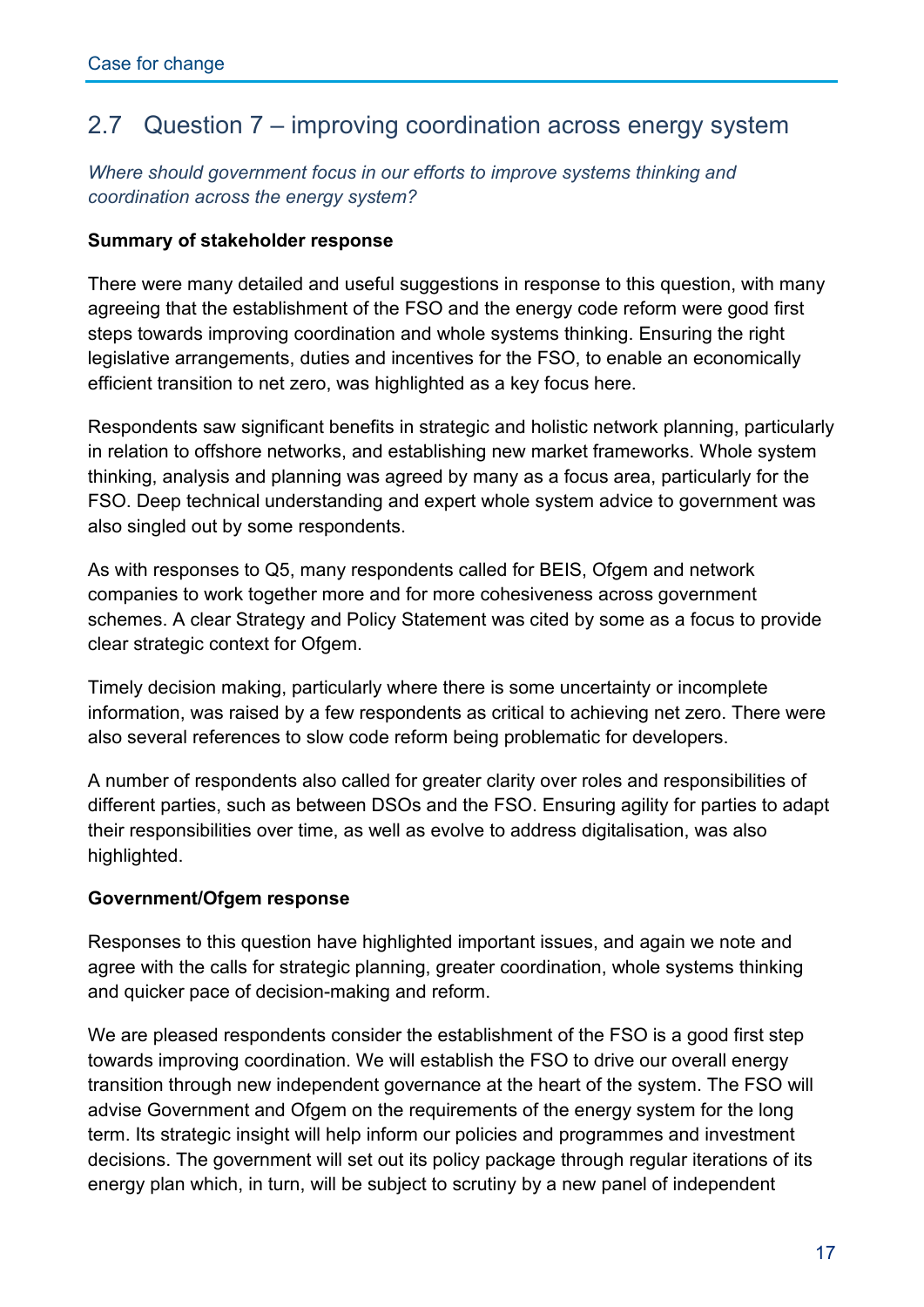energy experts. The resulting energy plan will then inform FSO advice on system implications. The regular review and update of our energy policy package, against the evolving needs of the system, will strengthen delivery and provide the continuity and visibility over government's plans which investors need to underpin investment decisions. The detailed arrangements for this, including the panel of independent experts, will be set out in due course.

Holistic and coordinated planning is an important focus area for government and Ofgem. This is being taken forward as part of the Offshore Transmission Network Review<sup>[12](#page-24-0)</sup> and Ofgem's Electricity Transmission Network Planning Review<sup>[13](#page-24-1)</sup>, which includes proposals for the introduction of a new Centralised Strategic Network Planning model led by a single, independent expert body. Both reviews are considering the role of the FSO.

We acknowledge concerns raised about slow code reform, which is being addressed as part of our energy codes reform work. Please refer to our consultation response on this<sup>[14](#page-24-2)</sup> for more detail.

We acknowledge the need for greater clarity of roles and responsibilities. In relation to FSO and DSO roles, Ofgem's current price control process for Distribution Network Operators (**DNOs**) has defined, standardised and set clear expectations of the DSO roles<sup>[15](#page-24-3)</sup>. DNOs will have clear obligations to fulfil standardised DSO roles, incentives on DSO performance and minimum requirements to embed clearer executive level accountability for neutral decision-making between their DSO and DNO business activities, and transparency checks, for example external audits of decisions. The price control and new licence requirements will also deliver significant improvements in data availability, coordination and transparency. We expect this to deliver a significant step forward, in clarity and collaboration and the development of local flexibility markets. Alongside this, Ofgem will, this spring, issue a call for input to gather stakeholder views on potential governance reforms at the local level. This will inform the detailed work happening this year to develop and assess institutional reform options for distribution system operation.

<span id="page-24-0"></span><sup>12</sup> *Offshore transmission network review webpage* [https://www.gov.uk/government/groups/offshore-](https://www.gov.uk/government/groups/offshore-transmission-network-review)

<span id="page-24-1"></span><sup>&</sup>lt;sup>13</sup> Ofgem Electricity Transmission Network Review consultation (2021) [https://www.ofgem.gov.uk/publications/consultation-initial-findings-our-electricity-transmission](https://www.ofgem.gov.uk/publications/consultation-initial-findings-our-electricity-transmission-network-planning-review)[network-planning-review](https://www.ofgem.gov.uk/publications/consultation-initial-findings-our-electricity-transmission-network-planning-review) 14 BEIS and Ofgem *Energy code reform governance consultation (2021)* 

<span id="page-24-2"></span><https://www.gov.uk/government/consultations/energy-code-reform-governance-framework>

<span id="page-24-3"></span><sup>15</sup> Ofgem *RIIO-ED2 Business Plan Guidance* (2021) [RIIO-ED2 Business Plan Guidance | Ofgem](https://www.ofgem.gov.uk/publications/riio-ed2-business-plan-guidance)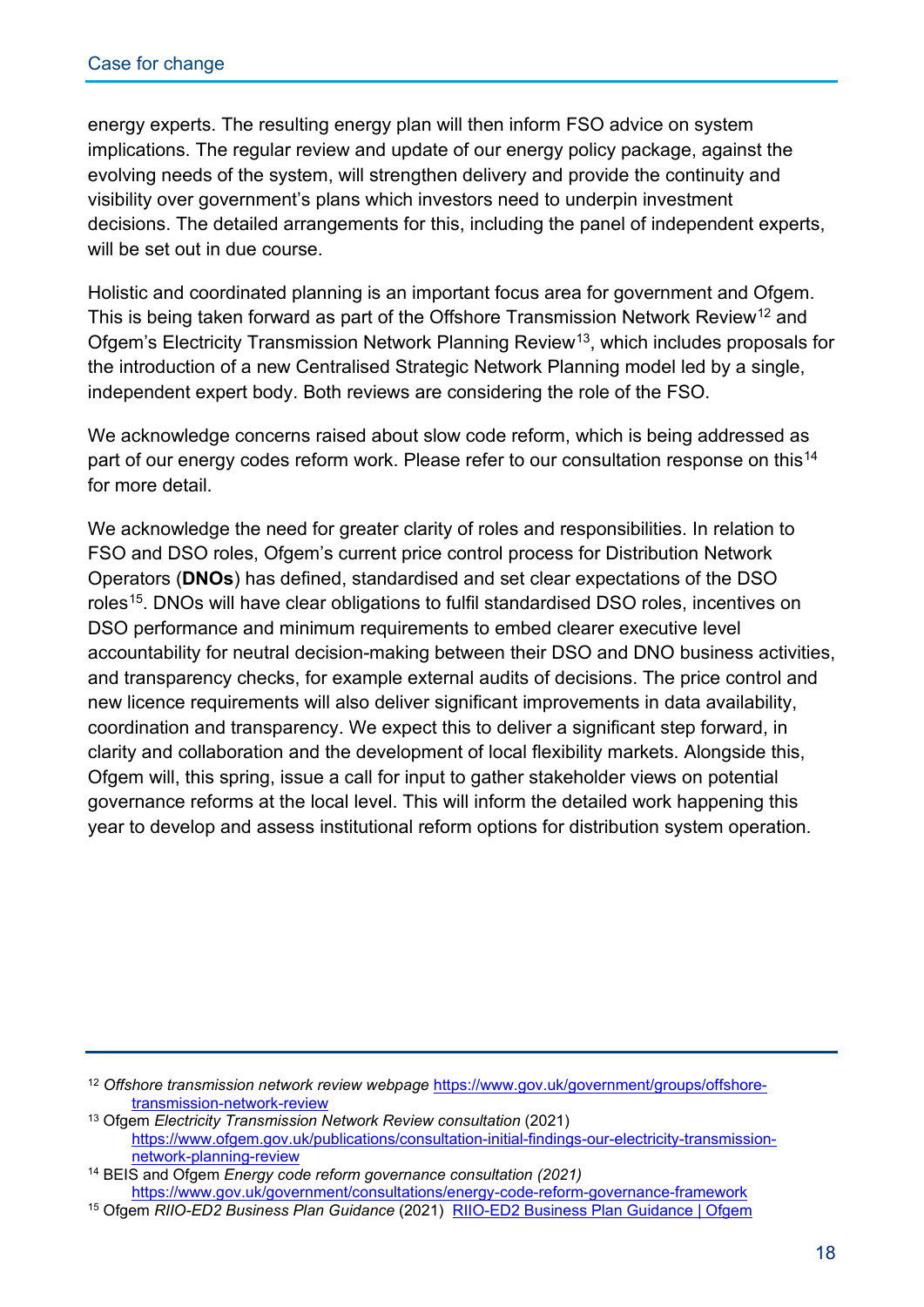## 3. Roles of the FSO

## 3.1 Question 8 – all existing NGESO roles

*Do you agree that the FSO should undertake all the existing roles and functions of NGESO?* 

#### **Consultation position**

Our proposal in the consultation was for the FSO to undertake all the existing roles and functions of NGESO. We considered that there is a strong feedback loop and synergies across these roles, as well as with the potential new and enhanced roles outlined in section 3.2 of the consultation.

#### **Summary of stakeholder response**

The majority of respondents agreed with our position and the need to keep the capabilities and technical knowledge of the NGESO control room within the FSO, alongside any new capabilities and technical knowledge required for its new and enhanced roles.

However, there was a strong view from some respondents that the existing code management functions should not be undertaken by the FSO due to conflict-of-interest issues, with many preferring code management to be completely tendered out or moved to another body.

Aside from concerns raised about code management functions, only a small number of respondents explicitly did not agree with our position or expressed further concern. The most common concern was that taking on the day-to-day operations functions of NGESO could distract the focus of the FSO from strategic thinking. One respondent suggested that further consideration should be given to ensuring effective incentivisation of the FSO's real-time electricity balancing action, to prevent any conflicts or tension between shortterm and long-term objectives. There were also a few concerns that this reform may lead to continuation of the status quo and not drive the change required. Suggestions included ensuring a cultural shift away from the 'siloed' mindset rather than focusing just on the roles and functions.

#### **Government/Ofgem response**

We have concluded, with the majority of respondents, that the FSO should undertake all the main existing roles and functions of NGESO.

We note the concerns over the potential for day-to-day operations to distract from strategic thinking. However, on balance we feel that the benefits of additional knowledge and expertise from the control room are vital to ensure we have an organisation with the right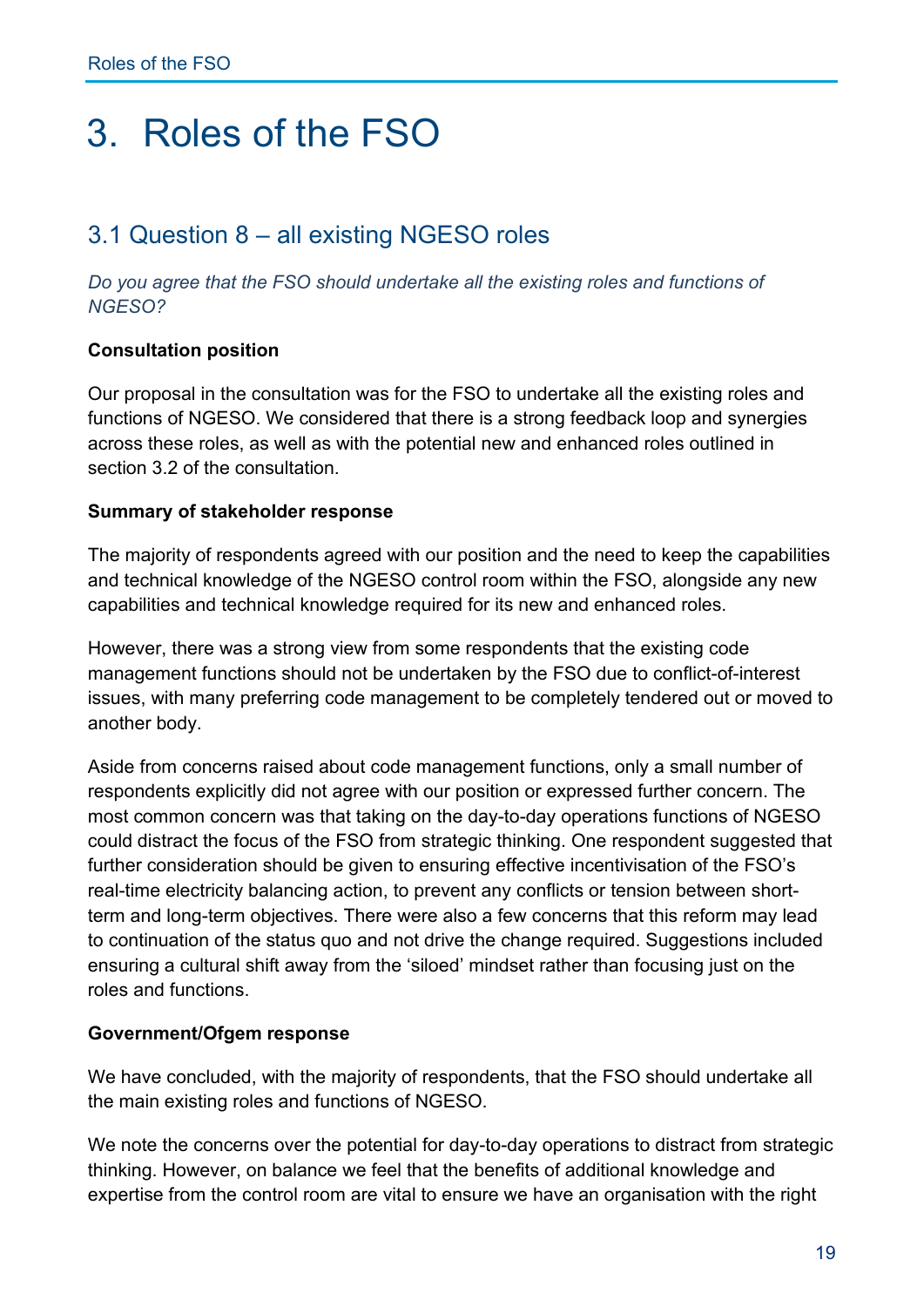capabilities to fulfil its other roles and would outweigh the minor risks of such an arrangement. To address concerns, we intend to clearly define the strategic role of the FSO within the licences, which will involve appropriate consultation with stakeholders. Ofgem will continue to have the ability to implement an incentive regime on the FSO through future price controls, which provides an additional route to promote high levels of operational performance, innovation and ambition (see response to **Q15** for more detail on incentive regime).

We agree that potential or perceived conflicts of interest must always be considered when selecting code managers. All decisions regarding the extent of the FSO's long-term involvement in code management will be made as part of our parallel initiative on Energy Code Reform<sup>[16](#page-26-0)</sup>. At this point, we are not proposing any changes to ESO's code administrator roles.

## 3.2 Question 9 – existing gas strategic functions only (Option 1)

#### *Do you agree there is a case for the FSO to undertake the gas strategic functions outlined in Option 1?*

#### **Consultation position**

We set out in the consultation two options for how we could integrate gas within the FSO. Our preferred option in the consultation was Option 1, which would involve the FSO undertaking current gas strategic network planning, long-term forecasting and market strategy functions. Under this option, real time gas system operation and associated activities would continue to be performed by the gas transmission asset owner.

For gas, we considered the synergies between control room and network planning to be weaker than in electricity, while the potential cost and risks of separating real time operation of the gas network from the gas asset owner would be greater.

#### **Summary of stakeholder response**

Most respondents agreed that the FSO should be responsible for gas strategic functions as described under Option 1, with widespread support for the FSO undertaking long-term forecasting and market strategy functions in gas.

There was general support for the FSO being responsible for gas strategic network planning and having a whole system planning role, however some respondents recommended that boundaries with operational short-term network planning should be carefully defined. A few respondents, including NG plc, proposed a 10+ year planning horizon for gas system planning, raising concerns that the strategic planning functions set

<span id="page-26-0"></span><sup>16</sup> BEIS and Ofgem *Energy code reform governance consultation (2021)*  <https://www.gov.uk/government/consultations/energy-code-reform-governance-framework>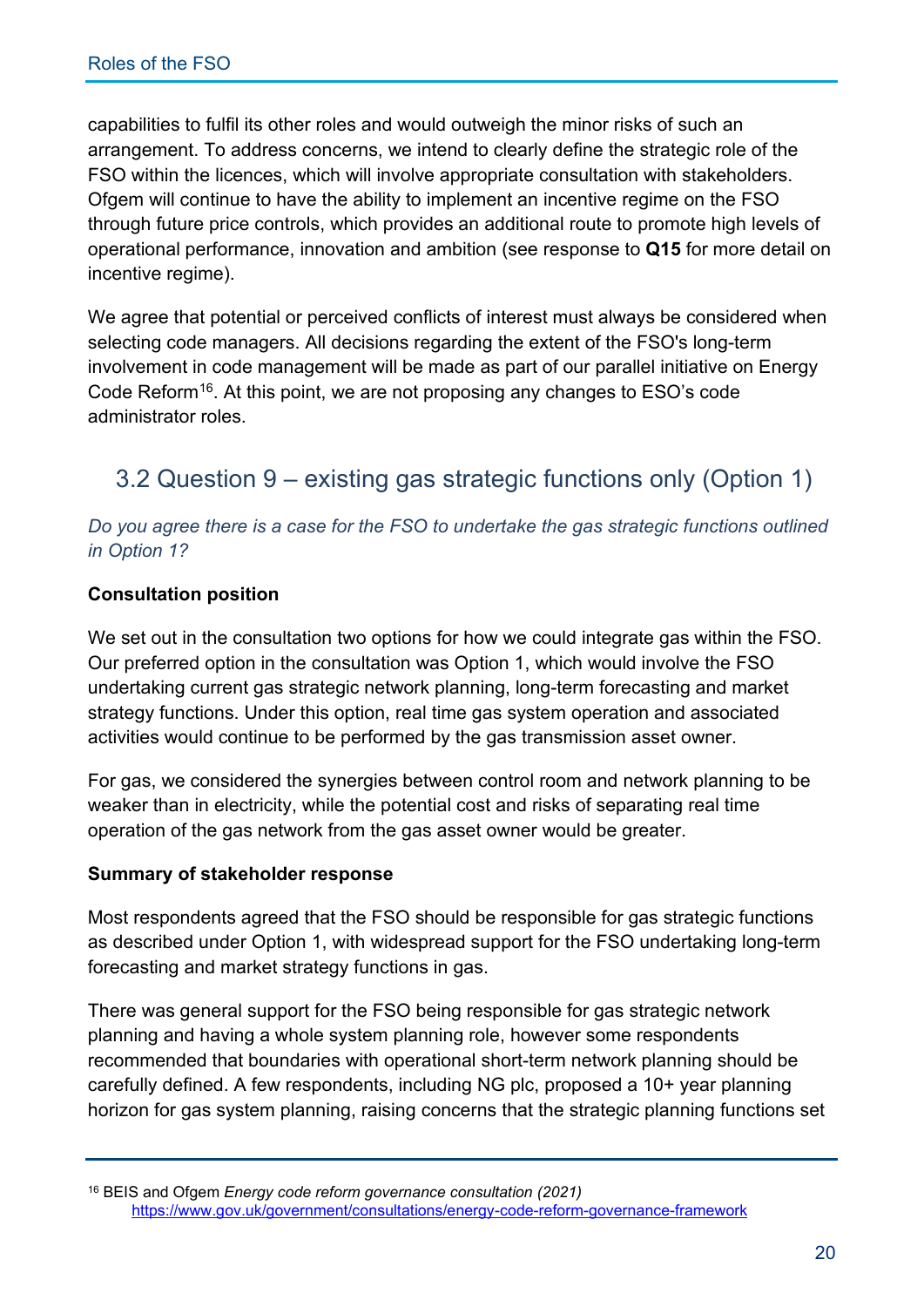out in Option 1 would result in duplication of roles. It was also highlighted that Option 1 would require an FSO to work very closely with the industry, including NGG.

Some concerns were raised regarding the balance of the FSO's functions and a potential focus on electricity over gas within its whole systems remit. Gas capability growth for FSO was recognised as being necessary to enable delivery of gas roles and to address that balance.

There were mixed views about the FSO taking on a Network Emergency Coordinator role, but strong arguments were made for retaining this with the real-time gas system operator in NGG. This was mainly because of the 24/7 operational nature of the Network Emergency Coordinator role and the need to acquire real-time control room capability. NGESO suggested the potential development of a whole energy system emergency response function through an "office of resilience and emergency management" in the future.

#### **Government/Ofgem response**

Our position remains that the FSO should undertake gas strategic network planning, longterm forecasting and market strategy functions to enable the FSO to undertake whole system planning. We intend to establish new categories of licence within legislation: a Gas System Planner licence, which the FSO will hold alongside an Electricity System Operator licence. We intend to review existing licences to ensure they function as required alongside these two new categories of licence.

However, given the concerns raised by respondents, we do not propose that the FSO take on the role of the Network Emergency Coordinator. The Review of the Impact of a Gas Supply Shortage on the Electricity Network (**RIGSSE**) has considered and is supportive of the proposals for a future whole energy system emergency coordinator or associated effective coordination and response options. We will consider, with industry, if this function is best placed in the FSO.

We acknowledge the concerns from stakeholders regarding potential duplication between the FSO's gas strategic network planning function and the planning functions that NGG will need to retain to perform its continuing functions (for example, in managing constraints and its safe network operation). While we agree that any duplication between the FSO's strategic planning role and NGG's shorter-term operational planning role should be minimised, we consider that the benefits would outweigh the additional costs and minor risks of any such duplication. We consider it is necessary for the FSO to perform the gas strategic network planning function to become fully capable of analysing whole system network requirements.

We acknowledge the point on the boundaries between the strategic role of the FSO and the operational role of NGG in gas network planning. It is our view that an active role in gas network planning and strong understanding and capability in this area within the FSO is an important factor in delivering a balanced organisation and addressing stakeholder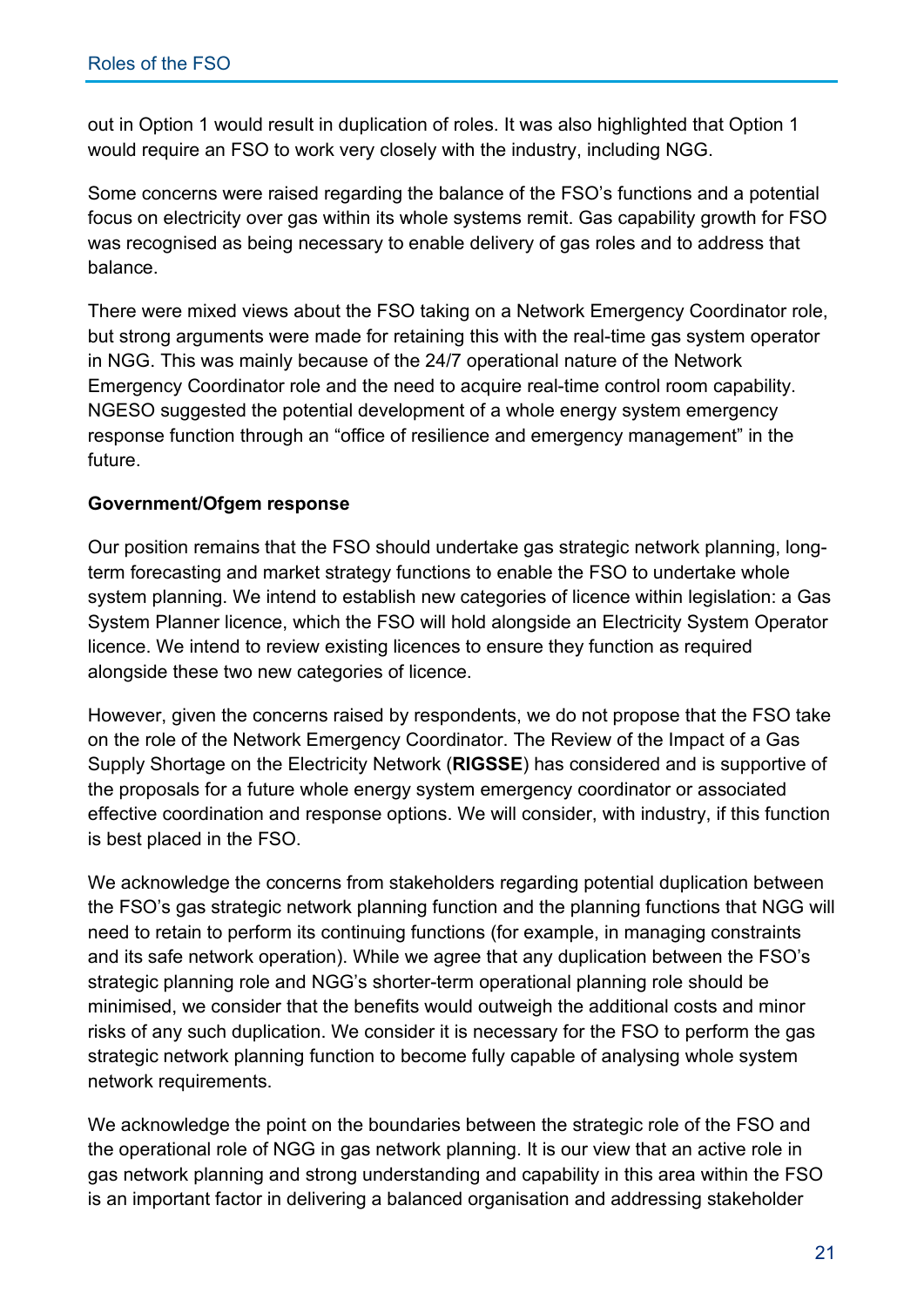concerns on this point. We have an opportunity to clearly define the strategic role of the FSO further, for example in the process of developing the licence, which will involve appropriate engagement with stakeholders.

We do not plan to restrict the FSO's gas strategic network planning to only a 10+ year horizon, as it would restrict the capability of the FSO as a whole systems body and its ability to understand and propose whole system solutions to energy system constraints. It would also mean that both the FSO and Ofgem would remain dependent on the analysis of the gas network asset owner to assess the needs of gas consumers, and the development requirements of the network within meaningful investment horizons.

## 3.3 Question 10 – all existing GSO roles (Option 2)

*Do you agree that there is not currently a case for the FSO to undertake all GSO roles and functions, including real time gas system operation, as outlined in Option 2?* 

#### **Consultation position**

Option 2 would involve the FSO undertaking all gas system operation roles, including real time system operation of the gas network and associated activities. Our view, set out in the consultation, was that this option currently presents significant risk, complexity and cost, without equal benefit. Therefore, we did not believe there was a case for the FSO to take on all the roles and functions of the GSO outlined in this option.

#### **Summary of stakeholder response**

Of the respondents that provided an explicit view, the majority agreed that there is not a case – at least at this present time – to pursue full separation of real time gas operation from transmission asset ownership, because of the safety and operational reasons cited in our consultation. There was also a general acknowledgement that the costs involved in doing so would currently outweigh any of the benefits.

However, some respondents did state that, whilst full gas operation separation may not be an appropriate approach at the present time, they wanted to see further investigation into the prospect of full separation in future, and to revisit the concept in conjunction with future developments in gas and hydrogen.

Several respondents explicitly did not agree with our position. Reasons cited included the speed of change in the gas industry, the development of hydrogen and the decarbonisation of the gas network. Respondents also referred to the potential opportunity for system change and transition arising from NG Plc's planned divestment of an interest in NGG<sup>[17](#page-28-0)</sup>. While safety concerns were acknowledged and understood, a few respondents

<span id="page-28-0"></span><sup>17</sup> National Grid *Proposed acquisition of Western Power Distribution and strategic portfolio repositioning press release* (2021) [https://www.nationalgrid.com/proposed-acquisition-western-power-distribution-and](https://www.nationalgrid.com/proposed-acquisition-western-power-distribution-and-strategic-portfolio-repositioning)[strategic-portfolio-repositioning](https://www.nationalgrid.com/proposed-acquisition-western-power-distribution-and-strategic-portfolio-repositioning)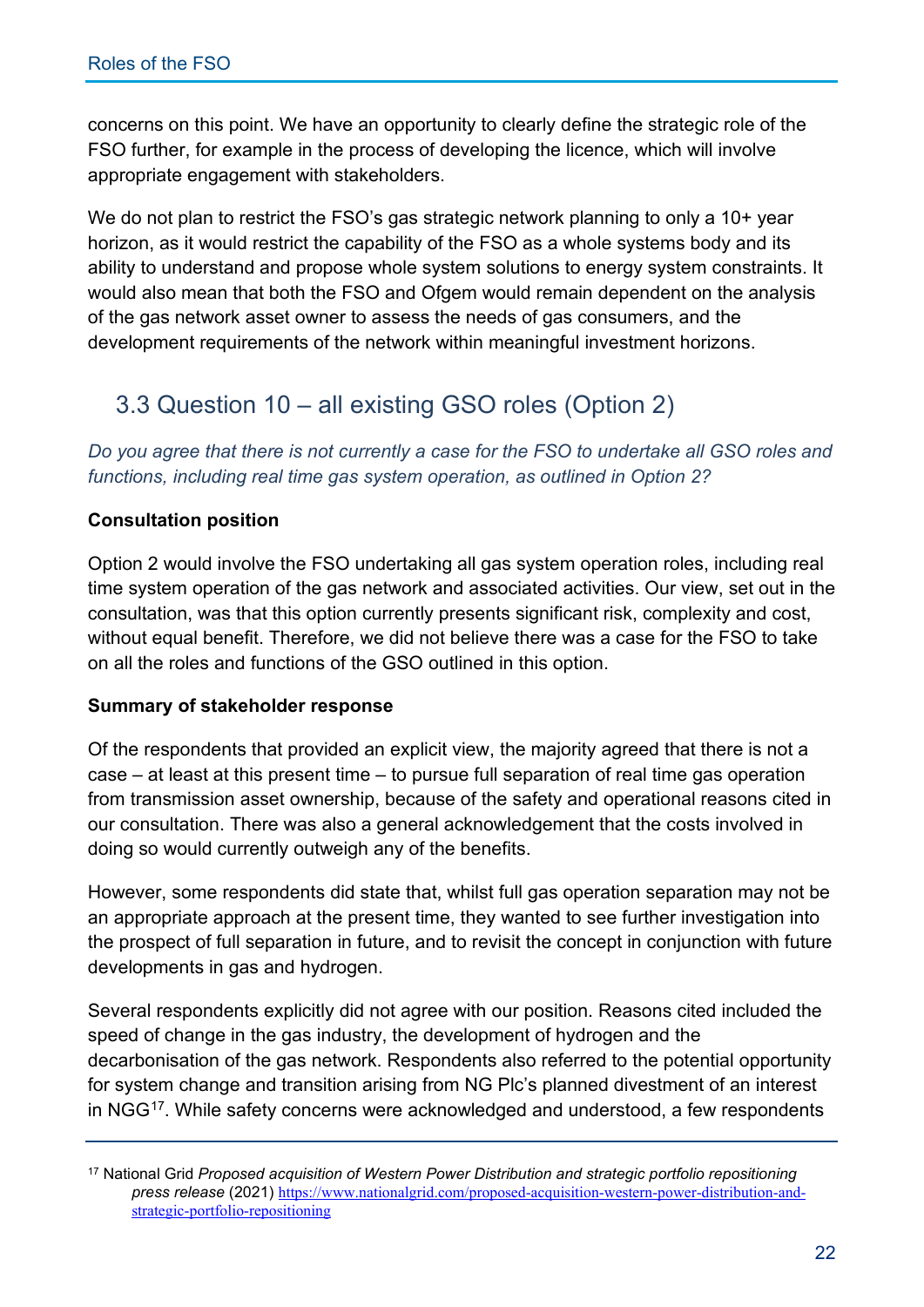did call for further investigation into the cost and benefits of Option 2, and potential operational synergies between gas and electricity, considering change in the gas industry and the growth of hydrogen.

There were also some concerns that without full separation of gas system operation, the FSO will be imbalanced and a whole systems outlook will not be achieved, with gas marginalised and the focus of the FSO weighted toward electricity. Suggestions to mitigate this in any future change included potential exploration of sharing operational information between NGG and the FSO to support mutual learning. One respondent commented that this would be useful to allow investigation of the potential for mutual learning and synergies in progressing to a more integrated model.

#### **Government/Ofgem response**

Our position remains that Option 1 is the best option at this time, and that the minimal benefits do not currently clearly outweigh the downsides and risks of the FSO undertaking all gas system operation functions, including real time system operation.

However, we do acknowledge that several respondents to our consultation saw a current case for Option 2, arguing this approach should be adopted in line with the development of hydrogen and the speed of change in the gas industry. We anticipate that, by the late 2020s, a clearer picture will emerge on the role of hydrogen with potential increased interaction between operation of the gas and electricity networks. Hence, we will keep this under review as the gas sector evolves over the next decade.

As highlighted in response to Question 3, we will continue to look at opportunities around mutual learning and operational exchanges between existing gas and electricity system operators, and how these can be carried forward to enable the FSO's whole system duties, with particular focus on close future working with the gas system operator and transmission owner.

We also acknowledge concerns on the balance between electricity and gas that have been raised in respect of Option 1. We are mindful of the need to avoid an electricity bias, and we intend to set out clear whole systems expectations for the FSO in its statutory duties to help mitigate this risk. These statutory duties will inform development of both the electricity and gas licences that the FSO will hold, and future whole system roles which will require expertise across electricity and gas, as well as extra capability. We also believe having distinct gas and electricity licences will ensure that there is clear ownership and accountability for gas functions.

## 3.4 Question 11 – advisory role

*Do you have views on the proposal for an advisory role? What organisations do you consider would benefit from the provision of advice by the FSO?*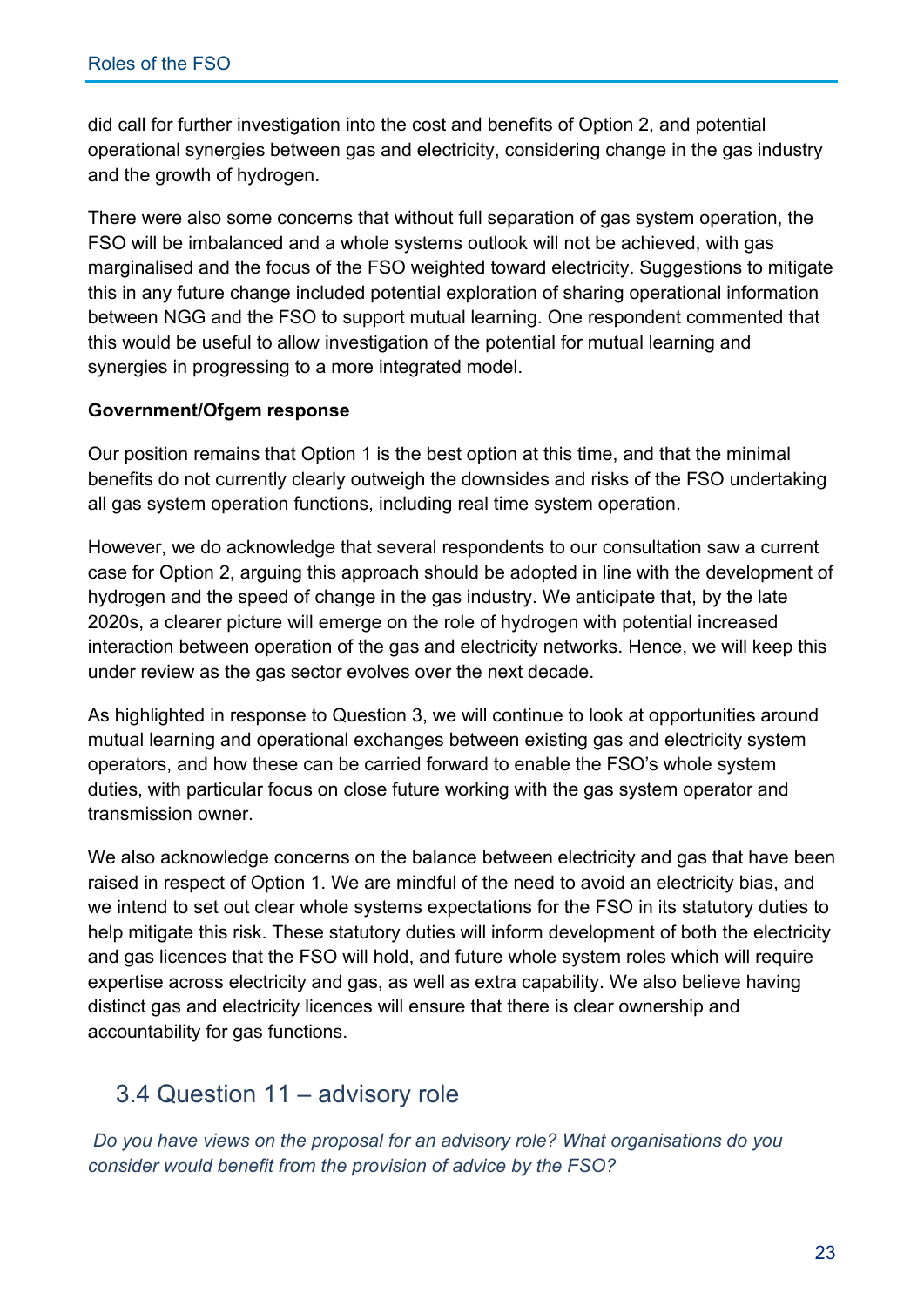#### **Consultation position**

We noted that government and Ofgem will have to make important policy and regulatory decisions across many areas of the energy system over the coming decades to enable progress towards net zero. Many of these decisions would benefit from drawing on specific areas of expertise of the FSO, such as the impacts of potential government or Ofgem decisions on future system operability or network investment. Being able to request and draw on specific targeted advice from the FSO will be hugely valuable to help ensure any decisions made are robust and based on full available evidence.

#### **Summary of stakeholder response**

Most respondents agreed that the FSO should have an advisory role at the very least to BEIS and Ofgem.

A common point raised was the importance of ensuring the FSO is not the only actor providing influential advice to these decision-making bodies. Any advice from the FSO should come alongside that from other stakeholders and sectors to ensure a wide range of views. Many respondents also raised that it is important the FSO engages with the wider energy industry when providing advice and bases its views on robust evidence. There were generally strong calls for this advice to be transparent and open to scrutiny and critique.

There were mixed views as to the extent that other wider organisations should be able to formally ask the FSO to provide analysis. One respondent noted that other public organisations should be able to draw on the FSO's expertise to support delivery of policy objectives. A few others raised the usefulness of data sets and analysis being valuable to the wider market. In relation to this, many praised the ESO's existing transparency of the Future Energy Scenarios which provides useful insight across the whole energy system.

However, there were concerns that a wider advisory obligation on the FSO will result in the FSO incurring significant additional costs and could put them at an undue advantage above other consultants and forecasters. This could place a significant resource and cost burden on the FSO, particularly when there may be other organisations better placed to offer advice and support.

Many responses focused on resource, ensuring that the FSO should be sufficiently resourced to ensure any demand for its advice would not detract from its core functions. There were also some comments that the FSO will need to develop appropriate capability and expertise if it is to provide advice on the whole system.

There were mixed responses related to who should bear the costs of an advisory role, with views largely dependent on the respondent. Many argued that the price control would be the most appropriate mechanism to recover the costs of an FSO providing advice to public bodies and Ofgem. However, some expressed a concern with more costs being borne by electricity customers and the disproportionate impact on vulnerable customers compared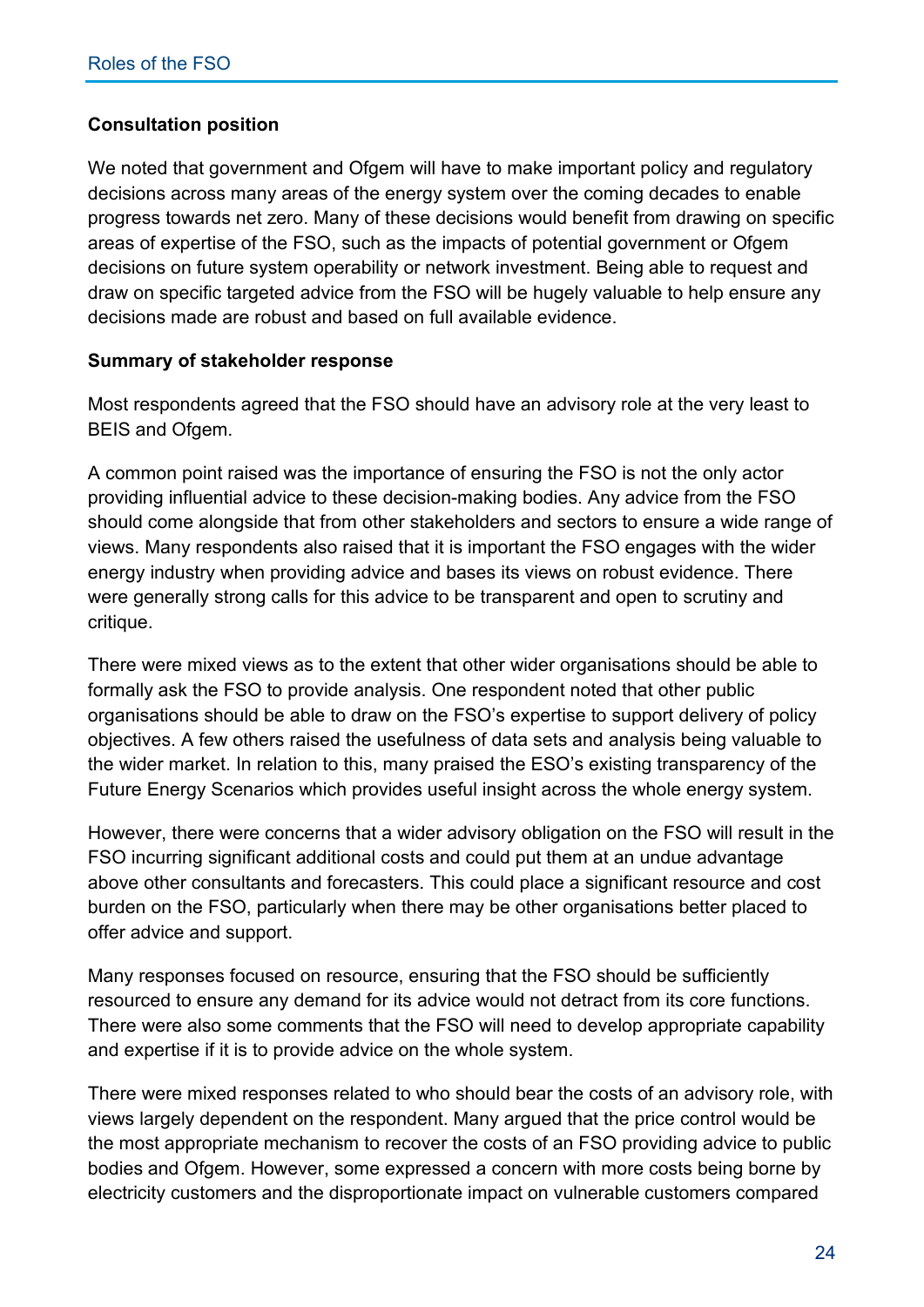to progressive taxation. Most respondents considered that any other parties seeking tailored advice should bear the costs of the service, however again this depended on whether the advice was considered to benefit the network or consumers.

#### **Government/Ofgem response**

We have decided to impose a **statutory duty on the FSO to respond to requests for advice, analysis or information from government and Ofgem**, in matters related to the FSO's functions. This was supported by majority of respondents who agreed that the FSO should be able to provide advice to both. This will ensure that these decisionmaking bodies are able to draw on the specific technical expertise of the FSO when needed and consider 'whole system' network impacts when making important strategic policy decisions.

We note concerns about resource burden and consider the FSO should not be required to advise where it is not reasonably practical to do so, for example where the advice would be outside the FSO's competence/expertise or where the FSO had competing urgent commitments. We are not proposing government or Ofgem should be legally obliged to action the FSO's advice or change their policy stance as a result. Any advice from the FSO will be taken into consideration alongside advice, information and consultation responses from other organisations.

Our intention is for the FSO to provide advice to government and Ofgem on areas where it has expertise, for example in relation to system operability challenges and network impacts. However, the FSO may also need to gather data and information from other licensees to provide such advice. Therefore, we intend the FSO to have a statutory power to request information or data from other licensees (and exemption holders)<sup>[18](#page-31-0)</sup> to fulfil its functions, including this advisory duty.

We have considered a range of other organisations, mentioned in our consultation and by respondents, that could in theory benefit from FSO advice; but have decided against imposing a statutory duty on the FSO to respond to such organisations. We consider this would create undue burden on the FSO, given the large number of organisations who might request such advice.

However, we do recognise and support the comments from many respondents that the FSO could be an important source of expert and transparent information on the energy system, as NGESO currently does with Future Energy Scenarios. We plan to build on these existing responsibilities to enable the FSO to share expertise or provide guidance to others, where it considers it beneficial to consumers. We intend to set out further detail for this process within licences or associated documents rather than legislation. We also intend for the FSO to be open and transparent on any guidance, where deemed

<span id="page-31-0"></span><sup>18</sup> As described in s.98(1) of the Electricity Act 1989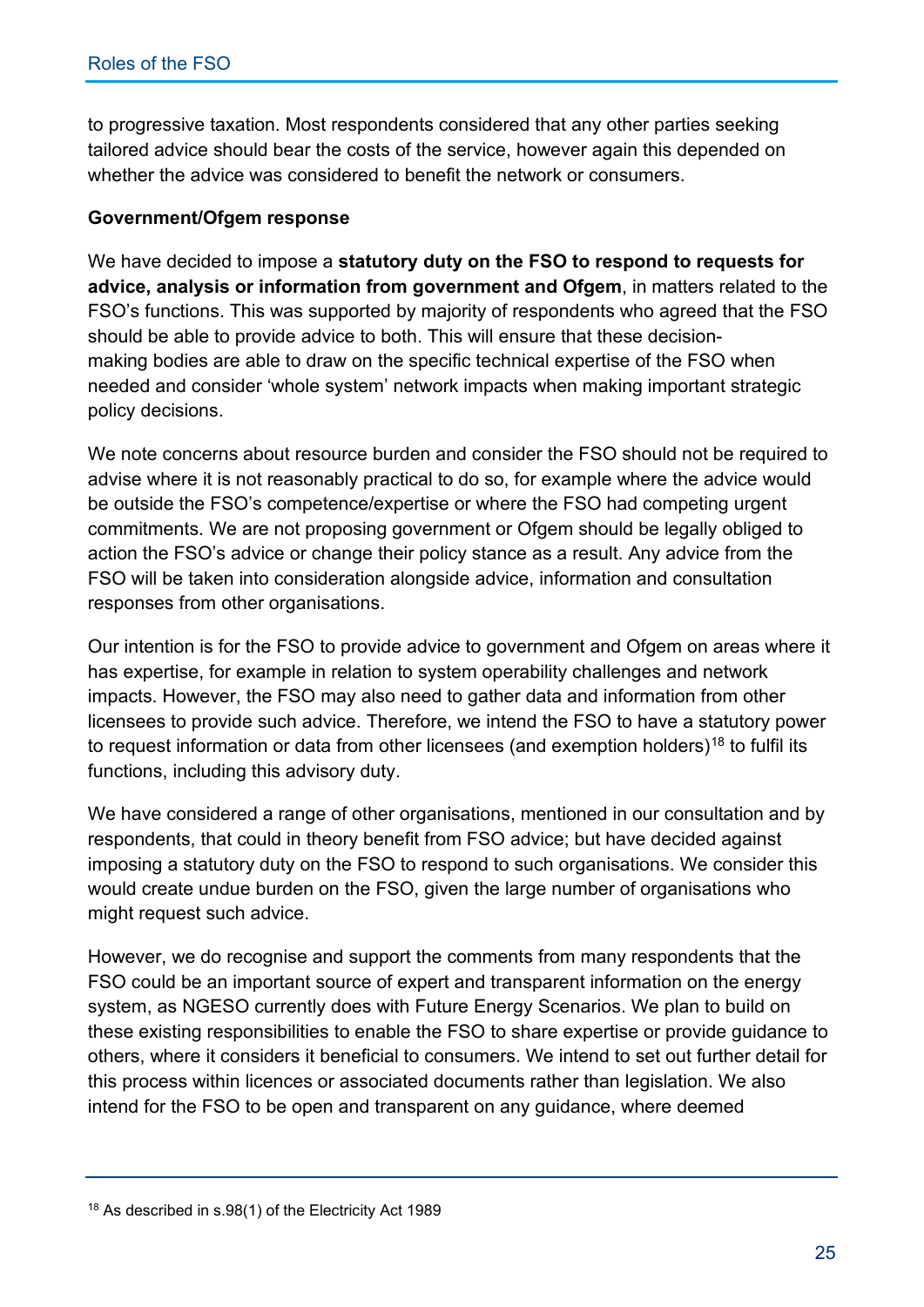appropriate, whilst ensuring protection of commercially sensitive and confidential information.

We have noted respondents' views on who should bear the costs of this advice. While we intend to work out the detail as we develop the licences, it is our intention that the FSO should charge on the basis of who stands to benefit from the provision of the advice. This could be via a price control if the advice or guidance was sought for the benefit of consumers, which is our intention for any advice provided to Ofgem and/or government.

We also note the importance of issues around sharing of data across the wider energy industry; this goes far beyond just the FSO and has been considered as part of the Energy Digitalisation Taskforce report, which was published in January 2022[19](#page-32-0).

### 3.5 Question 12 – new and enhanced roles

*Do you have any views on the other areas where we are considering new and enhanced roles and functions for the FSO?* 

#### **Consultation position**

We set out a number of areas where new or enhanced roles and functions are being developed for NGESO or could be developed for the FSO in future, where we believe there are potential synergies with existing system operation functions. These include roles and functions in:

- dispute resolution
- system planning and network development
- driving competition in energy networks
- energy market design
- coordination with distribution networks
- heat and transport decarbonisation
- energy system data exchange and coordination
- future system operability, engineering standards and energy code development
- hydrogen and CCUS

<span id="page-32-0"></span><sup>19</sup> Energy Systems Catapult *The Energy Digitalisation Taskforce report* (2022) [https://es.catapult.org.uk/news/energy-digitalisation-taskforce-publishes-recommendations-for-a](https://es.catapult.org.uk/news/energy-digitalisation-taskforce-publishes-recommendations-for-a-digitalised-net-zero-energy-system/?reportDownload=https://esc-production-2021.s3.eu-west-2.amazonaws.com/2022/01/ESC-Energy-Digitalisation-Taskforce-Report-FINAL.pdf)[digitalised-net-zero-energy-system/?reportDownload=https://esc-production-2021.s3.eu-west-](https://es.catapult.org.uk/news/energy-digitalisation-taskforce-publishes-recommendations-for-a-digitalised-net-zero-energy-system/?reportDownload=https://esc-production-2021.s3.eu-west-2.amazonaws.com/2022/01/ESC-Energy-Digitalisation-Taskforce-Report-FINAL.pdf)[2.amazonaws.com/2022/01/ESC-Energy-Digitalisation-Taskforce-Report-FINAL.pdf](https://es.catapult.org.uk/news/energy-digitalisation-taskforce-publishes-recommendations-for-a-digitalised-net-zero-energy-system/?reportDownload=https://esc-production-2021.s3.eu-west-2.amazonaws.com/2022/01/ESC-Energy-Digitalisation-Taskforce-Report-FINAL.pdf)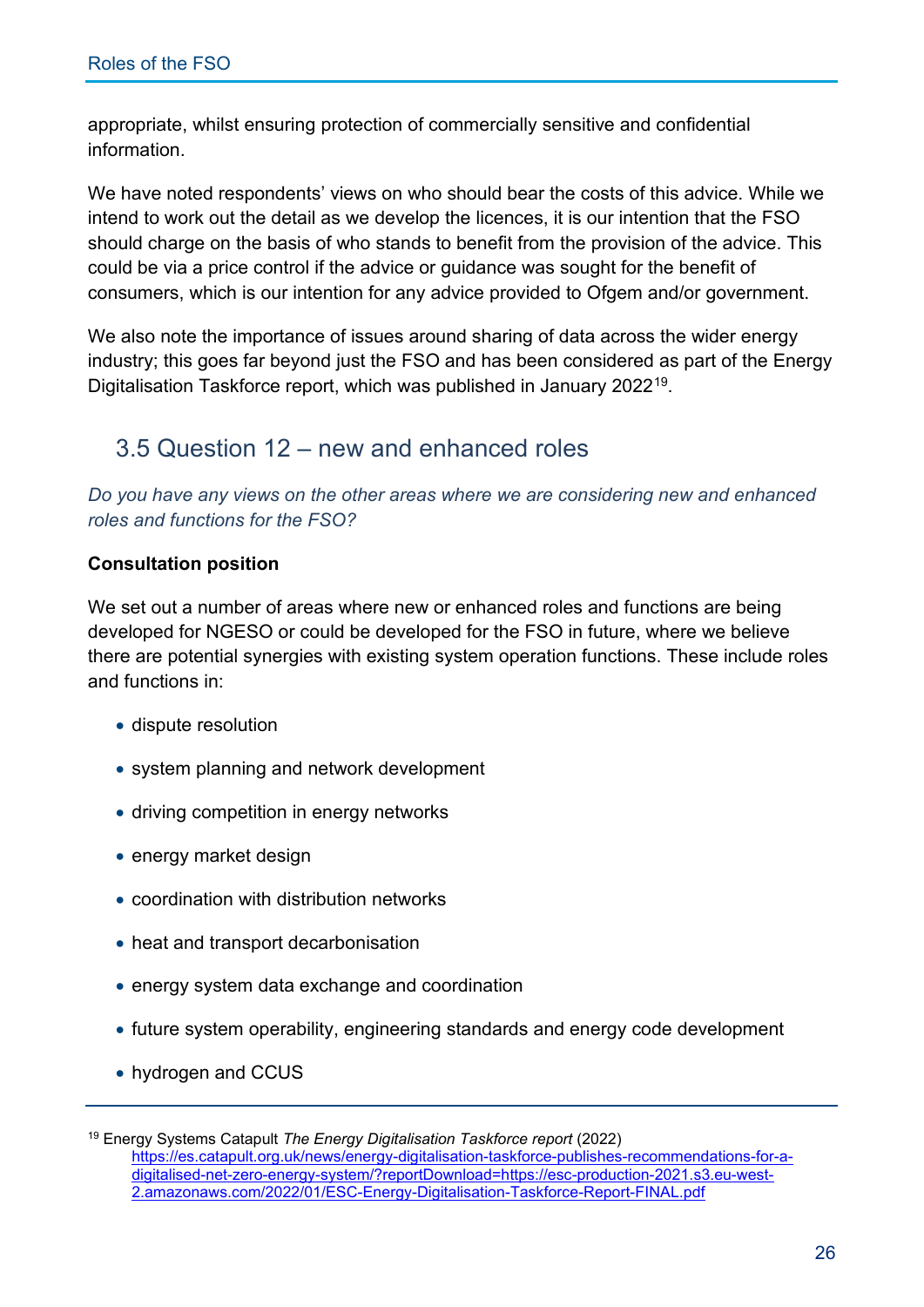In undertaking all its roles, we considered that the FSO should draw on its insight and expertise across the energy system. We set out that most of the other roles and functions draw on parallel pieces of work or are dependent on decisions made on decarbonisation pathways (such as CCUS and hydrogen) and will therefore be subject to further consultations by the relevant policy areas in BEIS or Ofgem.

#### **Summary of stakeholder response**

There were many useful responses and comments to this question. We have tried to summarise the overall balance of opinion on each of the key areas or roles we have identified but recognise the level of detail which sits beneath this and have taken all evidence into account. Most respondents recognised that many of the policy areas were early in development and therefore further consultation/engagement will follow.

Note that Ofgem has published all the non-confidential responses on their website<sup>[20](#page-33-0)</sup>.

*Dispute resolution:* Almost all respondents expressed strong concern with the FSO taking on dispute resolution or arbitration roles, with a large majority asserting that dispute resolution should remain with Ofgem as an independent regulator.

*System planning and network development:* There was strong support for more strategic and holistic whole system planning and network development roles for the FSO, ensuring it has sufficient resource to do so. Some respondents set out their support for investment decisions remaining with Ofgem, but that boundaries of roles and responsibility need to be clear. There was a concern that enhanced network planning should not be done in isolation from design, development, and delivery considerations.

*Driving competition in energy networks:* There were mixed views on the proposed role of FSO as the procurement body for electricity network competition. Some respondents were in favour, while others questioned if the FSO will have sufficient expertise to do this and believe this should remain with Ofgem to implement. These proposals are linked with Ofgem's Views on Early Competition in Onshore Electricity Transmission Networks consultation<sup>[21](#page-33-1)</sup> and BEIS's Competition in Onshore Electricity Networks consultation<sup>[22](#page-33-2)</sup>.

*Energy Market Design*: Respondents expressed mixed views on the role of the FSO in energy market design. There was general concern with ensuring the FSO is fully independent, and recommendation that if the FSO were to take on more decision-making roles in this area, it should be made transparent and open for scrutiny, and that the FSO should be required to publish consultations. Some respondents preferred arrangements and duties related to the Capacity Market to remain unchanged, and decisions on the

<span id="page-33-0"></span><sup>&</sup>lt;sup>20</sup> Ofgem *Consultation on proposals for a Future System Operator role* (2021)

<span id="page-33-1"></span><https://www.ofgem.gov.uk/publications/consultation-proposals-future-system-operator-role>21 Ofgem *Consultation on our views on early competition in onshore electricity transmission networks* (2021) [https://www.ofgem.gov.uk/publications/consultation-our-views-early-competition-onshore-electricity](https://www.ofgem.gov.uk/publications/consultation-our-views-early-competition-onshore-electricity-transmission-networks)[transmission-networks](https://www.ofgem.gov.uk/publications/consultation-our-views-early-competition-onshore-electricity-transmission-networks)

<span id="page-33-2"></span><sup>&</sup>lt;sup>22</sup> BEIS Competition in onshore electricity networks consultation (2021) <https://www.gov.uk/government/consultations/competition-in-onshore-electricity-networks>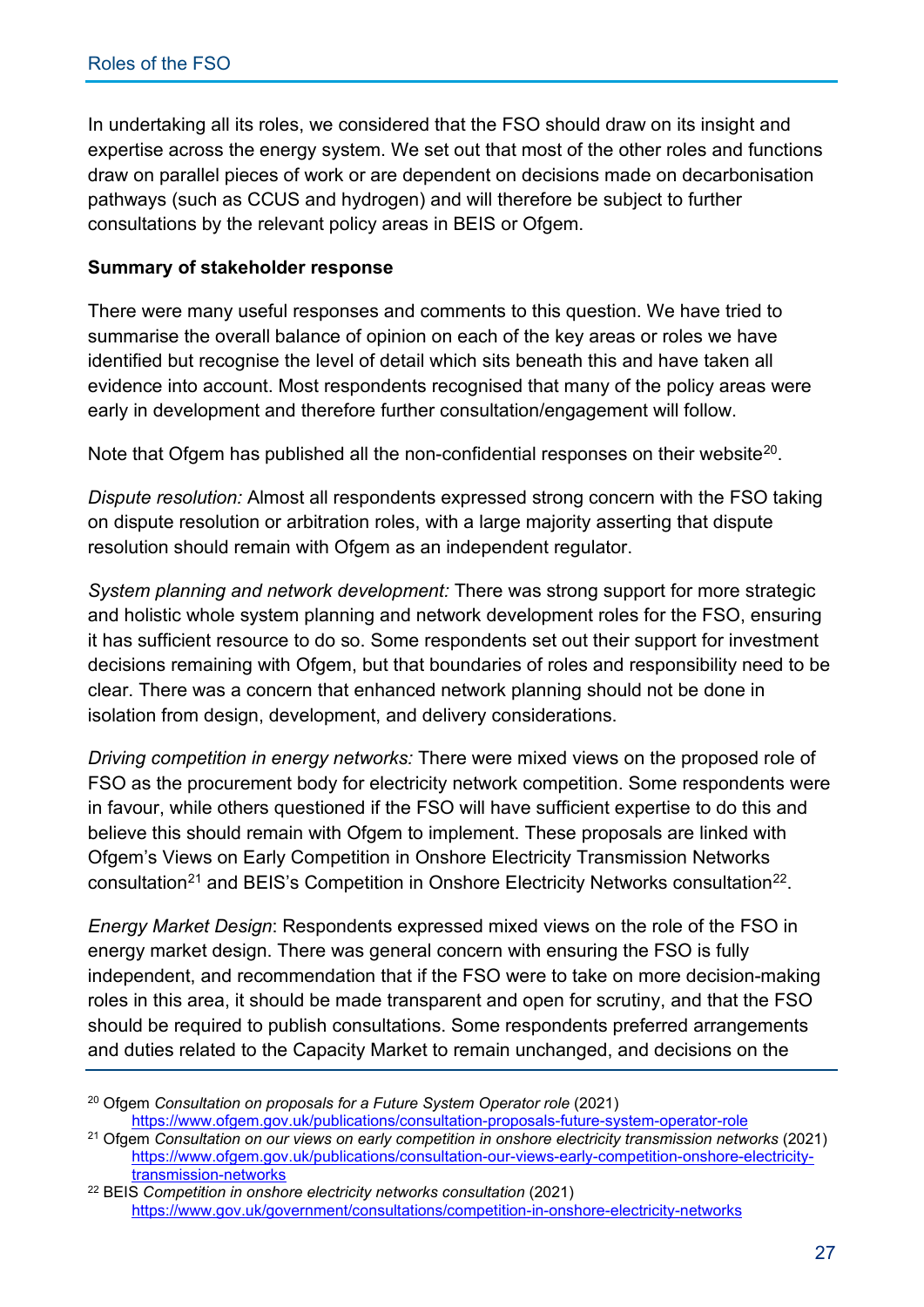Capacity Market to remain with the government. There was general support for the FSO taking a leading and coordinating role in developing whole system market strategy.

*Coordination with distribution networks:* There was strong agreement from most respondents that the FSO should coordinate with DNOs to ensure optimal system-wide planning, with calls for this role to be formalised so responsibilities and accountabilities are clear. A few suggested that the FSO and DNO/DSO will need to share significantly more data. There were mixed views on the FSO taking over DSO roles at this stage with strong concerns particularly from distribution network companies over the FSO not having the regional expertise and the level of local authority interaction required to enable decarbonisation. Most responses recognised that it is too early to determine whether it would be appropriate for the FSO to take on DSO roles, given the ongoing work on DSO governance and functions, and would welcome further detail and consultations in this area.

*Heat and transport decarbonisation:* There was general support for the FSO's involvement in heat and transport. However, some respondents expressed concerns about whether the FSO, being a centralised strategic body, would be best placed to develop the more localised heat and transport sectors, and that the FSO may not have the expertise in these subjects. Some suggested that the FSO's roles in heat and transport, hydrogen, and CCUS should be constrained to advice. In particular, some were not supportive of a potential role for the FSO in local energy mapping and coordination of local authorities. Most respondents requested more consultations/engagement on exactly what specific roles could look like in these areas.

*Energy system data exchange and coordination:* Respondents were generally supportive of the FSO having roles in data in addition to baseline capabilities required to support FSO functions like network planning. There was particular support for the FSO to set standards and ensure data is made available, consistent and transparent to the market. There was a suggestion that, given the pace of digital development, the legislation should be widely drafted to include data and digital, rather than the FSO being held back awaiting future change.

*Future System Operability, Engineering Standards and Energy Code Development:* While some respondents agreed that the FSO would be in a good position to provide advice on how codes and standards could affect future system operability, there was strong concern with conflicts of interest if the FSO was also the code manager. Many respondents did not agree that the FSO should be a code manager or take on the role of an Integrated Rule Making Body (linked to the Energy Code Reform consultation). Various responses suggested improvements, including more efficient processes for code modifications, having multiple code managers and keeping the FSO separate from code management.

*Hydrogen and CCUS:* There was general support for hydrogen and CCUS to form part of the FSO's advisory and whole systems network planning roles. However, most recognised that it is too early to determine the precise nature of further roles and would welcome further engagement and consultations on the detail of the FSO's potential responsibilities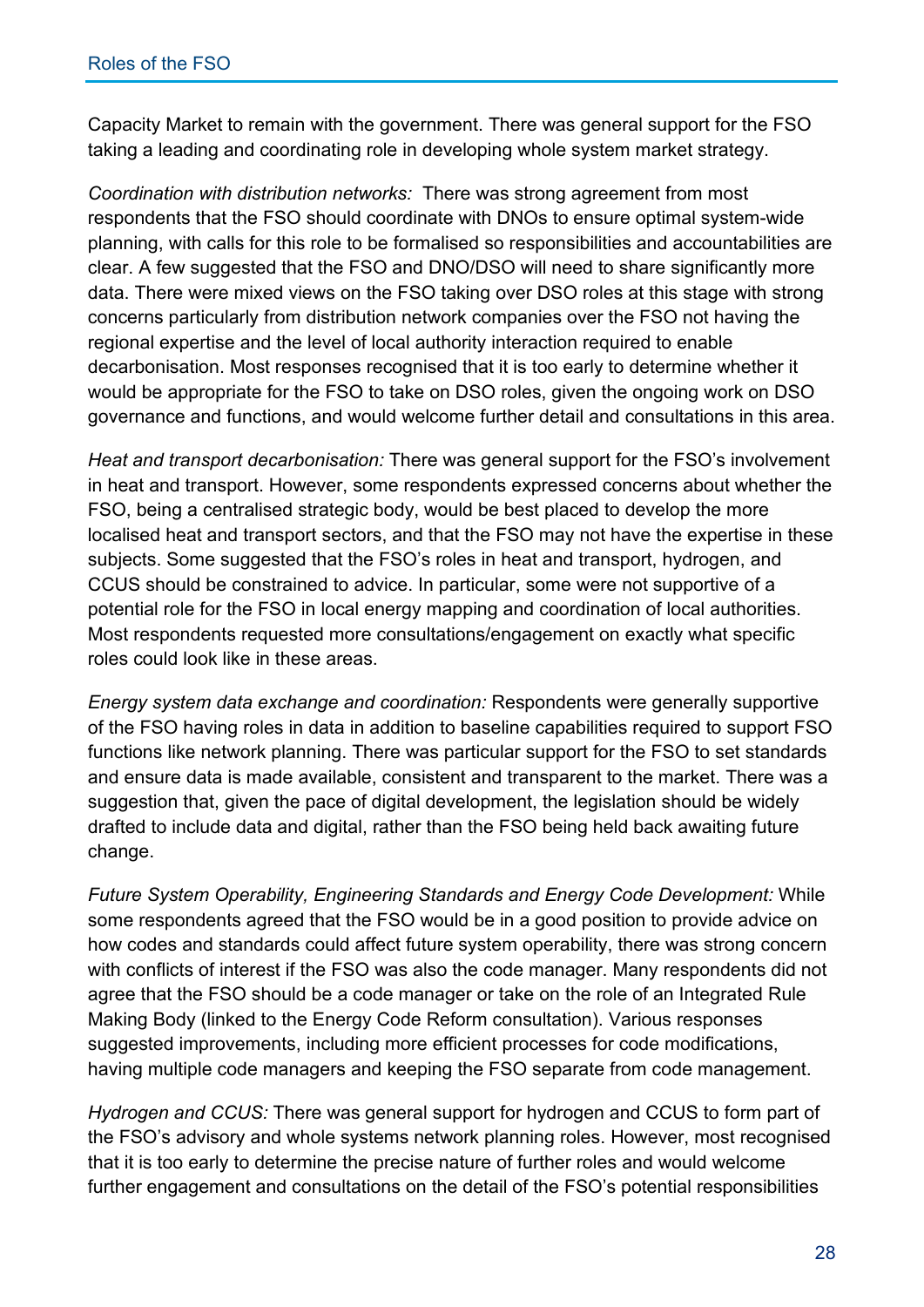in these areas as they become clearer. Some respondents noted the FSO's precise role in relation to hydrogen may be dependent on the extent to which hydrogen is deployed nationally.

*Suggested other roles:* Only a small number of respondents suggested roles that were not included in the consultation. One respondent observed that the Contracts for Difference scheme was not mentioned and suggested that the FSO could take on similar functions in the running of the current Contracts for Difference allocation rounds for electricity as NGESO currently does for the Capacity Market. A few others suggested a greater focus on innovation and removing barriers.

Moreover, several respondents commented that we should not burden the FSO with too many new roles and that it is important it keeps its focus. One respondent suggested that adding a plethora of additional responsibilities to an organisation that does not have proven capabilities in these areas is risky, potentially leading to delays or safe short-term decisions.

#### **Government/Ofgem response**

We have set out below a summary of our position on the different roles or areas, with links to relevant publications and/or consultations for reference. In addition, teams working on the relevant policy areas will take these responses into consideration where the detail of the roles are still to be developed (e.g. heat).

*Dispute resolution:* We considered in our consultation whether there was merit in consolidating or streamlining dispute resolution roles within the FSO, potentially including the FSO taking on a role to determine disputes between industry parties. We accept the strong concerns raised by respondents and so, in light of this, have decided against pursuing any roles for the FSO in this area.

*System planning and competition:* We intend the FSO to take an increasingly significant role in strategic whole systems network planning and competition, building on the existing functions and capabilities of NGESO and NGG (see responses to Qs 8-10). This was supported by the majority of respondents and the specifics of this are being further developed by a range of different policy areas with separate consultations. We will continue to engage closely with all these policy areas when developing the FSO licence and code changes.

• Ofgem has set out their vision for network planning in their Electricity Transmission Network Planning Review consultation<sup>[23](#page-35-0)</sup>, which includes proposals for the introduction of a new Centralised Strategic Network Planning model led by a single,

<span id="page-35-0"></span><sup>&</sup>lt;sup>23</sup> Ofgem *Consultation on the initial findings of our Electricity Transmission Network Planning Review (2021)* [https://www.ofgem.gov.uk/publications/consultation-initial-findings-our-electricity-transmission](https://www.ofgem.gov.uk/publications/consultation-initial-findings-our-electricity-transmission-network-planning-review)[network-planning-review](https://www.ofgem.gov.uk/publications/consultation-initial-findings-our-electricity-transmission-network-planning-review)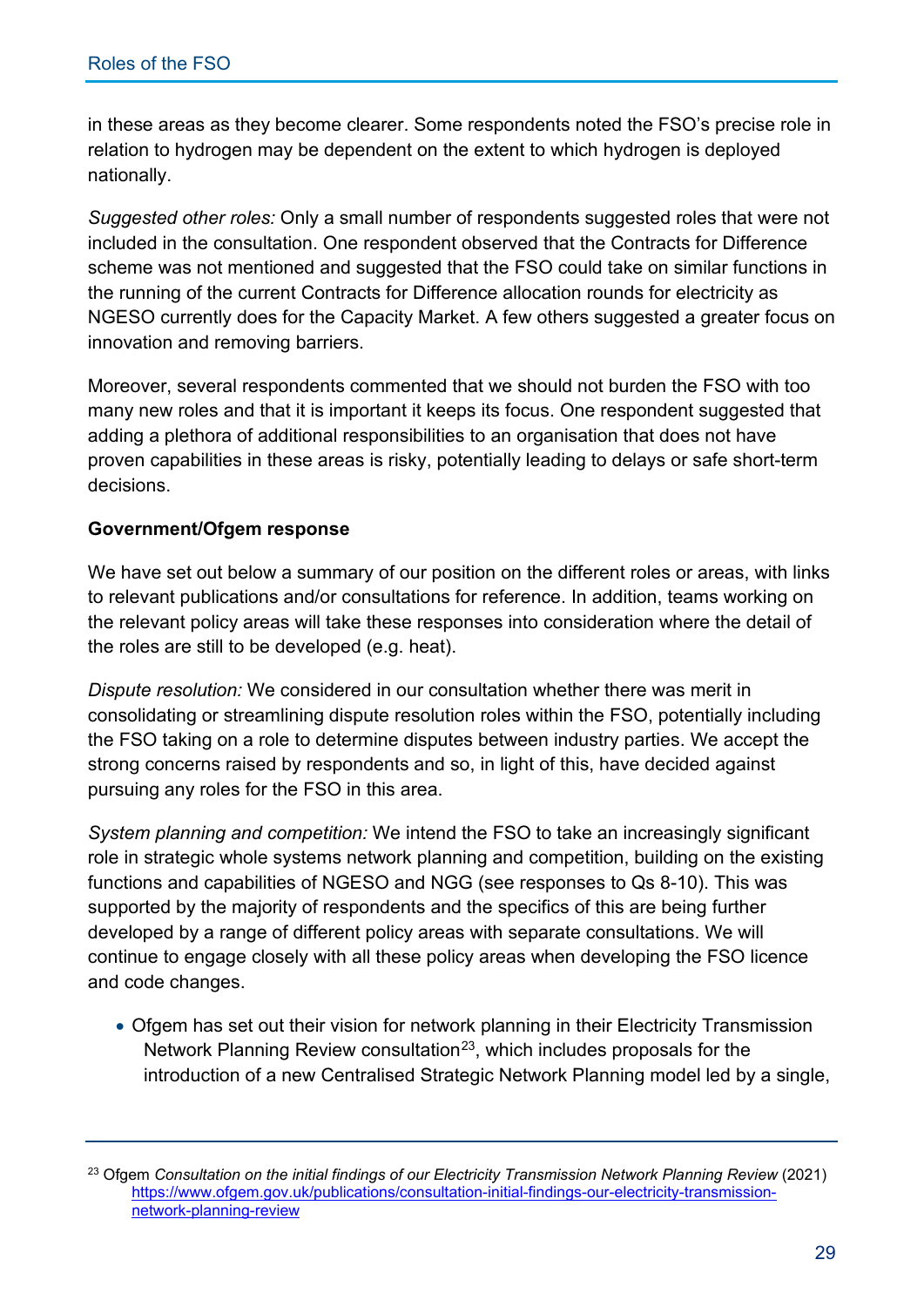independent expert body. This body is proposed to be the FSO, given its greater independence. Ofgem will be publishing their consultation response this spring.

- In addition to this, over the next year there are a number of planned publications in relation to the Offshore Transmission Network review<sup>[24](#page-36-0)</sup> as well as associated stakeholder engagement which will likely include further consultations. These will consider, amongst others, the roles and responsibilities of key parties (including an independent FSO) in enabling a more strategic approach to development and delivery of offshore wind and associated transmission infrastructure.
- Ofgem recently published a decision document on the development of early competition in onshore electricity transmission networks<sup>[25](#page-36-1)</sup>. This set out Ofgem's position that the ESO should prepare to undertake the role of developing the commercial model and tender process for early competition, with a view that this role should transition to the FSO. The independence of the FSO should give bidders greater confidence that options put forward have been selected without bias towards TO development and are selected in the best interests of consumers.
- Primary legislation is required to enable competition in onshore electricity networks, which government has set out its intention to introduce when Parliamentary time allows. Related to this, BEIS published a Competition in Onshore Electricity Networks Consultation<sup>[26](#page-36-2)</sup> that sought views on who should be the Appointed Body, including consideration of the FSO, to run competitions at transmission level. BEIS will publish the consultation response in due course.
- BEIS and Ofgem are also due to publish an Electricity Networks Strategic Framework that will set out our wider vision for how we will facilitate an agile, flexible onshore network that will allow the rapid, transformational change required while responding to consumer and energy system needs. The FSO is considered a key part of this vision.

*Markets:* We expect the FSO to shape and develop the market through its system and network planning functions and to build on the ESO's role in developing balancing services markets, as well as advising BEIS and Ofgem, proactively if necessary. The FSO will also be a leading party in developing gas market strategy under the remit of its whole-system role, including publication of Gas Market Plans and leading Future of Gas forums. As set out in the consultation, it remains the case that any further roles for the FSO in relation to the Capacity Market will be considered as part of the next statutory five-year review of the Capacity Market. Any further role for the FSO in relation to the existing Contracts for

<span id="page-36-0"></span><sup>24</sup> *Offshore Transmission Network Review webpage* [https://www.gov.uk/government/groups/offshore](https://www.gov.uk/government/groups/offshore-transmission-network-review)[transmission-network-review](https://www.gov.uk/government/groups/offshore-transmission-network-review) 25 Ofgem *Decision on the development of early competition in onshore electricity transmission networks*

<span id="page-36-1"></span><sup>(2022)</sup> [https://www.ofgem.gov.uk/publications/decision-early-competition-onshore-electricity-](https://www.ofgem.gov.uk/publications/decision-early-competition-onshore-electricity-transmission-networks)

<span id="page-36-2"></span>[transmission-networks](https://www.ofgem.gov.uk/publications/decision-early-competition-onshore-electricity-transmission-networks) 26 BEIS *Competition in onshore electricity networks consultation* (2021) <https://www.gov.uk/government/consultations/competition-in-onshore-electricity-networks>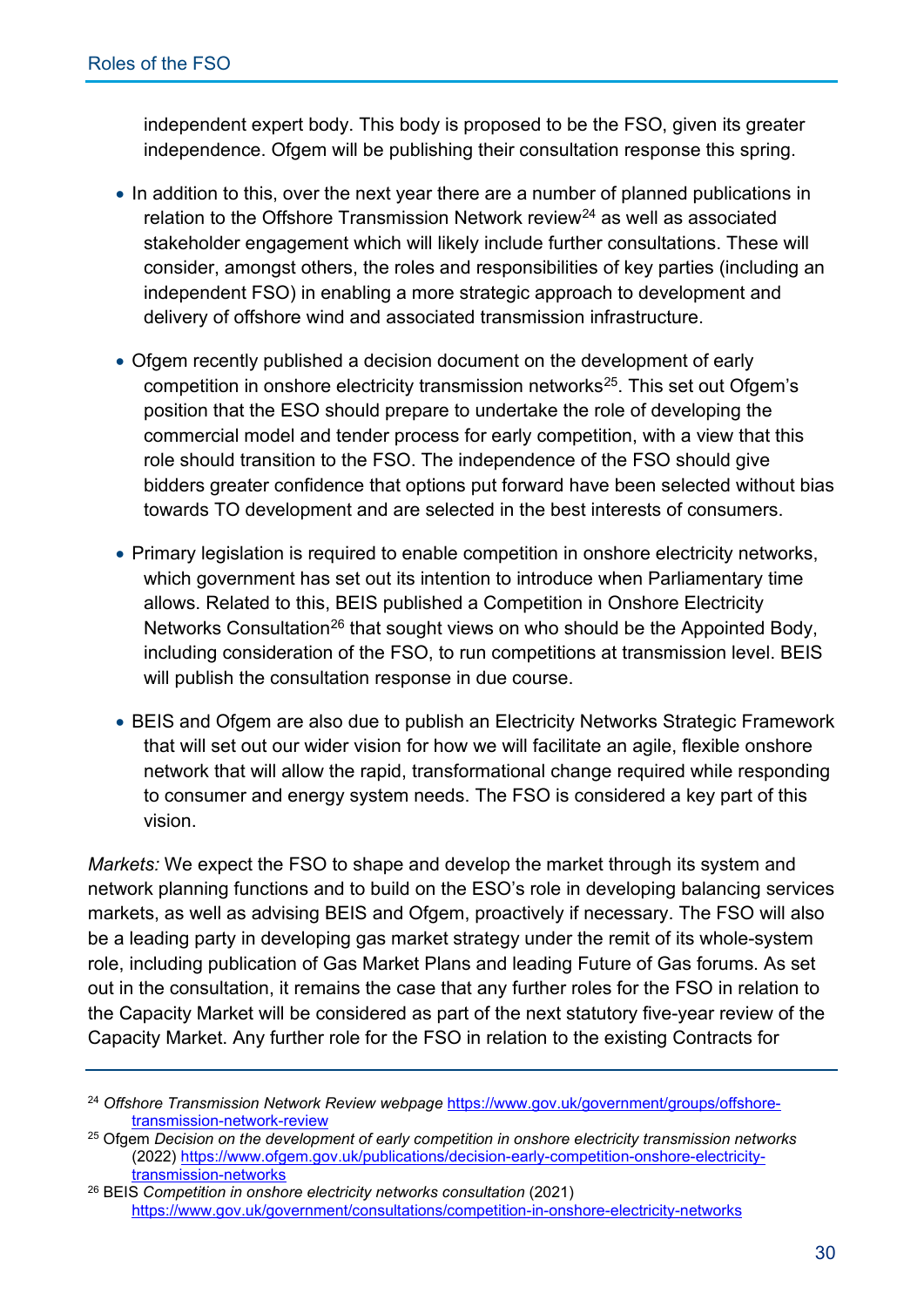Difference scheme will also be considered as part of wider policy development on future rounds of the scheme.

*Coordination with DNOs:* We intend the FSO to coordinate with DNOs to ensure optimal system-wide planning, and use of flexibility and data exchange. We agree with respondents that further work is needed to establish whether it would be appropriate for the FSO to take on DSO roles given the ongoing work on reviewing DSO governance and functions. Ofgem will, this spring, issue a call for input to gather stakeholder views on potential governance reforms at the local level. This will inform the detailed work happening this year to develop and assess institutional reform options for distribution system operation.

*Data:* We expect the FSO to act as a data-led organisation, which will be supported by its statutory duty to have regard to the need to facilitate innovation. This means the FSO should be considering new and better ways of undertaking its functions, including the potential for better collection and use of data and digital technologies to improve consumer experience and outcomes. This will involve meeting stakeholder needs and building on the transparency, data and forecasting expectations Ofgem set out in the ESO's roles guidance in 2021[27](#page-37-0).

- We also intend the FSO to have a statutory power to request information and data from other licensees (and exemption holders) to facilitate its functions, which should enable ease of data exchange.
- The Energy Digitalisation Taskforce<sup>[28](#page-37-1)</sup> has identified a number of strategic data roles and proposed new data functions which may interact with the FSO. We will take the recommendations from the taskforce under consideration as we further develop any data roles allocated to the FSO.

*Future system operability, Engineering standards, and Energy Code development:* The Energy Codes Reform consultation response<sup>[29](#page-37-2)</sup> sets out that we intend to grant Ofgem several new strategic functions for codes. As such, as part of the FSO's new statutory advisory duty, we expect the FSO to provide advice to Ofgem or government when requested and where reasonably practical to do so, including on future system operability. This is to ensure that any concerns in relation to changes to codes and engineering standards that could affect future system operability, resilience, decarbonisation, or system cost, are considered during the code change process. In addition, it is also intended for the FSO to be required, via licence changes, to advise Ofgem on an annual basis as part of Ofgem's new strategic direction setting function for the energy codes. We anticipate that this advice will highlight any implications for the codes landscape that the FSO has identified as part of its broader review function, as well as any specific code changes it

<span id="page-37-1"></span><sup>28</sup> Energy Systems Catapult *The Energy Digitalisation Taskforce report* (2022) [https://es.catapult.org.uk/news/energy-digitalisation-taskforce-publishes-recommendations-for-a](https://es.catapult.org.uk/news/energy-digitalisation-taskforce-publishes-recommendations-for-a-digitalised-net-zero-energy-system/?reportDownload=https://esc-production-2021.s3.eu-west-2.amazonaws.com/2022/01/ESC-Energy-Digitalisation-Taskforce-Report-FINAL.pdf)[digitalised-net-zero-energy-system/?reportDownload=https://esc-production-2021.s3.eu-west-](https://es.catapult.org.uk/news/energy-digitalisation-taskforce-publishes-recommendations-for-a-digitalised-net-zero-energy-system/?reportDownload=https://esc-production-2021.s3.eu-west-2.amazonaws.com/2022/01/ESC-Energy-Digitalisation-Taskforce-Report-FINAL.pdf)[2.amazonaws.com/2022/01/ESC-Energy-Digitalisation-Taskforce-Report-FINAL.pdf](https://es.catapult.org.uk/news/energy-digitalisation-taskforce-publishes-recommendations-for-a-digitalised-net-zero-energy-system/?reportDownload=https://esc-production-2021.s3.eu-west-2.amazonaws.com/2022/01/ESC-Energy-Digitalisation-Taskforce-Report-FINAL.pdf) 29 BEIS and Ofgem *Energy code reform governance consultation (2021)* 

<span id="page-37-2"></span><https://www.gov.uk/government/consultations/energy-code-reform-governance-framework>

<span id="page-37-0"></span><sup>27</sup> Ofgem *Decisions on the ESO guidance documents for 2021-2023* (2021) <https://www.ofgem.gov.uk/publications/decisions-eso-guidance-documents-2021-23>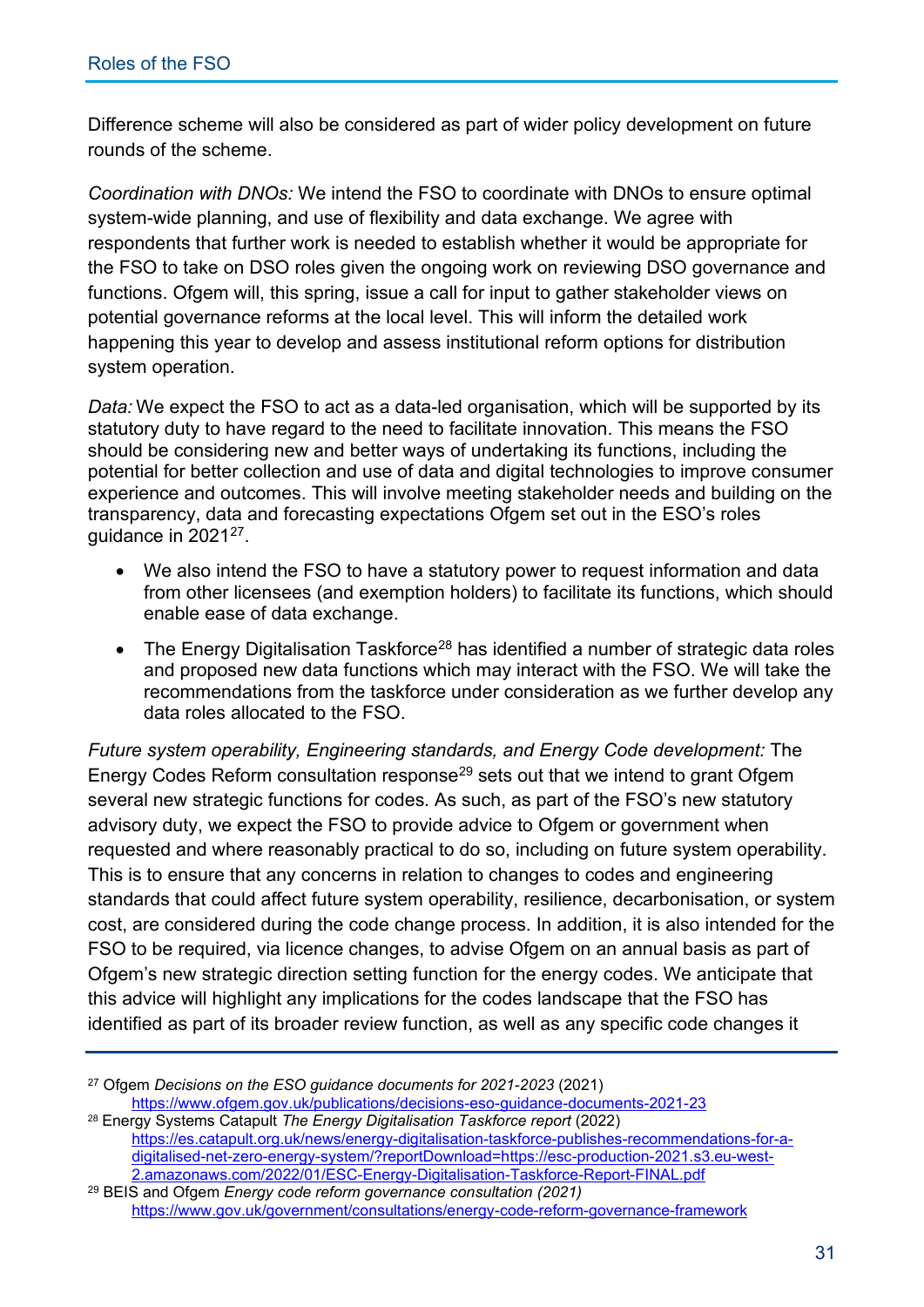considers relevant. Ofgem will then be required to consider any such advice from the FSO; but would have discretion to decide which elements of advice to adopt and which (if any) to build on when developing the strategic direction. More detail on this, and the plan for appointing code manager functions can be found in the Energy Codes Reform consultation response.

*Transport, heat, hydrogen and CCUS:* We agree with respondents that decisions on roles in relation to transport, heat, hydrogen and CCUS need to be taken in the future as related policies are developed. And further consideration will be needed on which body is best placed to develop more localised sectors of heat and transport decarbonisation. The FSO will have a statutory supporting duty to consider whole system impacts and therefore it is expected that the FSO will need to consider the development of CCUS, hydrogen and heat and transport decarbonisation as part of its responsibilities in system forecasting, strategic network planning and when providing advice to government or Ofgem. However, further roles related to these areas will continue to develop as the related markets mature. These roles may be subject to further consultation as the detail is further developed, and any necessary legislative or licensing changes are considered.

We recognise respondents' concerns over the FSO taking on too many roles on "day one" and we will consider the appropriate way to build up new capabilities in the FSO as part of implementation. We are otherwise mindful of not overburdening the FSO too early in relation to completely new roles, particularly where it may not initially have the relevant expertise. It will be important that the FSO has the time needed to develop its own culture, as well as recruitment policies and plans, to ensure it is appropriately resourced to perform further new roles as they arise.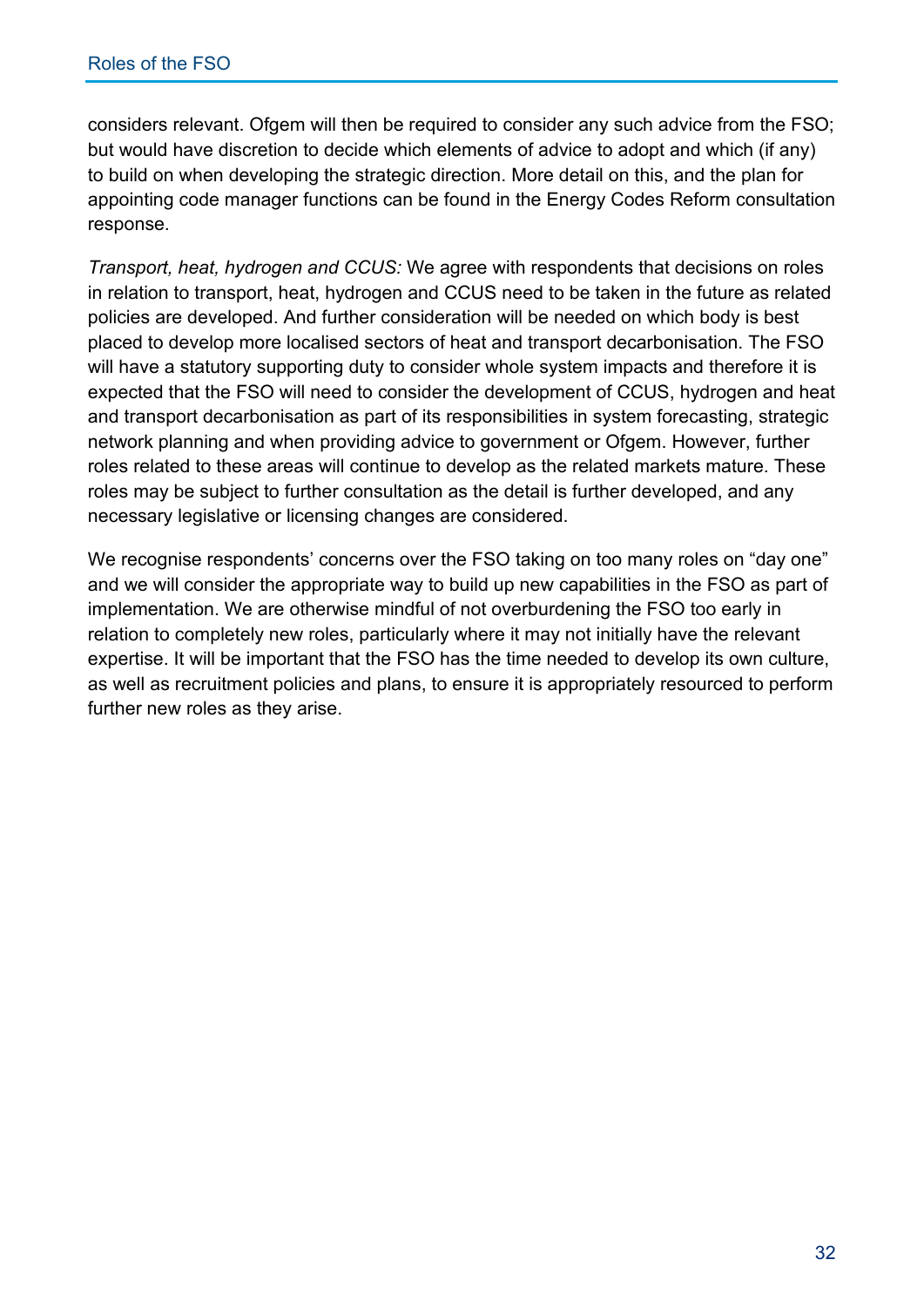## 4. Organisational Design

## 4.1 Question 13 – characteristics and attributes of FSO

*What are your views on our proposed characteristics and attributes of a future system operator and how the models presented would deliver against them?* 

#### **Consultation position**

We set out that in order for the FSO to fulfil the objectives for reform, it will need to possess certain high-level characteristics that are essential to effectively deliver the roles and functions we put forward. We proposed that the FSO should be:

- technically expert;
- operationally excellent;
- accountable to consumers and able to support the delivery of net zero on behalf of the public;
- independently minded; and
- resilient, both operationally and financially.

#### **Summary of stakeholder response**

Almost all respondents agreed with our proposed characteristics and attributes, with FSO independence and conflicts of interest being the most cited issues in response to this question. The majority of those who responded preferred an independent model, classified within the public sector.

#### *Independently minded*

The importance of FSO independence or being unbiased was cited by most respondents. This was seen as essential to give the FSO the ability to act impartially and advocate steps that may be unpopular but are necessary to achieve net zero. There was some wariness over this body being seen to be too close to either government or industry.

There were mixed views over the most appropriate organisational model for independence, but generally respondents thought that a privately owned model could not be truly independent from energy sector interests. However, concerns were also raised about the independence of a public body from government and Ofgem. Several responses highlighted the need for the FSO to have an independent and impartial board of directors, whether it is a public or private body.

Responses also noted the need for further development of how interactions between the FSO, government, Ofgem and network and system operators would be agreed and managed.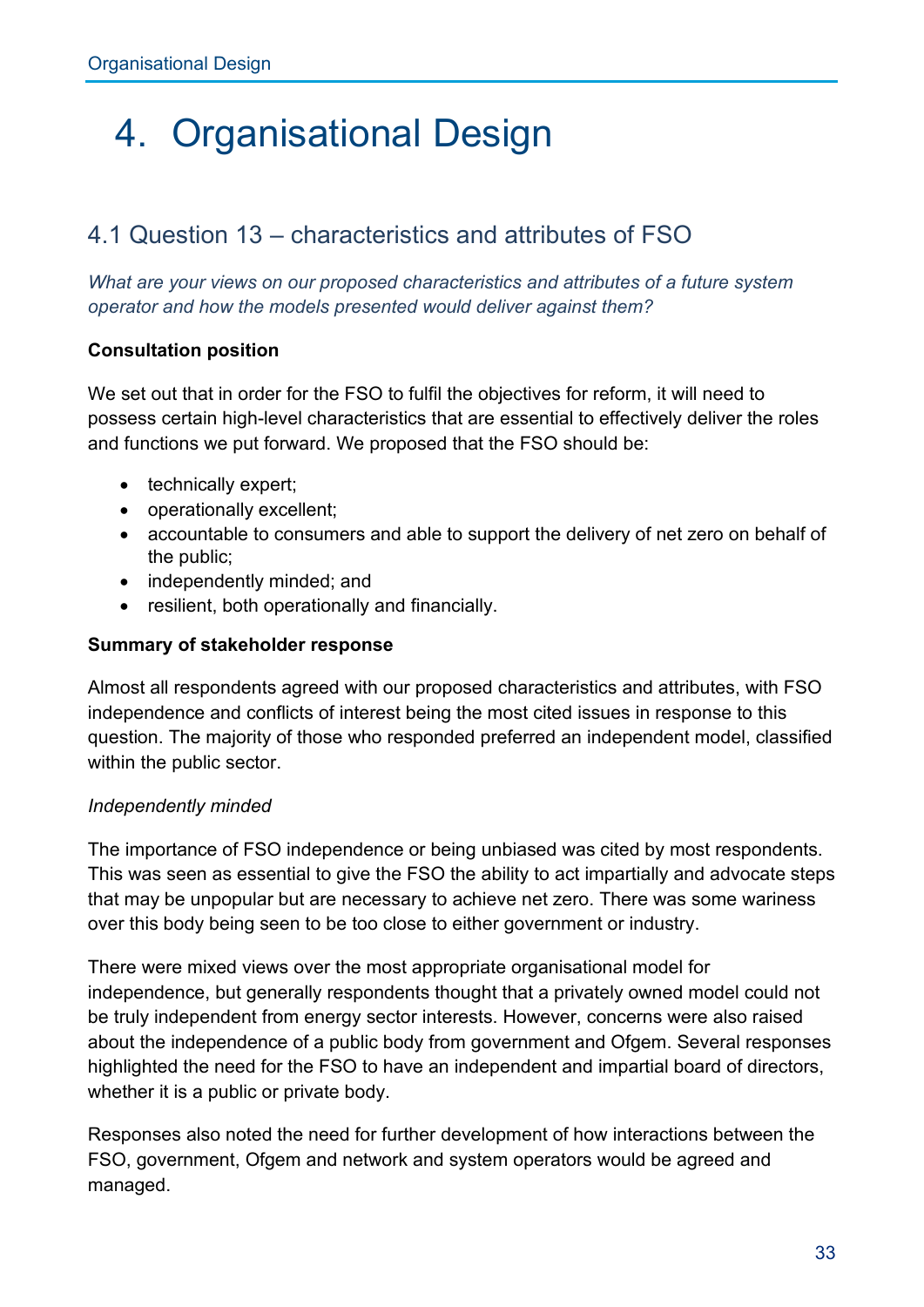#### *Accountable to consumers and supporting the delivery of net zero*

There was a strong call for the FSO to have a focus on decarbonisation with a strong, clear remit for net zero to enable many of the changes laid out in the consultation. A few respondents added that the FSO should ensure a technology neutral stance when driving forward net zero. One respondent recommended that the FSO must have decarbonisation as its central remit or priority duty when balancing security of supply, consumer cost and net zero.

Respondents generally agreed that the FSO should be accountable to consumers, however some added that the FSO should go further in focusing on consumer impact and understanding the behaviour and needs of consumers.

Generally, respondents considered a public body was better placed to deliver these characteristics. Reasons cited against the private option were largely due to concerns over the prioritisation of shareholders over consumers and a private FSO not being operationally aligned with consumer interest. There were concerns that a private model would be ineffective at delivering net zero and overcoming market failures to do so. However, there were also some notable concerns that the public model might not promote optimum costs behaviours and incentivisation for delivery.

#### *Technical skills and operationally expert*

Respondents cited a need for a strong focus on attracting the talent and skilled people needed for FSO success. There were concerns around a technical skills gap if the FSO is taking on enhanced responsibilities to the ESO. One respondent highlighted that the operational and technical expertise would need to encompass electricity and gas in equal measure for a balanced view.

Many respondents considered a private body would be more competitively placed to meet these characteristics. There were concerns over a public FSO being unable to retain and attract the correct talent and being subject to more bureaucracy, policy and remuneration constraints which may lead to it being slow in its reaction to changes, and unable to compete with the private sector. Some suggested that, if public, the FSO should be free from government constraints on salary to compete with the private sector.

#### *Other characteristics*

Some respondents suggested additional characteristics. There were calls for the FSO to have greater transparency across all operations to ensure scrutiny, from data sources it uses to how it arrives at any recommendations. Several respondents cited a need for the FSO to champion data and digitalisation and improve its IT systems. Others added that the FSO needs to be innovative, flexible and agile to encourage innovation in decision making.

#### **Government/Ofgem response**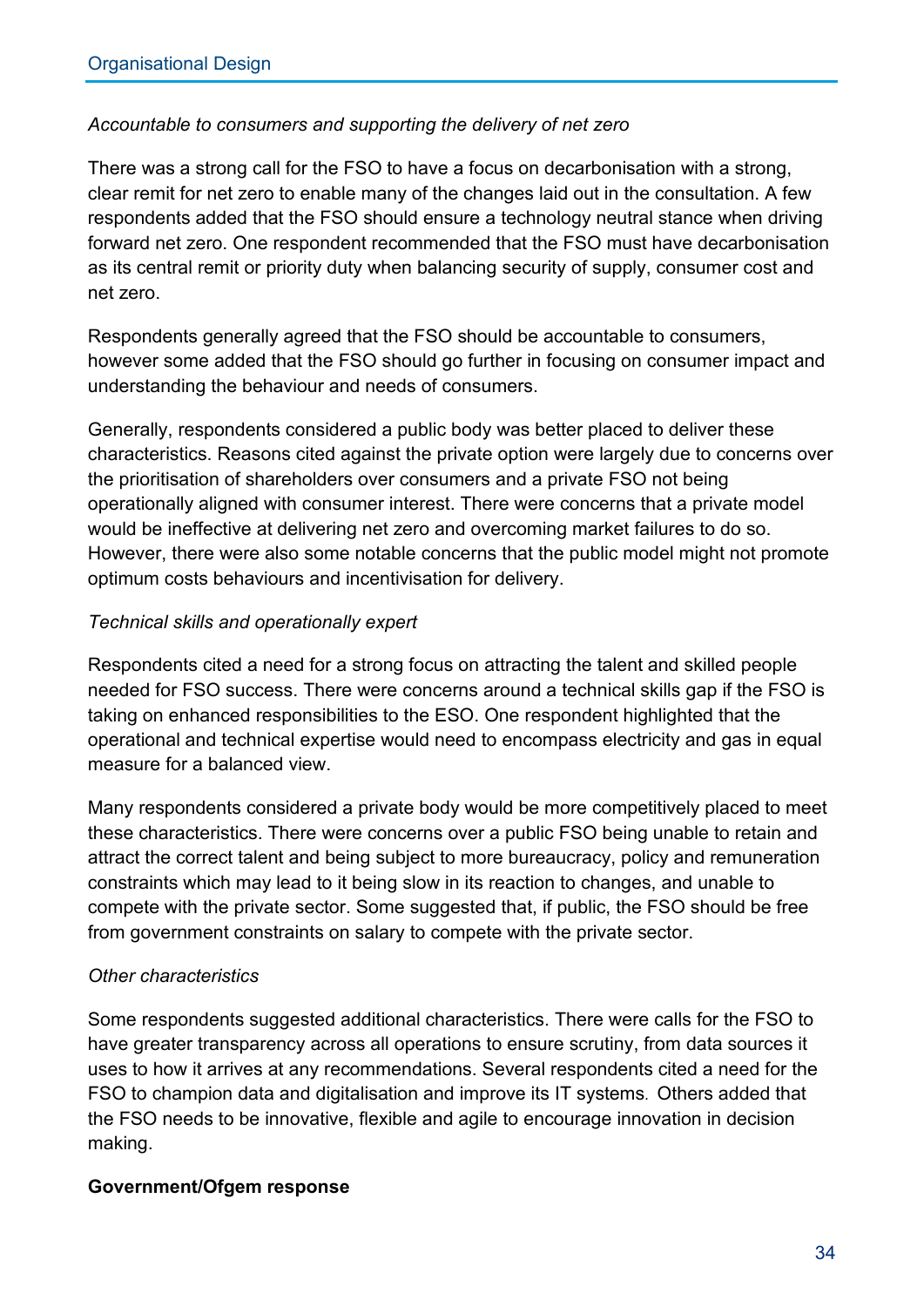We continue to believe that the high-level characteristics described in the consultation are the ones needed to enable it to effectively deliver its roles and functions.

We note many respondents' particularly strong views on the importance of the FSO's independence, both from energy sector interests as well as government influence. We see it as critical that the FSO can exercise independence both when it comes to tasks related to the operation of energy networks as well as other roles, such as providing advice related to net zero and other issues. We will continue to develop our thinking on the FSO's governance and organisational structures to ensure its operational independence and set out in response to Q14 our conclusion on the most effective organisational model to realise this.

We recognise the need for the FSO to be technically expert and operationally excellent. We will work to enable the FSO to attract the best of the industry talent, with expertise in both gas and electricity sectors. We want the FSO to be an agile organisation able to leverage the knowledge and expertise gained through system operation to drive innovation in the energy system and the way it operates.

The statutory duties of the FSO, set out in response to Q15, acknowledge and support respondents' calls for supporting the delivery of net zero and considering the impact of consumers.

## 4.2 Question 14 – organisational models for FSO

#### *Are we considering the right organisation models for the FSO? And why?*

#### **Consultation position**

We set out two different possible organisational models for the FSO: (i) a standalone privately owned model, independent of energy sector interests; or (ii) a public body, with operational independence from government. We did not set out a preferred position in the consultation.

#### **Summary of stakeholder response**

Most respondents believed that the right organisational models were outlined in the consultation. The question did not specifically ask for a preference between the models described and consequently there were many responses that offered no view/preference for the specific organisational design model, instead citing the pros and cons of both.

Suitable level of independence was the most common concern mentioned in responses. This referred to both independence from energy sector interests as well as the operational control of government, and as such was raised irrespective of the preference for either organisational design model. Many responses spoke of the importance of correct incentives (for either model) as well as attracting the right talent and technical expertise to the FSO, with some believing this may be easier in the private sector model.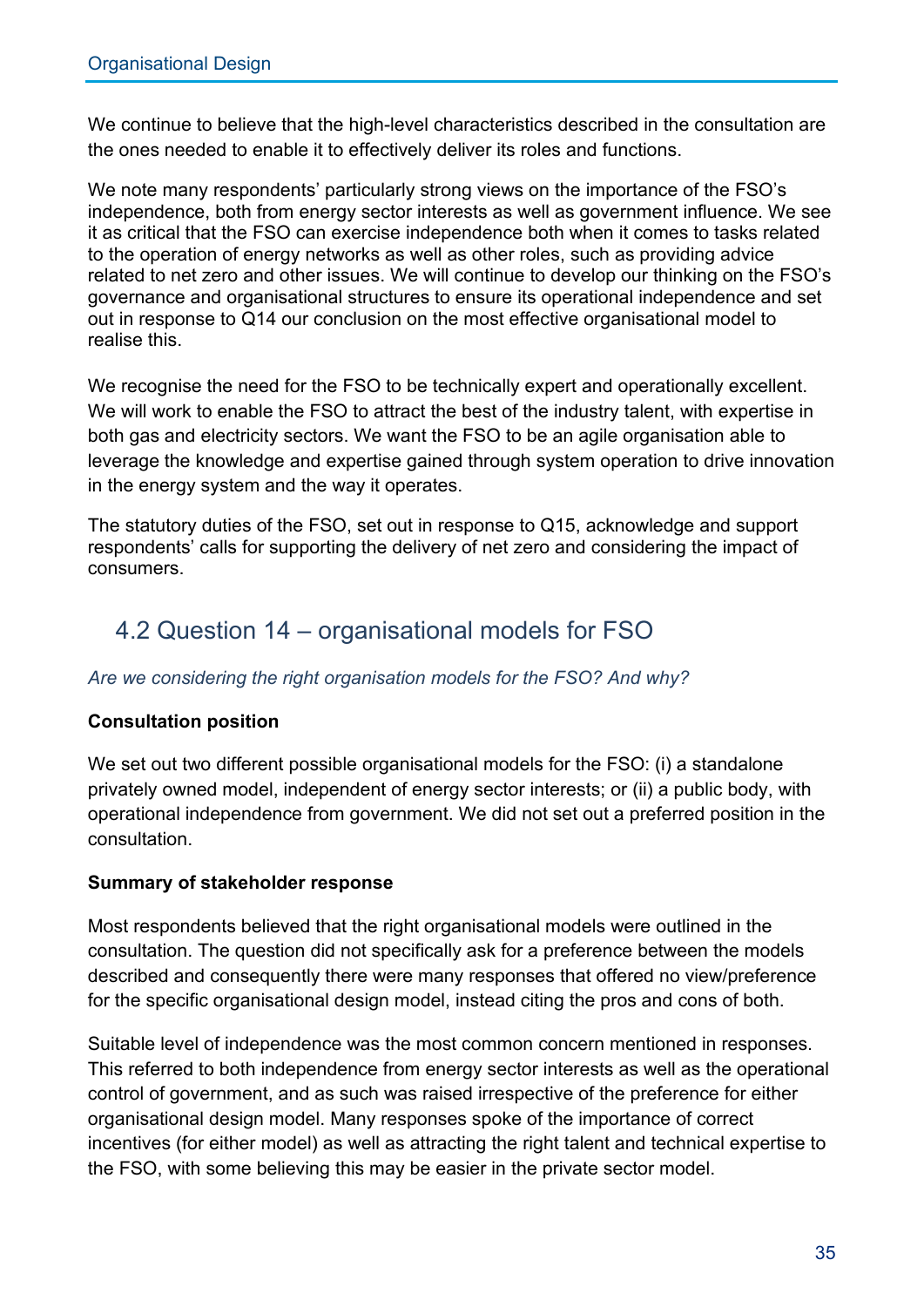Of the responses which specifically expressed views on the organisational design models, the majority were in favour of the non-private model. Those that were in favour of the nonprivate option or described the benefits of such a model, generally referenced the benefits of independence/avoidance of conflicts of interest, better strategic alignment, greater accountability and the need for the FSO to both drive towards net zero and represent public, consumers, and energy system interests. Those in favour of a private model or who described its benefits, generally cited the benefits of operational independence from government, profit incentives, simpler transition and greater competitiveness for employees and the technical capabilities/skills needed.

A few respondents explicitly called for a not-for-profit model, or a body jointly owned by industry, which could offer an alternative to the ones presented in the consultation.

#### **Government/Ofgem response**

Responses to our consultation broadly confirmed that the most effective FSO would be one that is free from any perception of conflicts of interest with other companies with commercial interests in the energy area and related sectors, but which would also be free from day-to-day control from government and established so that it is able to provide genuinely independent advice. **We have concluded that the most effective model for realising this vision is to establish the FSO as a public corporation, with operational independence from government**. This means it would sit within the public sector, but outside of central government, and with the operational freedom it needs to manage and organise itself to deliver its roles and objectives. We want the FSO to be a trusted voice in the centre of the gas and electricity systems with world leading expertise, at the cutting edge of net zero and with an ambitious long-term vision for the sector.

We are confident that a public sector FSO, with operational independence from government, will be able to undertake the full breadth of roles described in our consultation document as well as help to deliver net zero at lowest costs to consumers. We particularly note the concerns raised in consultation responses that a private model could not be free from conflicts of interest and that it would be challenging for a privately owned organisation to drive the desired behaviours, especially around net zero. We believe that these concerns are best addressed, and associated risks best managed, through public ownership of the FSO. A publicly owned organisation will be inherently free from conflicts of interest with other parts of the energy sector and will have a consumer focus as an integral part of its role, ensuring that it considers every consumer as a stakeholder.

Free from commercial conflicts of interest, our intention is that the FSO will be trusted by industry and government. We will ensure that it is free from day-to-day operational control by government, while putting in place a performance framework that means it is not distracted or disincentivised from driving outcomes for the long-term benefit of the system. It will be transparently regulated by Ofgem, providing a known framework for sector engagement with the FSO's aims and business planning. We believe that sector stakeholders will trust the fairness of the advice provided and the markets operated by the FSO and be more willing to engage with it on that basis, as highlighted by responses to the consultation.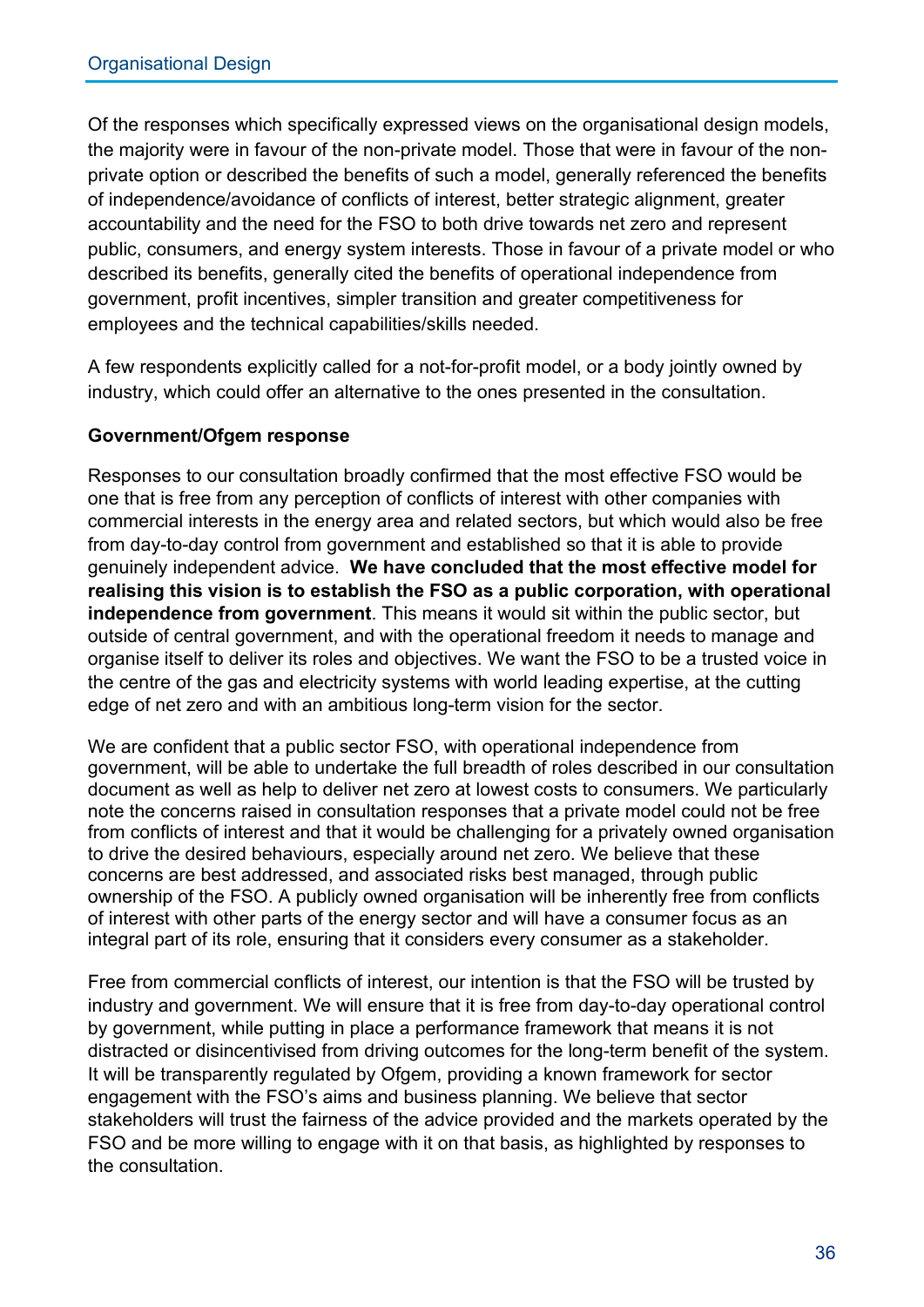We recognise the risk raised in some of the consultation responses around any lack of operational independence from government limiting the agility of the FSO. While the government will be the sole shareholder, and thus retain ultimate responsibility, it will not exercise day-to-day control over the FSO's operations. The nature and limits of the government's role will be clearly and transparently described in the FSO's framework document, articles of association and other foundational governance documents. Our intention is for the FSO to be recognised for its sector leadership in driving an innovative and modern energy system.

## 4.3 Question 15 – regulatory and accountability frameworks

*Are we considering the right elements for the FSO's regulatory and accountability frameworks? And why?* 

#### **Consultation position**

The consultation set out that we expect the fundamental elements of the FSO's regulatory framework to be similar for both private, shareholder owned and non-private models. It would incorporate legislation, any designated Strategy and Policy Statement (**SPS**), licences and codes, and with funding through network charges. We set out that the FSO will need to be free of conflicts of interest with energy sector interests and be free from short-term operational influence from government. Both models would make the FSO accountable to Ofgem through its licences, but the models differ depending on to whom else the FSO's leadership is accountable and how extensively financial incentives can apply.

#### **Summary of stakeholder response**

Most respondents felt that the consultation considered the right elements for the FSO's regulatory and accountability frameworks and that Ofgem should be responsible for regulation. There was general support for the FSO to have legally binding statutory objectives, as set out, and for the SPS to provide strategic focus and alignment with government policy.

A suggestion for an additional primary criterion for the regulatory and accountability arrangements was that they further a whole systems approach and achieving net zero. However, there was recognition this could require a different approach to regulation, as the drivers of FSO effectiveness and success would often relate to political accountability and reputational harm, rather than any mechanistic system of regulatory fines and penalties.

There were calls for greater clarity over the regulatory structure for an independent FSO, and the roles Ofgem and BEIS will play, particularly how an FSO which is independent of Ofgem is also accountable to them. For example, how duties are monitored, or the potential for disciplinary action should the FSO fail on standards. One respondent considered that Ofgem's regulation and remit should differ between organisational models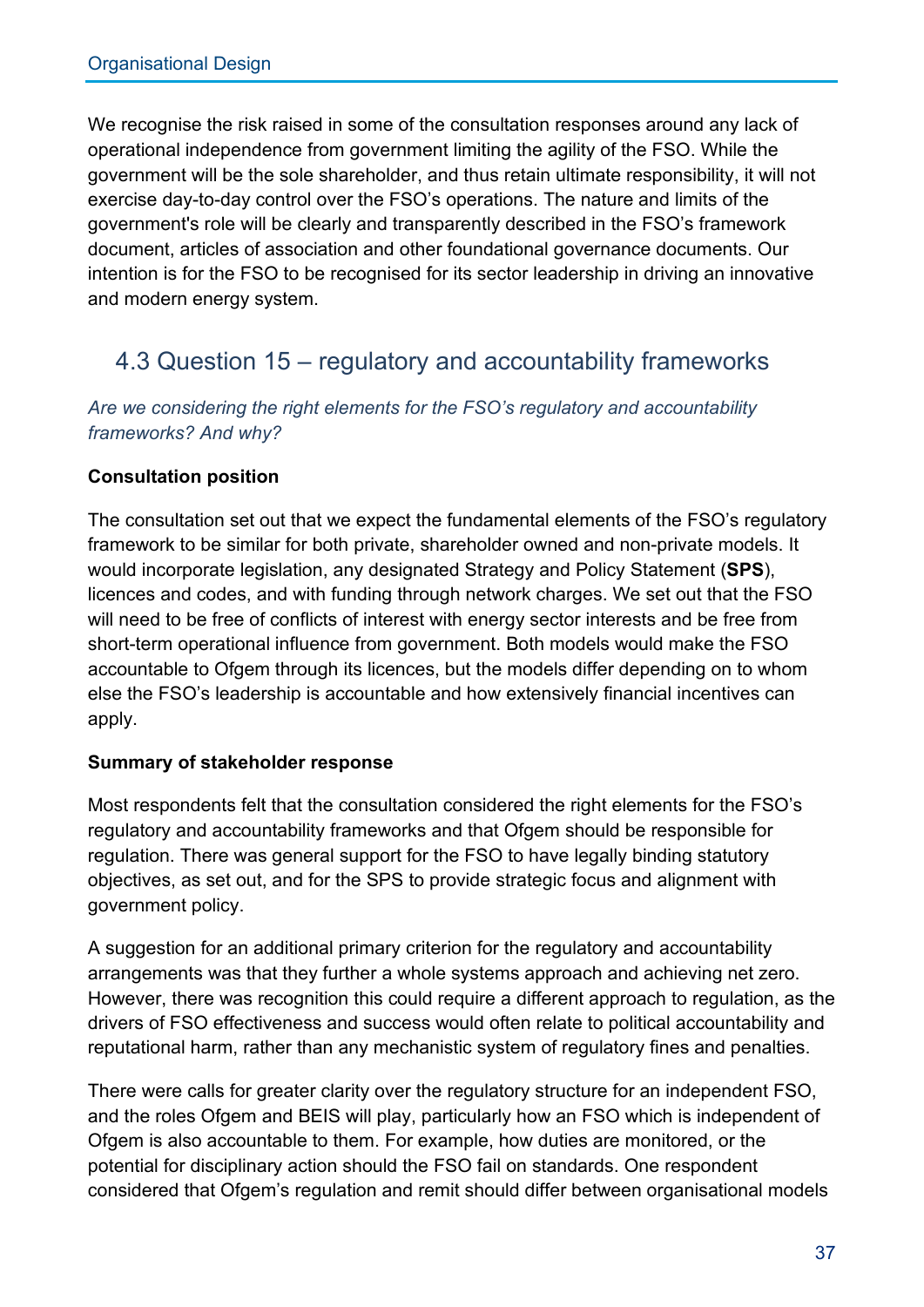and be more limited under a public model. A few added that the FSO should be able to freely provide independent advice to the government and Ofgem, therefore the advice should not be accountable to Ofgem. Several respondents also raised the importance of decisions by the FSO being appealable to the Competition and Markets Authority (CMA).

The importance of a well-built incentive structure was emphasised. Respondents stated that the regulatory framework will need to ensure that returns are reasonable and aligned to the risks that the FSO is taking. Incentive schemes should ensure the organisation is focused on delivering the right outcomes for consumers and net zero, while creating a strong motivation to outperform. A few noted that the FSO could also have some level of accountability to broader stakeholder groups, including industry, consumers and workers.

There were a few calls for the FSO functions to be funded from general taxation, as the FSO functions for societal benefit, with the taxation system having the benefit of being progressive.

#### **Government/Ofgem response**

We continue to be committed to developing a proportionate and effective regulatory structure for the FSO incorporating legislation, the SPS, and licences and codes, with clear and well-defined roles for government, Ofgem and the FSO to avoid overlaps and conflict.

#### *Legislation*

At the heart of the FSO's operation will be a need to manage the trade-offs and synergies between achieving net zero, maintaining security of supply of electricity and gas, and ensuring an efficient, coordinated and economical system. The FSO will have a primary statutory duty to undertake its functions in a way which promotes these objectives, while having regard to a number of other matters including the need to facilitate competition and innovation, understanding the impact on consumers and consumer behaviour, as well as operating in a whole systems manner.

These duties will be linked to the creation of two new categories of licence for the system operator and system planner functions within the electricity and gas network, respectively. The FSO will hold both licences with the potential to hold additional licences in future, if required and provided for in future legislation. The relevant FSO activities currently undertaken by NGESO and NGG, and which are licensed through existing arrangements, will be regulated under these new licences. We intend to review existing licences to ensure they function as required alongside the two new categories of licence.

#### *Strategy and Policy Statement*

We will amend existing legislation to extend the SPS framework to the FSO<sup>[30](#page-44-0)</sup>. The FSO will act independently but it will still operate in the context of wider energy sector policy and

<span id="page-44-0"></span><sup>&</sup>lt;sup>30</sup> The Energy Act 2013 provides powers for the Secretary of State to designate a Strategy and Policy Statement (SPS) in which he would set out the Government's strategic priorities and other main considerations of its energy policy, the policy outcomes to be achieved, and the roles and responsibilities of those who are involved in implementation of that policy.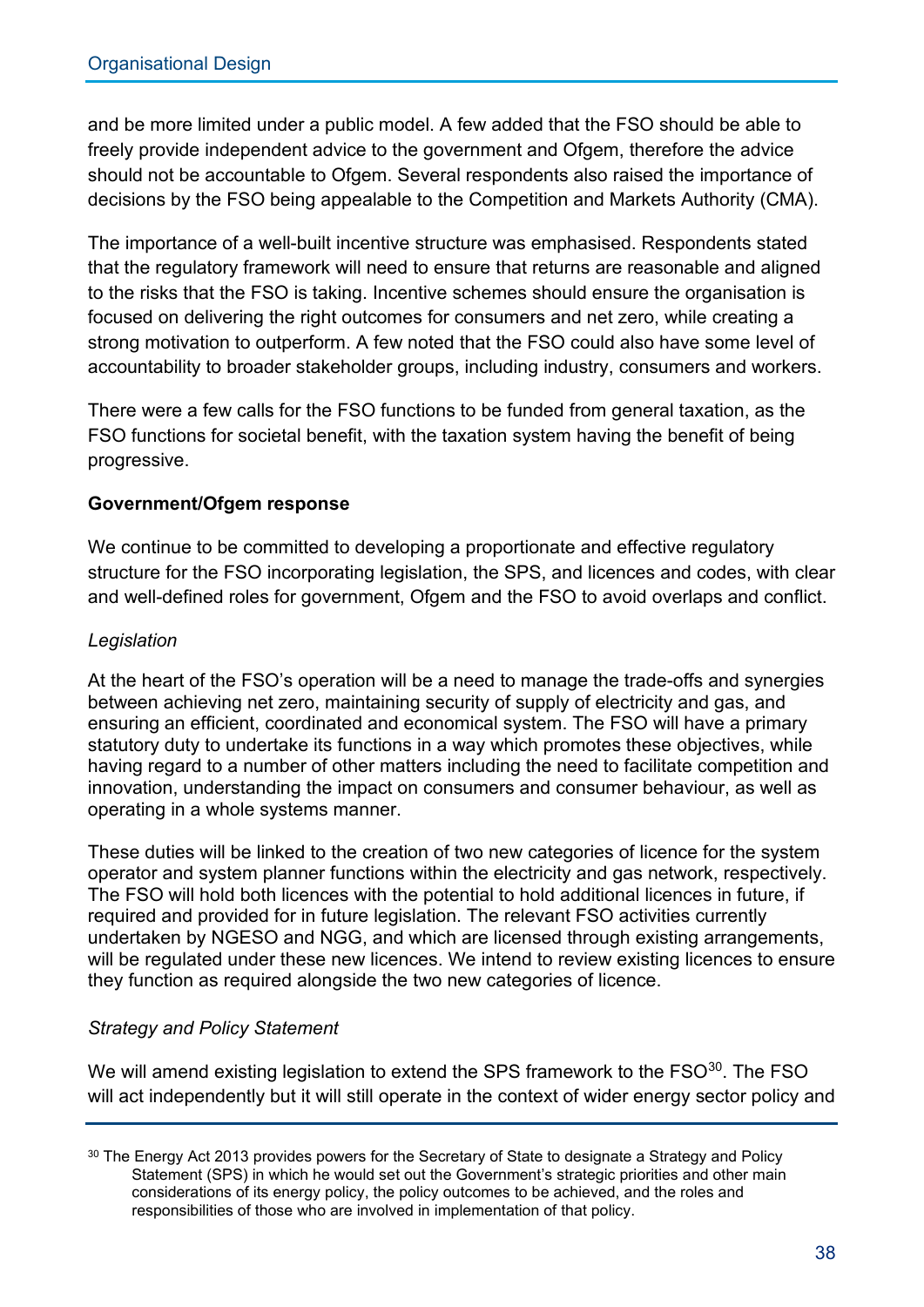the government's strategic objectives in this area. To ensure broad policy alignment and long-term strategic context, BEIS plans to set this out in an extended SPS, to which the FSO (in addition to the existing duties on Ofgem<sup>31</sup>) will have a duty to have regard. To supplement this, the FSO will also be required to keep relevant government policy initiatives under review<sup>[32](#page-45-1)</sup>.

We intend to provide an opportunity, through legislation, for the SoS to review any existing SPS as part of the creation of the FSO, if desirable.

#### *Licence*

We have concluded that Ofgem will provide regulatory oversight of the FSO's performance. As it does with other licensees in the energy market, Ofgem will monitor the FSO's compliance with its licence obligations and statutory duties and take appropriate action where necessary. Ofgem will work to ensure that the regulatory framework in which the FSO will operate will be fit for purpose, and deliver high quality outcomes for consumers, taking into account its ownership model and remit. It will be important that within this framework the FSO will have a high level of independence in making operational decisions and running its day-to-day activities. Ensuring the independence of the FSO will be a key consideration as the FSO regulatory framework is developed.

Where appropriate, Ofgem will also implement an incentive regime on the FSO to promote high levels of operational performance, innovation and ambition. We acknowledge and agree with the consultation response comments highlighting the importance of effective incentives. We believe that a public sector organisation could be effectively incentivised to deliver desired outcomes. Detail of this framework will be openly developed and set out in, or under, the relevant licence(s).

We have noted the point raised by a few respondents on new roles within the FSO being funded by taxation. However, on balance network charging remains our intended funding stream. This is because of the desire for the FSO to remain independent of day-to-day government control, and to ensure the organisation is classified appropriately under the government accounting framework<sup>[33](#page-45-2)</sup>. There is also an expectation that establishing an FSO able to fulfil its proposed functions effectively will lead to an overall reduced burden on energy bills.

<span id="page-45-0"></span><sup>&</sup>lt;sup>31</sup> The Energy Act 2013 imposes duties on Ofgem to have regard to the strategic priorities when carrying out its regulatory functions.

<span id="page-45-1"></span><sup>&</sup>lt;sup>32</sup> Once designated the SPS must be reviewed every five years, but it can be reviewed earlier under certain, specified, circumstances (section 134, Energy Act 2013).

<span id="page-45-2"></span><sup>33</sup> Office for National Statistics *UK economic statistics sector and transaction classifications*  [https://www.ons.gov.uk/methodology/classificationsandstandards/economicstatisticsclassifications/ukeconomics](https://www.ons.gov.uk/methodology/classificationsandstandards/economicstatisticsclassifications/ukeconomicstatisticssectorandtransactionclassificationstheclassificationprocess) [tatisticssectorandtransactionclassificationstheclassificationprocess](https://www.ons.gov.uk/methodology/classificationsandstandards/economicstatisticsclassifications/ukeconomicstatisticssectorandtransactionclassificationstheclassificationprocess)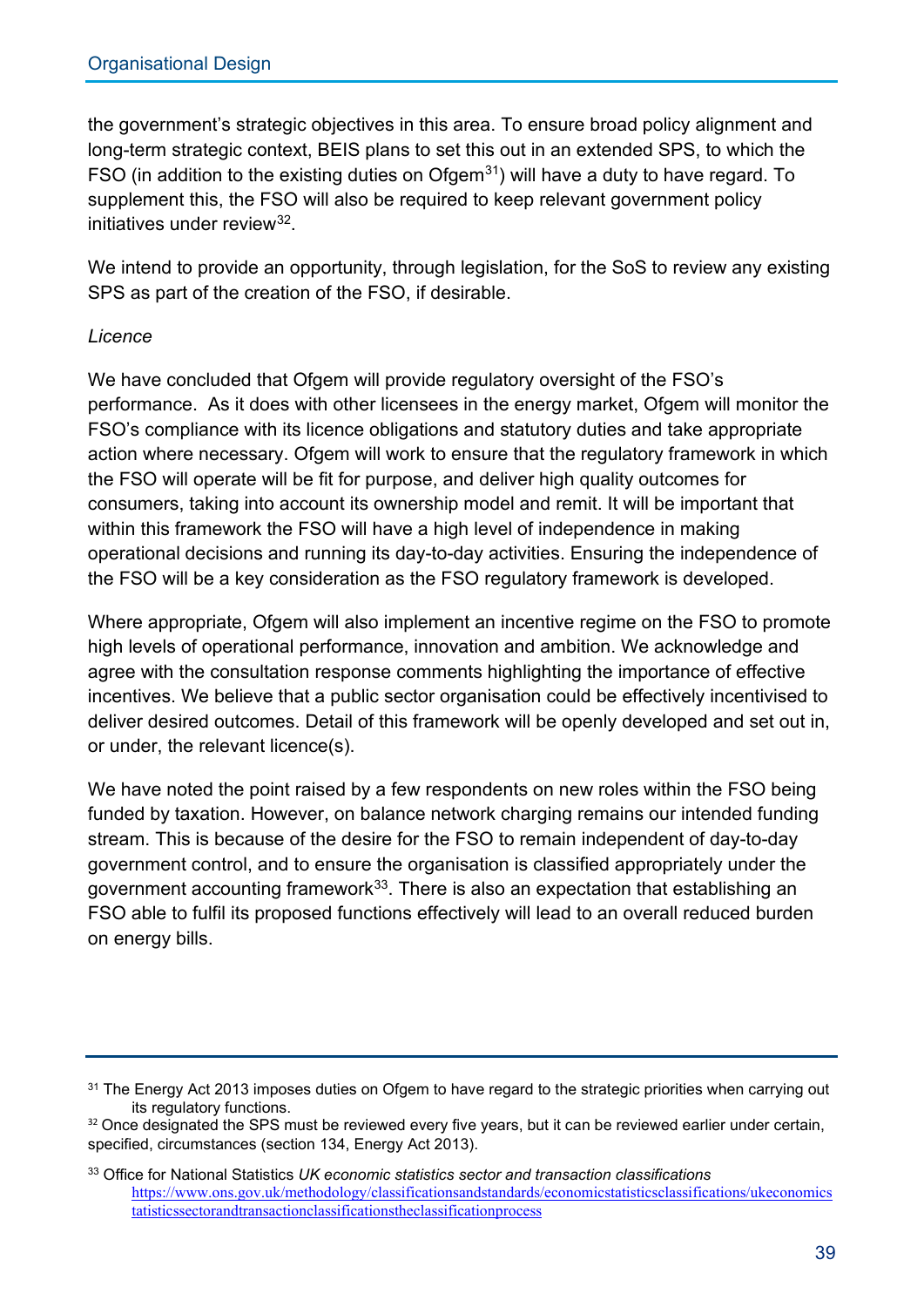## 4.4 Question 16 – conflicts of interest

*Do you have views on the level of shareholding or control involving other 'energy interests' and the FSO at which a conflict of interest would become a concern?* 

#### **Consultation position**

We did not set out a preferred position in our consultation but discussed a privately owned model as one option. This would be independent of energy sector interests and would enter the market, and Ofgem's regulatory framework, on a commercial basis determined by its owners. One example of this is a shareholder owned company owned by, and accountable to, private shareholders that are not conflicted by other energy sector interests. It would be permitted to make a profit and pay a dividend resulting from its system operation activities.

#### **Summary of stakeholder response**

Some organisations used this question to reiterate or state their preference for the public model (and/or opposition to the private option), stating that avoiding real or perceived conflicts of interest would be impossible with private capital, which undermines one of the FSO's key characteristics.

Where responses considered private models, the majority opposed any shareholder involvement from the energy sector with independence being critical. Several respondents felt that the energy sector would need to be broadly defined, with a few providing a suggested definition including that any owner of the FSO should not be allowed to have any ownership interest in GB energy system assets nor any ownership interest in energy technologies that might be deployed in the GB market. Several respondents suggested a number of controls that could be put in place to protect and maintain the FSO's independence from shareholders, particularly in relation to national security. The most common suggestion was placing limits on the rights of shareholders to appoint directors to the Board, reducing the influence and control of investors. However, it was also noted by some that this creates a challenge as direct industry experience also provides value.

#### **Government/Ofgem response**

As noted in our responses above, we have concluded that a public corporation, with operational independence from government, represents the best model for the FSO. One factor in this decision is the concern of stakeholders, including a number of participants in the current energy market, that any ownership model that retained the possibility of the FSO's owners being involved in the energy area, or even some related areas, could compromise its perceived independence and thus the credibility of its performance. Mitigating these concerns would mean imposing very strict "anti-conflict" ownership restrictions, which would likely severely limit the pool of potential owners and make a private sector model less straightforward and less attractive. While the removal of conflicts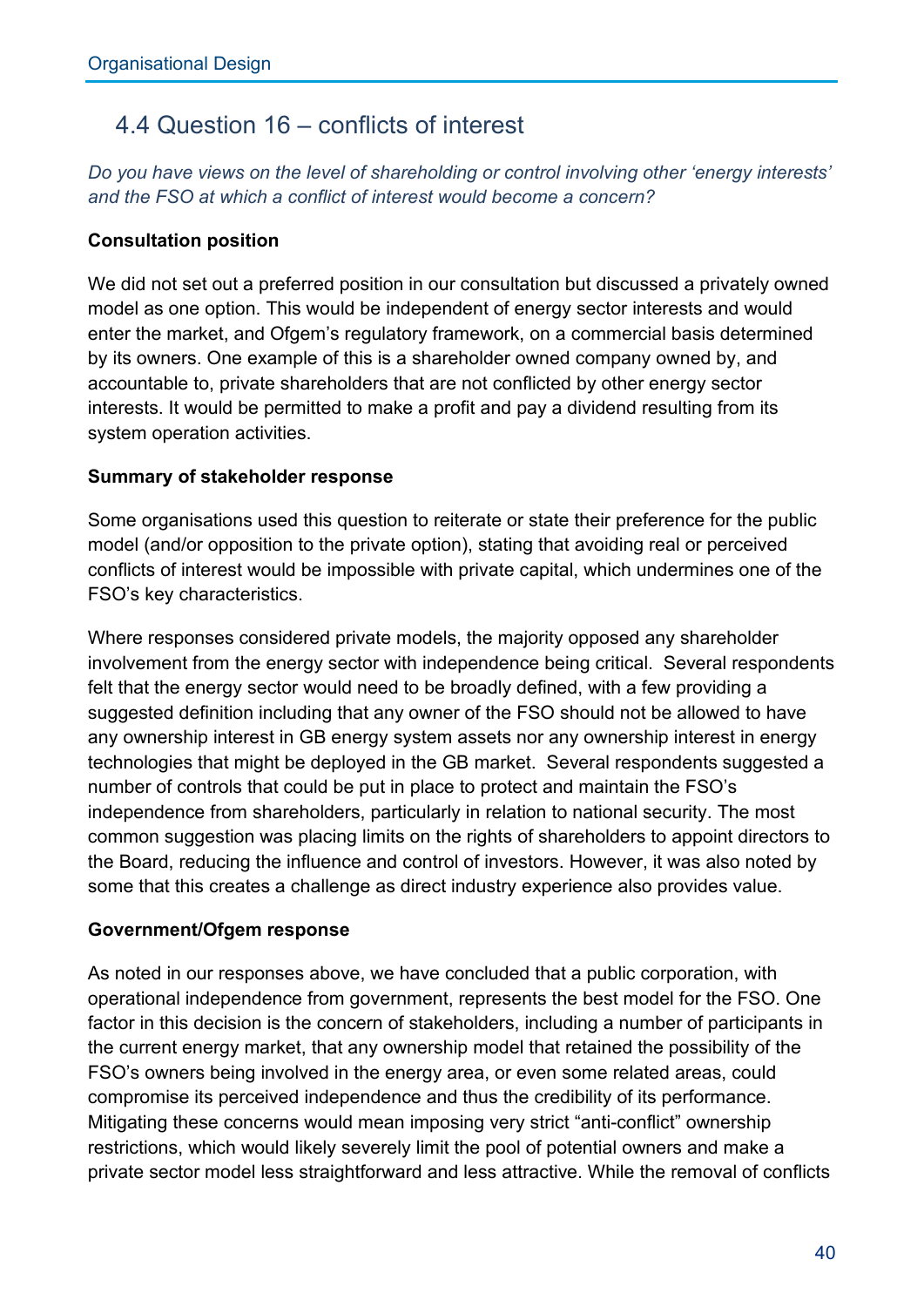of interest from ownership is an important outcome, we will consider how the FSO should listen to and engage with the energy sector as our policy development continues.

## 4.5 Question 17a – Elexon

#### *Are we considering the right implications of our proposals for Elexon?*

#### **Consultation position**

We set out in the consultation that as we consider changes to the ownership and regulatory arrangements for NGESO, we must also consider Elexon and its subsidiaries, as a change to the ownership of NGESO could directly impact Elexon. We set out that any proposals would need to ensure Elexon retains its operational independence and remains appropriately accountable to the industry it serves. If needed, we will legislate to achieve these aims.

#### **Summary of stakeholder response**

Around half of stakeholders responded to this question, with the majority of those agreeing that Elexon is directly impacted by the creation of the FSO. Any changes proposed should ensure that Elexon will retain operational independence from the FSO and ensure its ongoing accountability to the industry it serves. Many expressed that due to NGESO's limited role in the overall governance of Elexon, any changes proposed would likely not materially impact Elexon. However, several thought that more detail was needed to fully evaluate the implications.

Elexon highlighted that any changes implemented should ensure continuation of Elexon's services and must not distract from delivery of critical functions, such as the Market-wide Half Hourly Settlement programme.

A few respondents suggested bringing Elexon and Xoserve together, or at least incentivise them to work more closely together, to enable greater whole systems thinking and facilitate issues that straddle gas/electricity vectors.

Many respondents referenced the impact code governance could have on Elexon, as a key consideration of any proposed changes.

#### **Government/Ofgem response**

BEIS and Ofgem are committed to ensuring the stability and continuity of Elexon's services and roles, noting their centrality to the electricity market and within Market-wide Half Hourly Settlement. The consideration of the ownership of Elexon is driven only by the creation of the FSO. However, NGESO is the sole shareholder of Elexon and, therefore, the transfer of NGESO into public ownership requires separate work to consider whether this is also the best ownership outcome for Elexon.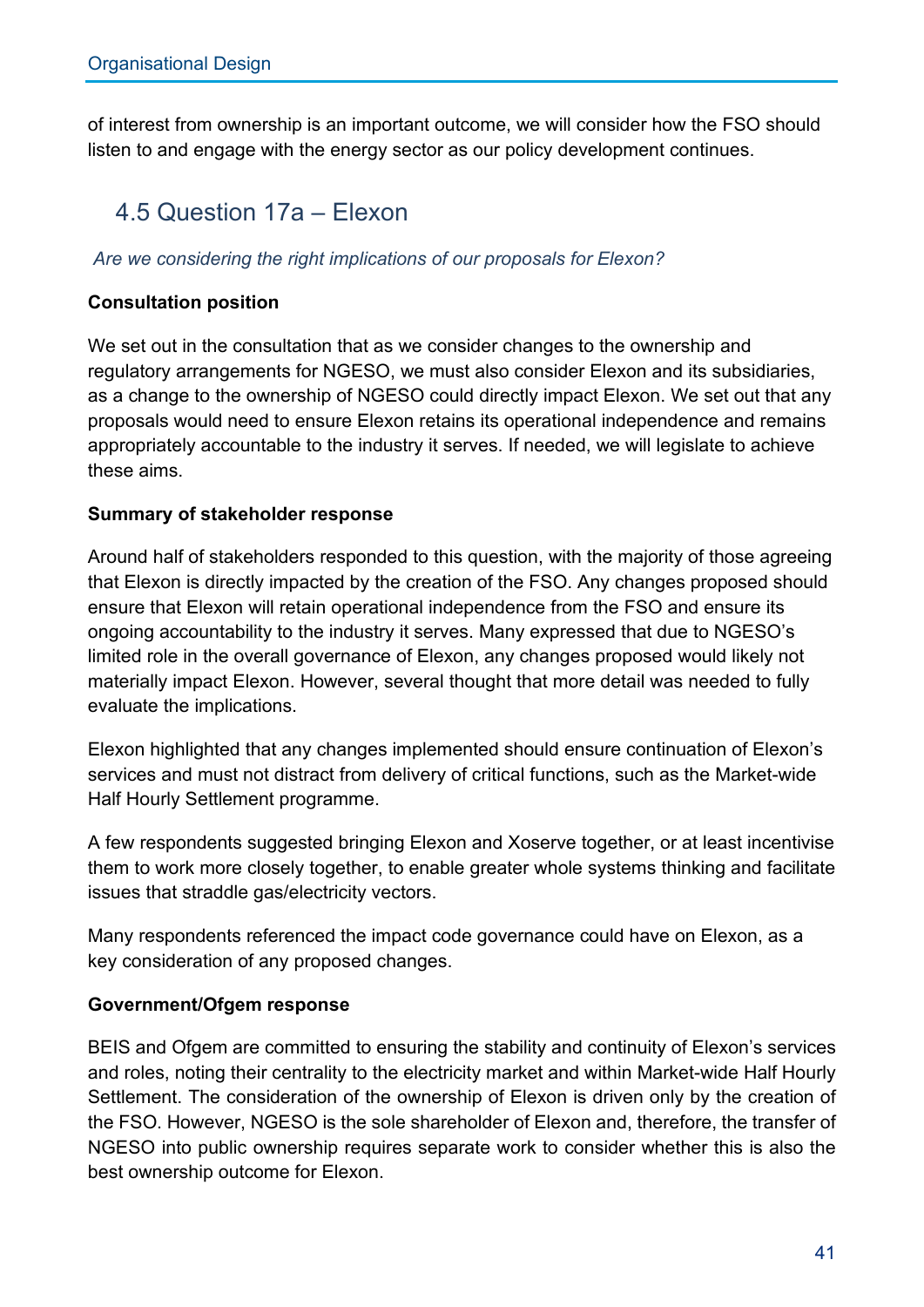Since the FSO consultation was published, we have been considering scenarios and options for Elexon ownership in cooperation with Elexon themselves, as well as some industry participants. Our core working principle remains that Elexon retains its key objectives of operational independence and remaining accountable to industry. It should also be noted that Elexon's wider governance and funding arrangements are outside the scope of this consultation and will remain in place as today.

A merger between Elexon and Xoserve is outside of the scope of the FSO project. However, the code reform consultation response does set out some changes to the way that system delivery bodies will be required to operate, which may aid in the alignment of activities between the two bodies.

We are very keen to keep working closely with Elexon themselves and wider industry and so, **a separate Elexon consultation will be published in due course, following this response. This will set out in more detail the Elexon ownership options under consideration.** Energy codes reform and its impact are discussed in the separate codes consultation response[34.](#page-48-0)

## 4.6 Question 17b - Xoserve

*Are we considering the right implications of our proposals for Xoserve?* 

#### **Consultation position**

The consultation did not propose any changes to the industry ownership arrangement of Xoserve. We set out that we will consider the impact of our decision on the appropriate gas roles of the FSO on Xoserve.

#### **Summary of stakeholder response**

There were fewer responses regarding Xoserve compared to Elexon. From those that did respond or provide a view, generally there was agreement not to change the ownership structure of Xoserve. Respondents, including a response from Xoserve, generally saw the change to an FSO having minimal impact on Xoserve, given it is owned by gas transporters rather than the system operator, with the codes reform having much greater impact. However, there was some recognition that the impact will be dependent on the which gas roles the FSO takes on (Option 1 or Option 2), particularly the Network Emergency Coordinator.

One respondent raised concerns that the FSO should be independent of other interests in the energy industry and not have connections with these central delivery bodies. A few preferred for Xoserve to be separate from the FSO and regulated by licence.

<span id="page-48-0"></span><sup>34</sup> BEIS and Ofgem *Energy code reform governance consultation (2021)*  <https://www.gov.uk/government/consultations/energy-code-reform-governance-framework>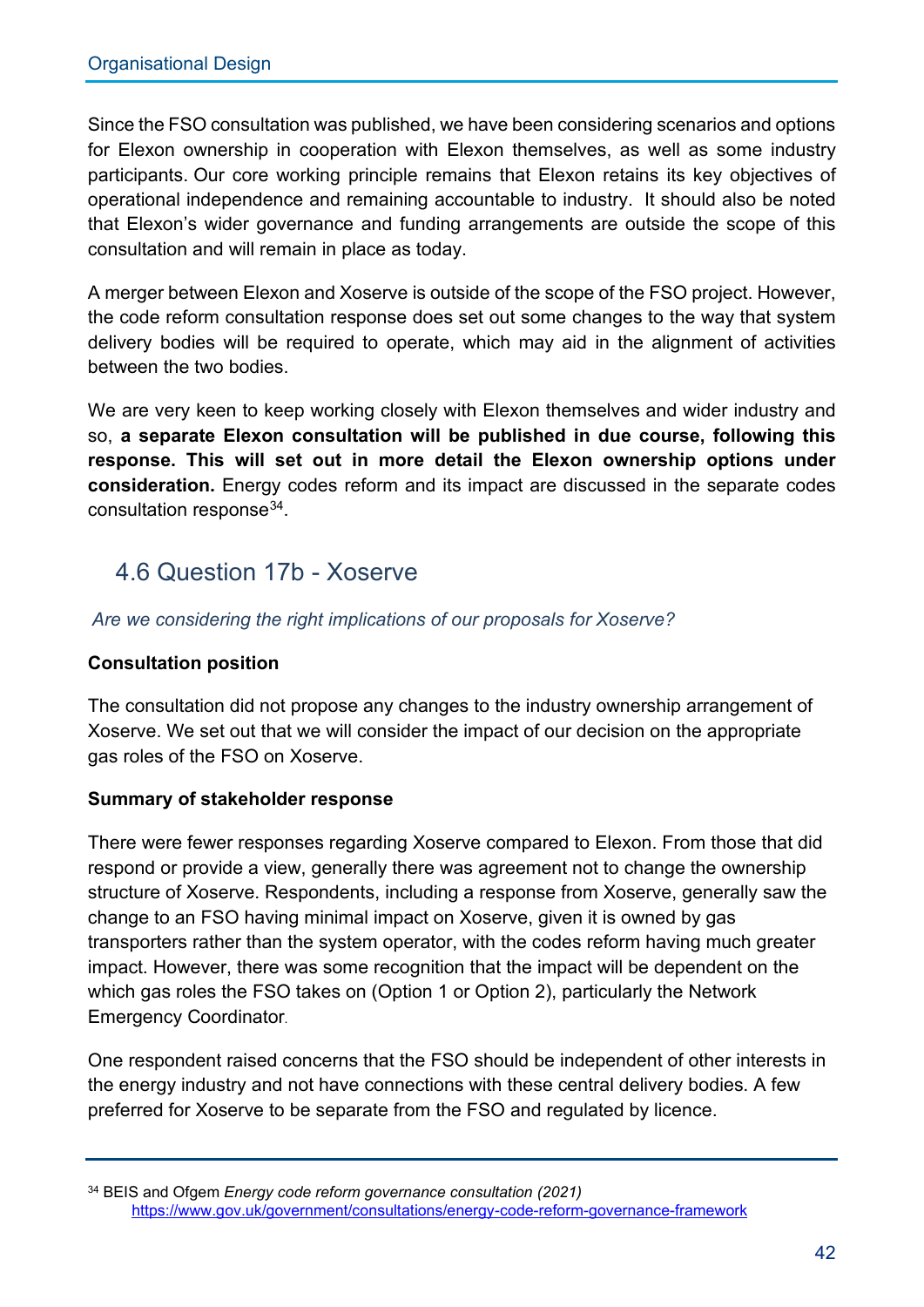#### **Government response**

#### We **do not propose any changes to Xoserve's ownership structure at this time**.

Xoserve is responsible for billing for delivery of the Data Services Contract and UK Link User Agreement, so its main concern is administration of charges, revenue, and contract services. We agree with most respondents that the creation of the FSO will have a minimal impact on Xoserve.

<span id="page-49-0"></span>The Codes reform and its impact are discussed in the separate Energy Codes Reform consultation response<sup>35</sup>.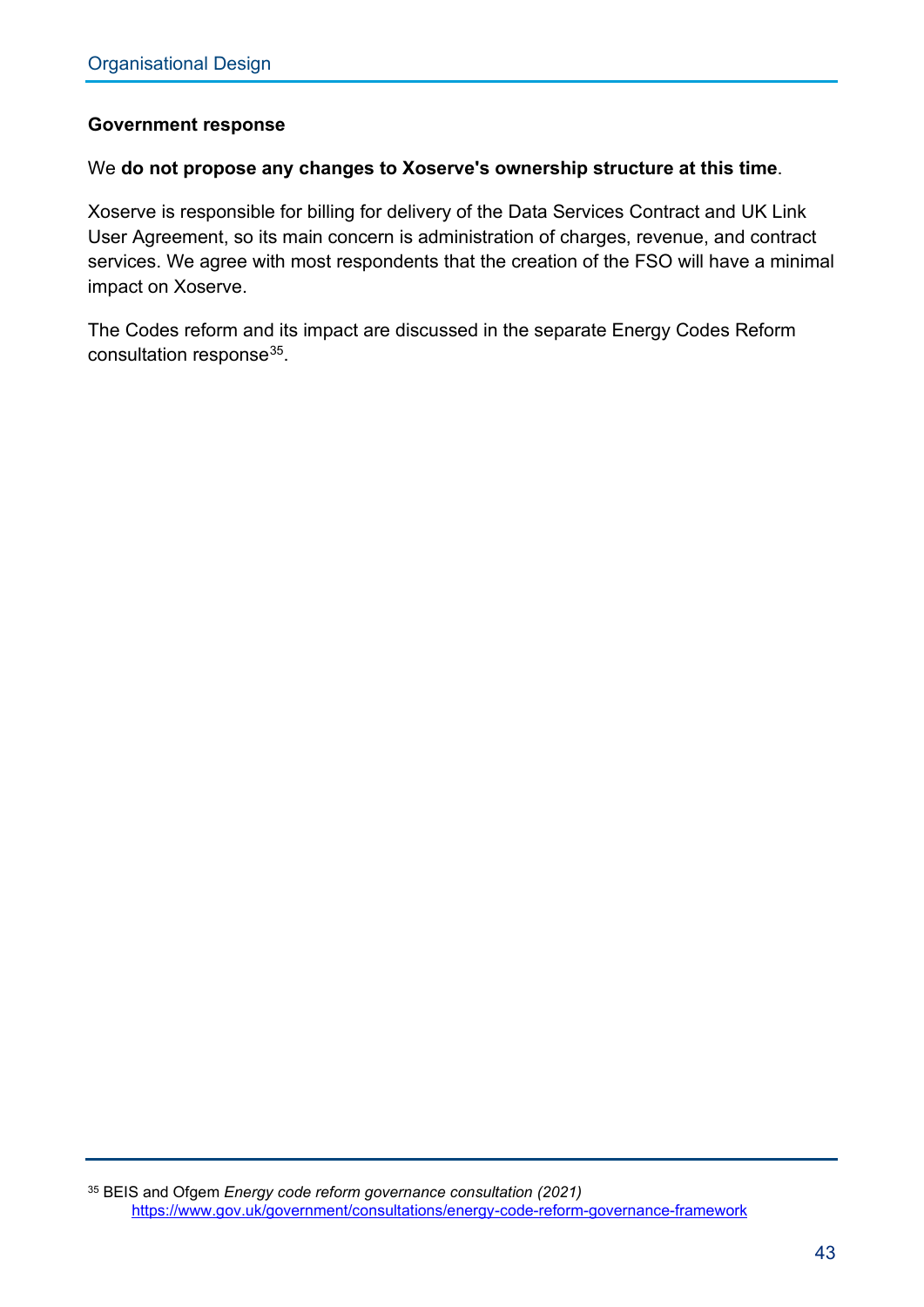## 5. Implementation

## 5.1 Question 18 – implementation approach

*What is your view on the preferred implementation approach?* 

#### **Consultation position**

The consultation set out our preferred approach, where the existing capabilities of NGESO and NGG should, where appropriate, be the foundation of the FSO, with additional capabilities added as required to deliver the full range of functions of the FSO. We also suggested there should be a phased implementation of the FSO, with the FSO taking on all the existing capabilities and functions of NGESO as a first step, followed by phased introduction of any further functions of the FSO.

We set out that primary legislation will be needed to implement some aspects, along with any necessary secondary legislation, changes to the licensing framework, and code changes.

#### **Summary of stakeholder response**

The majority of respondents agreed that the best approach would be to build upon the existing capabilities of NGESO and NGG, to ensure continuity, to make sure that the right functions are in place from "day one" of operation, and to enable the FSO to rapidly develop the capabilities respondents considered to be a priority, such as strategic wholesystem planning. Some respondents suggested that NGESO could build up capability in some of the proposed new and enhanced roles prior to its transfer to the FSO. Additionally, several respondents pointed out the culture shift required within the existing organisations to move to a whole-systems ethos for the FSO.

Most respondents agreed in principle with a phased implementation approach and considered it posed a lower risk of disruption, however many voiced concerns about the length of time for full implementation under this approach. Respondents' concerns seemed to largely be in relation to delayed net zero benefits, increased risk of retaining 'siloed' working behaviours from transferring gas roles later and concern that FSO resources will be tied up in the transition phase, preventing it from progressing work that needs timely attention. As a result, a few respondents preferred a simultaneous, 'big bang' approach to implementation, with energy retailers, storage providers and flexible service providers most inclined to support this approach.

#### **Government/Ofgem response**

Our position remains the same as in the consultation in that the FSO should be founded on the existing capabilities and functions of NGESO and, where appropriate, NGG. We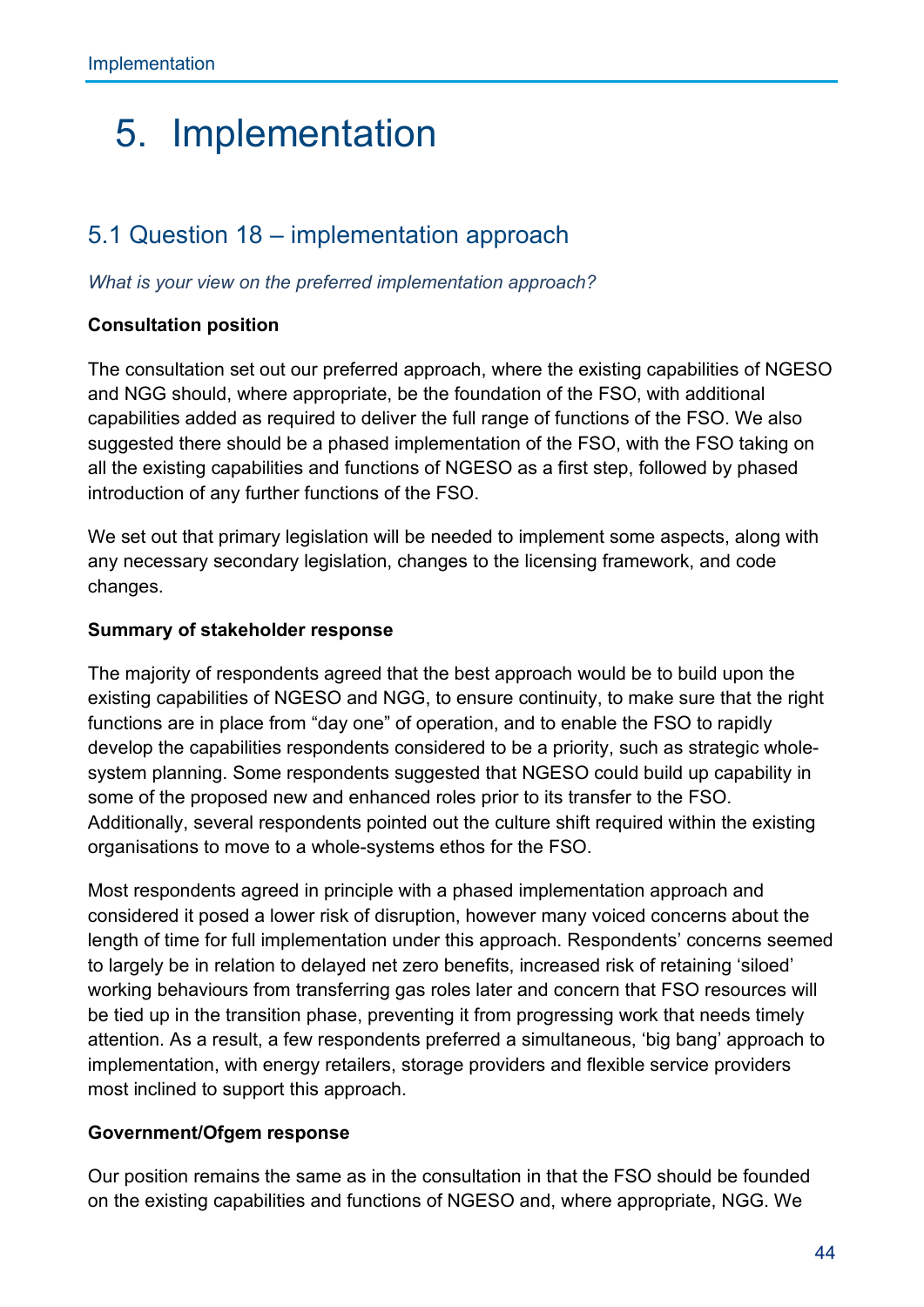note that the vast majority of consultees agreed with this position. This approach will require transactions between government and NG Plc and any other relevant parties, with the parties being appropriately compensated for the elements of their businesses that are transferred into the FSO. To facilitate these transactions, we intend to create transfer schemes in legislation to ensure that the transfers include all the relevant capabilities needed by the FSO to perform its proposed functions.

On the question of a phased approach to implementation, again most respondents agreed with the consultation position, and we propose to maintain this broad approach. We do however take note of respondents' concerns over the length of time to implement the FSO and the impact that extended timelines could have on delivering net zero benefits. Our aim will be to work with NG Plc, NGESO, NGG<sup>36</sup> and other industry stakeholders to implement an efficient transition, while maintaining the safety and stability of operation of the energy systems.

## 5.2 Question 19 - prioritisation of new and enhanced roles

*Based on the areas where we are considering new and enhanced roles and functions for the FSO, which of these should be prioritised for development?* 

#### **Consultation position**

We suggested that sequencing of the introduction of additional functions of the FSO should aim to prioritise functions that release the highest benefit to consumers and to net zero. However, the timing of implementation of each additional role will also depend on the complexity of the systems and assets involved, as well as the extent of changes to legislation, licences and codes required. Within the consultation we welcomed views from respondents regarding which roles and functions of the FSO they considered should be prioritised for implementation on this basis.

#### **Summary of stakeholder response**

Of those that gave a view, almost all respondents thought that whole system planning and network development should be the highest priority. Respondents felt this would provide the best value to consumers and greatest impact in supporting the delivery of net zero. There was also support for the FSO taking on its advisory role early in the implementation phase, as respondents thought this would be straightforward to add to its current roles.

Regarding the timing of other new and enhanced roles and functions of the FSO, a couple of respondents voiced the opinion that it would be sensible to wait until the end of RIIO-ED2 (the upcoming price control period for electricity DNOs) to see how well the DSO role was working, before deciding on FSO roles in this particular area. On roles in heat and transport, CCUS and hydrogen, the prevailing view was that more detail and further

<span id="page-51-0"></span><sup>36</sup> We recognise that the ownership of NGG may change following its proposed divestment by NG Plc, and so we will also engage with any new owners where appropriate.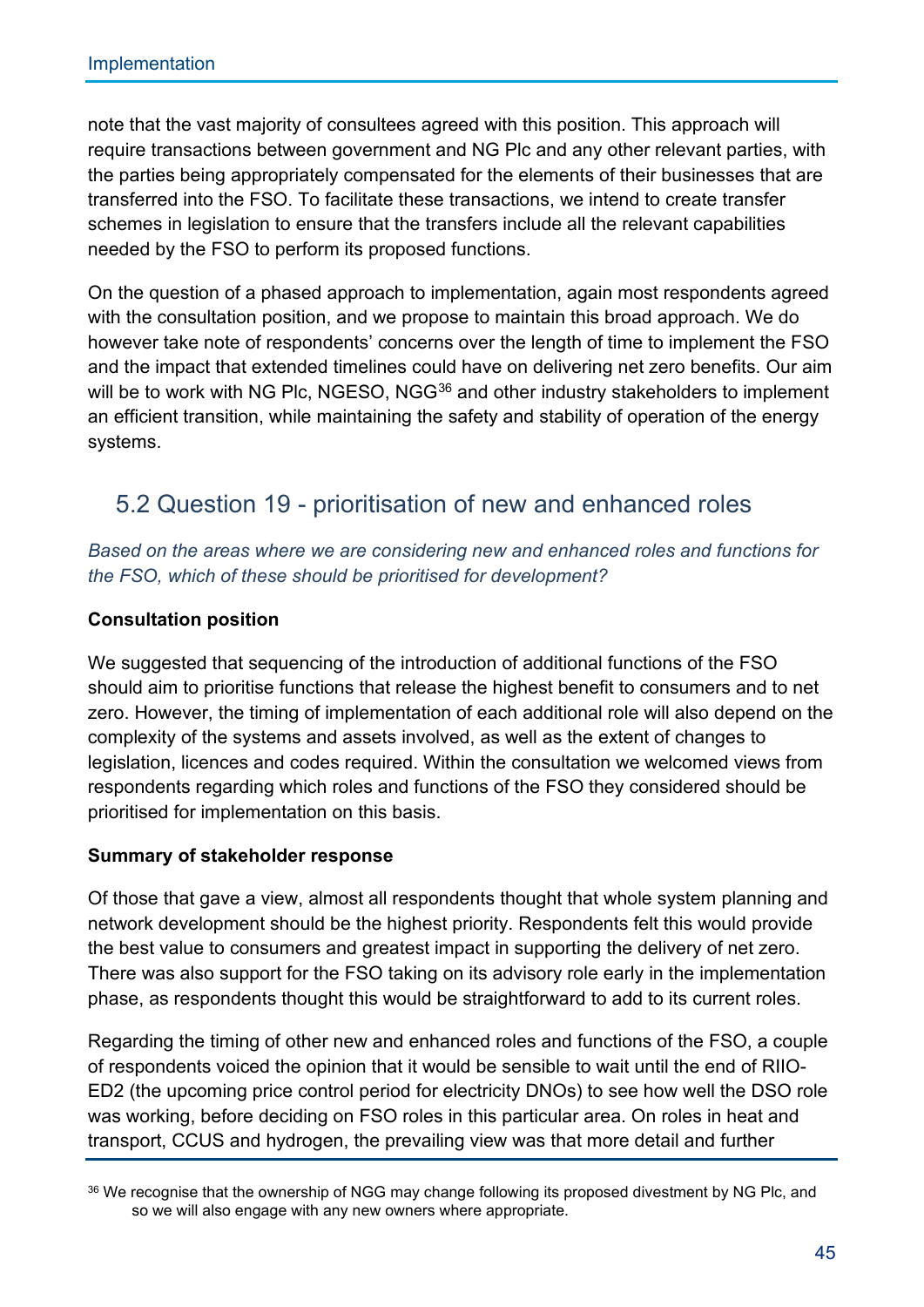consultation was required on each of these specific topics before respondents could give an informed opinion. A few respondents noted that implementation of the FSO's whole system planning and network development role was also a pre-requisite for the FSO to take on a role in heat and transport decarbonisation.

A few respondents commented that the FSO should not take on new roles until the existing roles of NGESO and NGG were fully bedded in.

#### **Government/Ofgem response**

We acknowledge and agree with the general support for prioritising the FSO's role in whole system planning and network development. In considering which functions and roles of the FSO may bring the greatest benefit to consumers and to the delivery of net zero, our early assessment also indicates that whole system planning and network development is a role that we would seek to prioritise on that basis.

We will take the views expressed by respondents, as well as the trade-off between security of supply, sustainability and affordability, into consideration in our more detailed implementation planning with NG Plc, NGESO and NGG.

We agree that consideration of possible future DSO arrangements, and any legislation or other changes that would be needed to give them effect, should take place in due course, not least to reflect any outcomes of Ofgem's current review of DSO governance.

### 5.3 Question 20 – implementation risks

#### *What do you believe are the risks to implementation?*

#### **Summary of stakeholder response**

The main risk identified by respondents was retention of employees and associated capability within the FSO, as well as concerns about skills and recruitment for the new and enhanced roles of the FSO. NGESO and NGG employees are highly skilled in specialist subject areas. However, there is a wider skills shortage in the GB power sector. Communicating well, setting a compelling vision for the FSO, and providing strong leadership were all seen as important to retaining employees during transition to the FSO.

Some respondents expressed concerns that recruitment for new roles could lead to a "brain drain" away from other organisations where the skills of experienced engineers are equally vital. Also, some respondents highlighted a risk that the new and enhanced roles of the FSO could place additional requirements on employees that they do not have the capacity to deliver.

The other reoccurring concern was the length of the implementation period and the uncertainty this may cause. This was both in terms of the impact on other energy industry initiatives and the delay in delivering net zero benefits across the industry.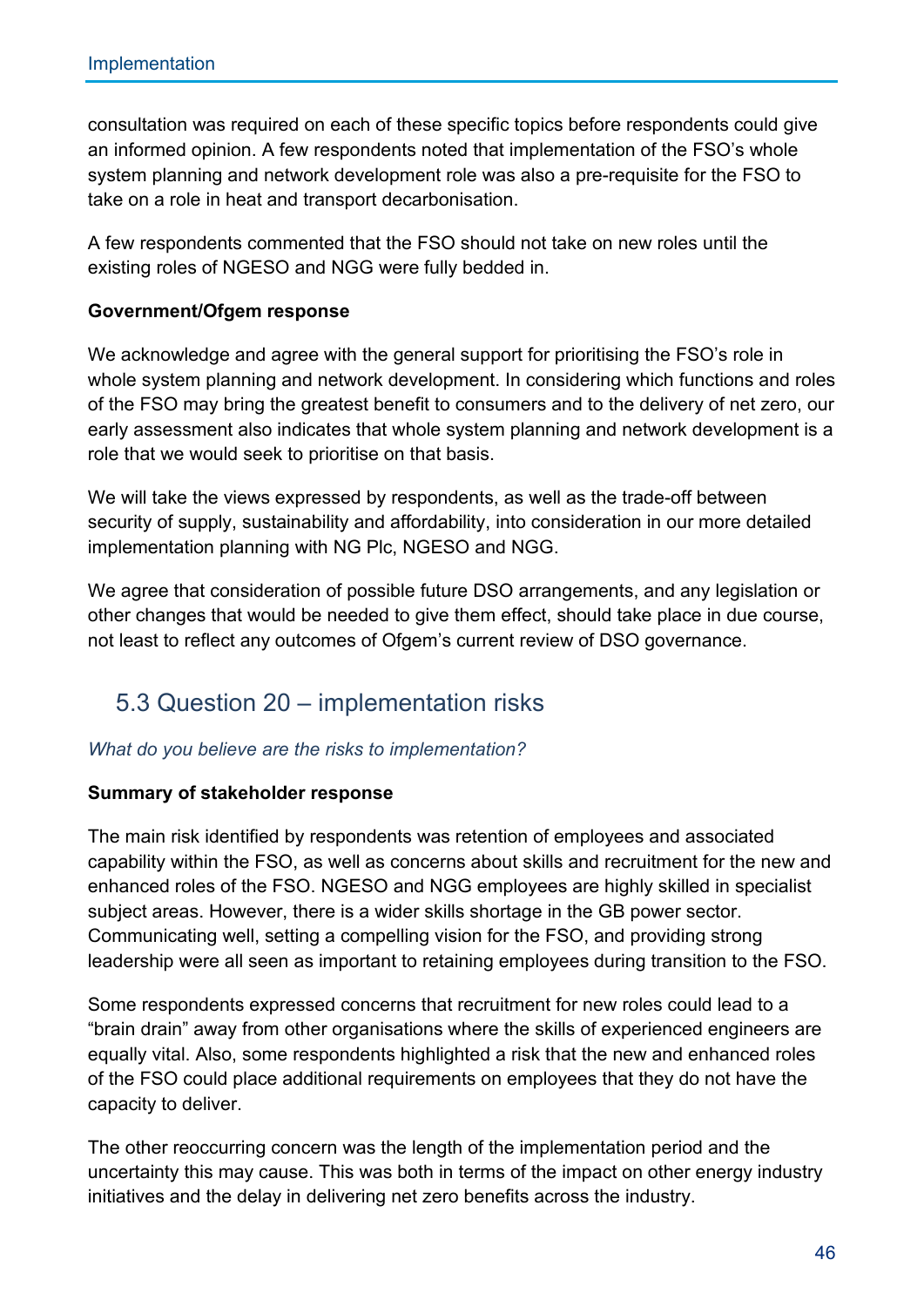There also was some concern, notably from gas parties, over the risk of duplication with both the new FSO and the continuing gas transmission businesses requiring employees with similar skills. Duplication was seen by these respondents not just as an issue of inefficiency and increased consumer cost, but also as creating a risk due to lack of available skilled employees. To mitigate this risk, respondents thought it essential to have clear roles and responsibilities between the FSO and industry parties, with a role for the Strategy and Policy Statement in achieving this. One respondent raised a concern that both the Transmission Owner and the FSO having responsibilities for network planning risks obscuring accountability between the parties (for example, when assets fail or there is a loss of supply event).

Some respondents expressed concerns about the risk of an electricity "bias" in the FSO, given the likely ratio between electricity and gas personnel. This they said could lead to bias in whole system planning. Other respondents raised similar concerns but felt that the bias would be to gas and electricity, rather than to other, alternative means of balancing energy systems.

Finally, a small number of respondents thought that there was a risk that nothing much would change, with the skills and culture in the FSO remaining the same. As one respondent put it, that the FSO would "fail to deliver more than the sum of its parts".

#### **Government/Ofgem response**

We recognise the risks raised by respondents over the retention of existing employees and recruitment of new employees to the FSO. We are proposing that the FSO should be an operationally and managerially independent organisation within the public sector, with a high degree of freedom to maintain and develop its employee proposition to attract and retain the employees it needs to fulfil its existing - as well as new and enhanced - duties and functions.

The role of the FSO at the heart of GB energy systems and the transition to net zero will, we believe, enable it to offer a range of high-profile and exciting roles, which will contribute to enticing new talent into the sector. We are aware that the skills and knowledge of existing employees will be vital to the success of the FSO, and we have seen from respondents' comments how much they are valued within the energy sector. Hence, we are committed to taking employees' interests into account throughout the transition process and consider it vital that ongoing employment with the FSO remains an attractive option for employees. We also intend to work together with NG Plc, NGESO and NGG to help them clearly communicate the purpose of the FSO to their employees and provide as much clarity as possible at each stage about the transition process.

We understand that timely implementation of the FSO is important, not just to bring forward benefits to consumers and to net zero, but also so as not to prolong periods of uncertainty for employees during the transition process. Hence, as described in our response to Q18, our aim will be to work with NG plc, NGESO, NGG and other industry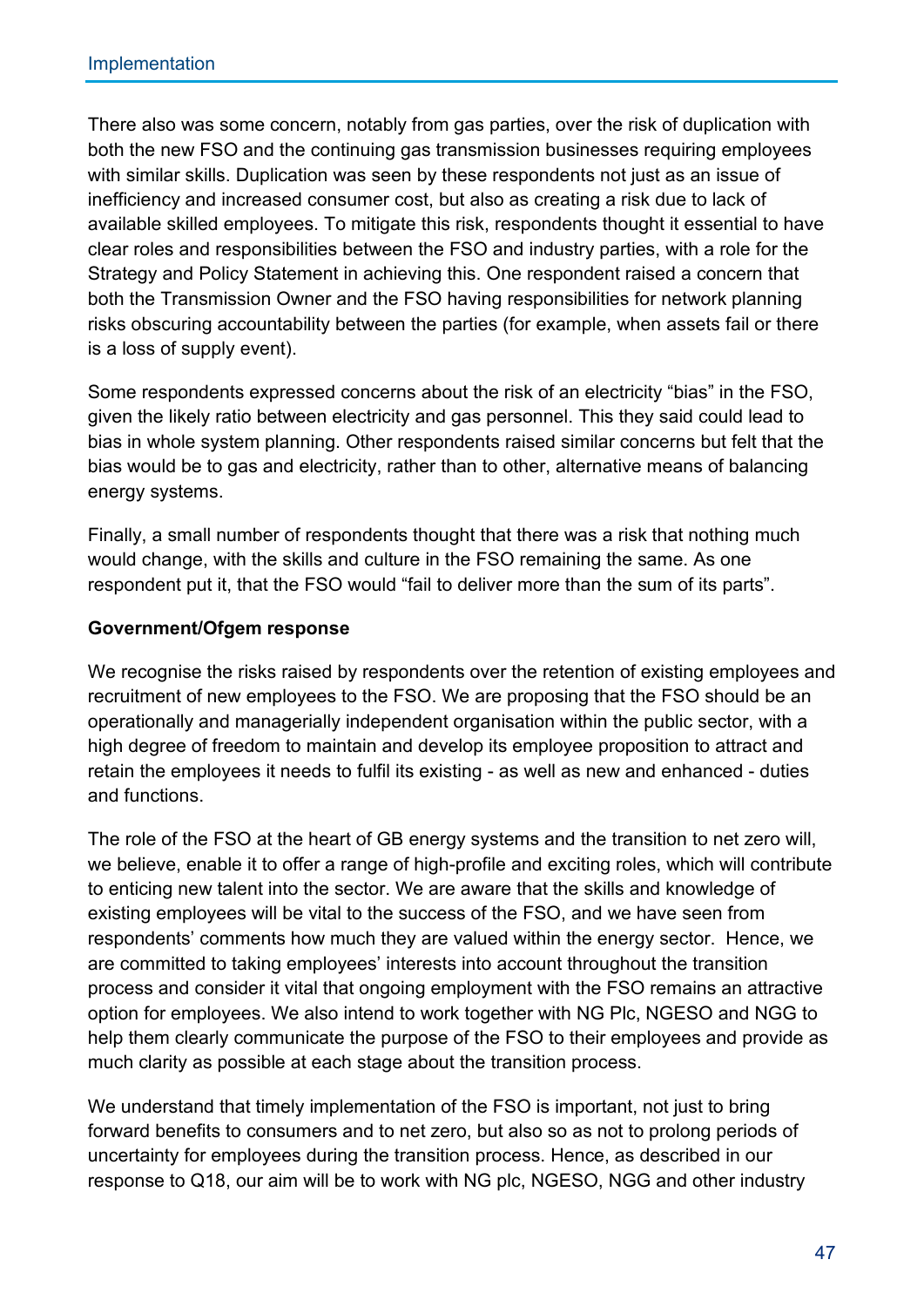stakeholders to implement an efficient transition, whilst maintaining the safety and stability of operation of the energy systems.

One of our key drivers for transition to the FSO is to deliver a whole systems approach to energy networks planning and operation. We are mindful of the need to avoid an electricity bias, and we will set out clear whole systems expectations for the FSO in its statutory duties to help mitigate this risk. These statutory duties will inform development of the FSO licences, and future whole system roles which will require expertise across electricity and gas. Finally, as mentioned by some respondents, an SPS can provide greater clarity on roles and responsibilities. We hope these measures also address concerns about duplication. Nevertheless, we acknowledge that there may still be some duplication of capabilities, which cannot be avoided if the objectives of our reform are to be fulfilled (see Q9).

## 5.4 Question 21 – potential implications of implementation

*Do you have any comments on potential implications of implementation for you, your organisation, or other stakeholders?* 

#### **Consultation position**

Effective coordination of the project to establish the FSO will be vital to ensuring that the reform meets its objectives. The consultation suggested that BEIS and Ofgem will both have a role to play in the overarching coordination of the implementation phase and assuring a successful transition to the FSO, as well as supporting National Grid plc, NGESO, NGG and the wider GB energy industry in their readiness for the changes that creation of the FSO will entail.

BEIS and Ofgem also recognise the uncertainty that this transition may create for NGESO employees and some employees within National Grid plc, NGG and their subsidiaries.

#### **Summary of stakeholder response**

Generally, respondents suggested the transition to the FSO will affect all energy industry participants to some degree or other, if nothing else in terms of the need to respond to follow up consultations, and the potential impact on investment decisions of any uncertainty generated by the transition. Some respondents pointed out that, even if contracts with the FSO do not need to change, due diligence will still be needed on their existing contracts to confirm that this is the case.

Respondents indicated that the full implications of implementation are still unclear, partly because there is not currently a set timeline for transition to the FSO, some roles and responsibilities need further refining, and the sector is unclear about the impact on existing transformation programmes involving NGESO and NGG. The DNOs made a specific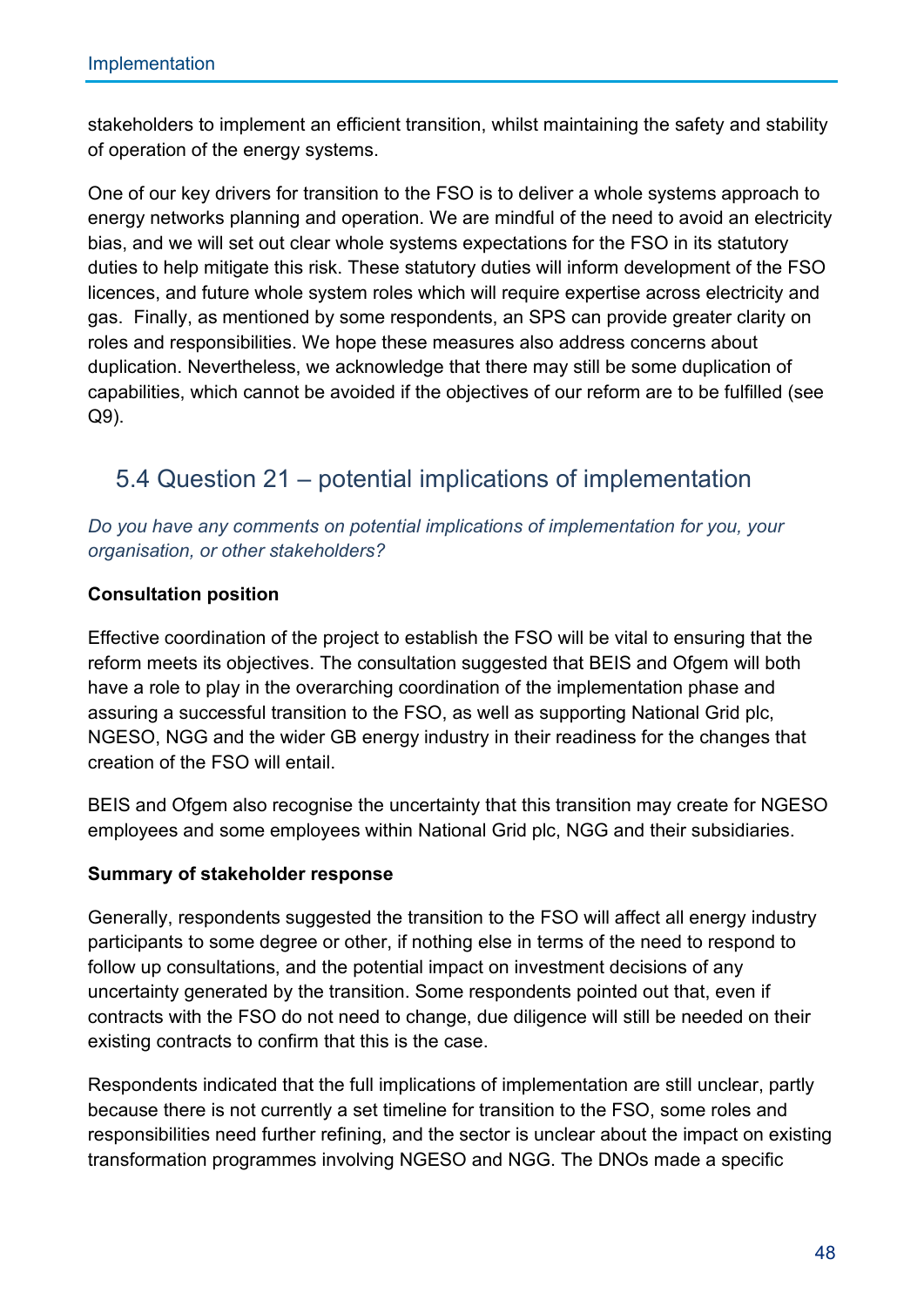request for their DSO programmes to have time to embed, prior to further development of the FSO's role in distribution system operation.

Where there are proposed changes that will require enhanced relationships between the FSO and other industry participants, there were calls for there to be consultation with industry. One respondent made a specific request for there to be a panel or group chaired by government/Ofgem with relevant industry experts to plan an effective transition. Several respondents commented on how well NGESO stakeholder engagement is currently done, requesting that this continues and highlighting the importance of ensuring a diverse range of views.

Responses from NG plc and NGESO saw the greatest implications of transition to the FSO as being the potential impacts to their personnel. While NGESO stated that a good proportion of its employees are positive about the transition to the FSO and the drive to delivering net zero, there is understandable concern amongst employees about the impact on their role, continuity of benefits and the consequences of separating from a large organisation. The speed of implementation was highlighted as a mitigation to prolonged uncertainty for employees. Where we received individual responses from NGESO employees, while they also were concerned about terms and conditions of employment, they were generally positive about the change too.

#### **Government/Ofgem response**

Key priorities of this transition will be to avoid disruption to current energy system operation activities, provide certainty to affected employees and ensure that momentum towards a net zero energy system is maintained. We recognise the multiple demands on industry, especially at present, and plan to engage industry participants at the appropriate points, to support a smooth transition to the FSO.

It is vitally important that all parties are ready for the transition to the FSO. Our implementation coordination arrangements referenced above will reflect the importance of ensuring all stakeholders affected by the changes have access to the information they need to prepare for the transition to the FSO in a timely manner.

Regarding impacts to the employees of NGESO, and some employees within National Grid plc, NGG and their subsidiaries, we are committed to taking employees' interests into account throughout the transition process. We consider it vital that ongoing employment with the FSO remains an attractive option for employees, as detailed in our response to Q.20. We also intend to work together with NG Plc, NGESO and NGG to help them clearly communicate the purpose of the FSO to their employees and provide as much clarity as possible at each stage about the transition process. We will ensure there is a clear plan for the implementation of the new arrangements so that the transition can take place smoothly, avoiding disruption to the crucial services that NGESO and NGG currently provide. We would expect these implementation plans to cover the detail of how and when personnel, assets and resources will transfer to the FSO.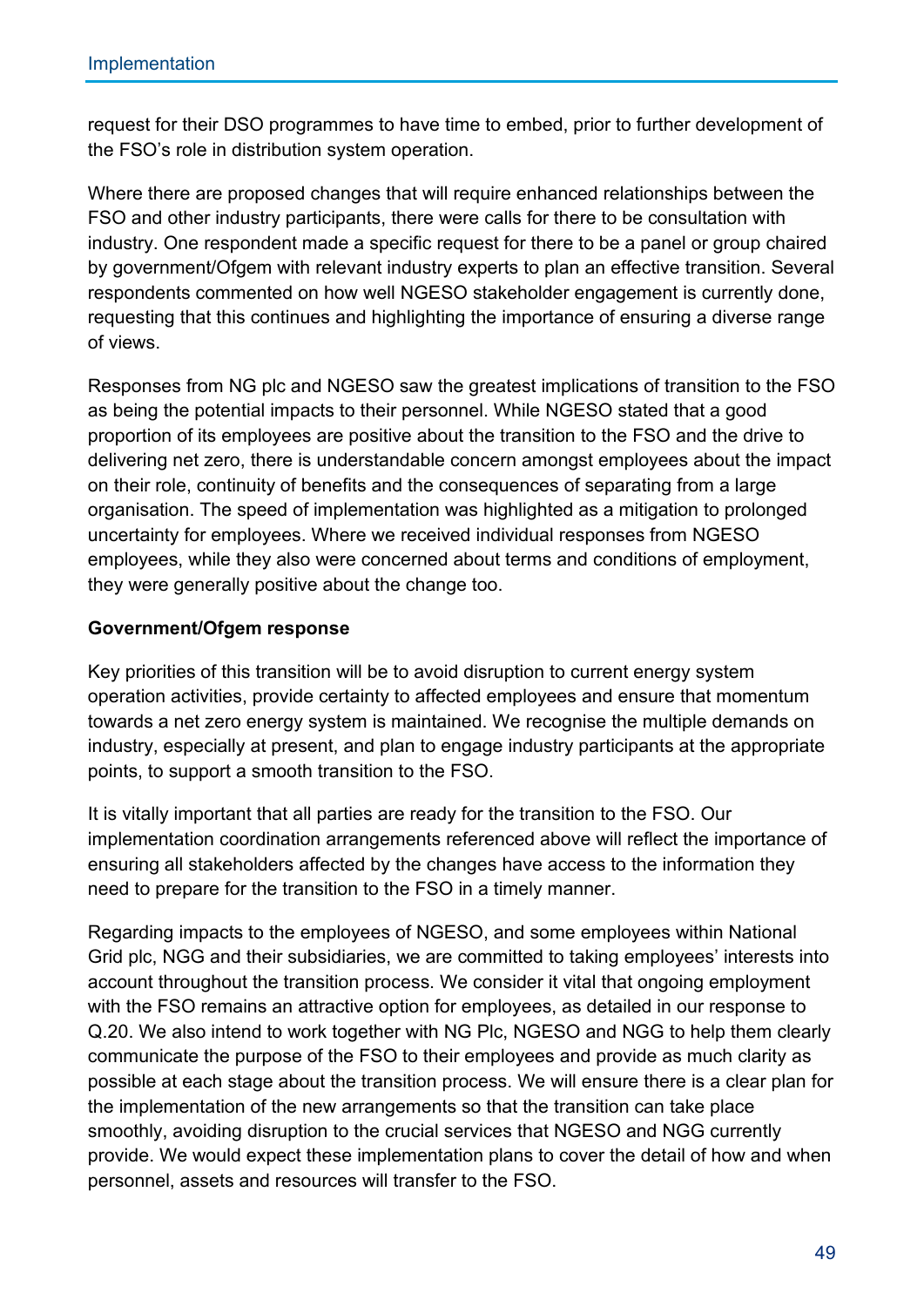## 6. Impact Assessment

We published our Impact Assessment (**IA**) alongside the FSO consultation. Around half of respondents provided comments or views to the questions posed in relation to the IA. Of those that responded we have set out a summary below and a government response to all questions at the end.

### 6.1 Question 22 – cost savings from whole system view

*What is your view on the position there are likely to be cost savings across the energy system from an increased "whole system" view, as described in paragraphs 50-55 of the IA?*

#### **Summary of stakeholder response**

There was general support for the IA's high-level approach to quantifying benefits alongside the magnitude of benefits. Particularly, respondents noted that whole system strategic planning and coordination will drive cost savings across the energy system, and many considered benefits would be towards the higher end.

Those that expressed some disagreement noted that estimating the magnitude of benefits is purely speculative and noted the extent of uncertainties regarding the path to net zero. One respondent set out that, as a result, the estimates of savings are simply not a credible basis for decision making.

NG plc set out that whilst they agree with the potential for benefits from an increased whole system view, and even consider the benefits could potentially be greater than set out, they do not agree with the magnitude of cost savings and methodology used to arrive at this. They cited the removal of potential or perceived conflicts of interest as an example used in the cost savings, pointing out that there has been no evidence of such conflicts of interest.

Recommendations for refinement included extending the scope of 'whole system benefits' to also consider DSO activities, extending the quantified cost base, considering safety and security of supply impacts alongside costs, and including a greater number of potential risks via the creation of an FSO.

### 6.2 Question 23 – benefits of electricity network competition

*What is your view on the conclusion that policy intervention is likely to increase the benefits of onshore electricity network competition, as described in paragraphs 53-59 of*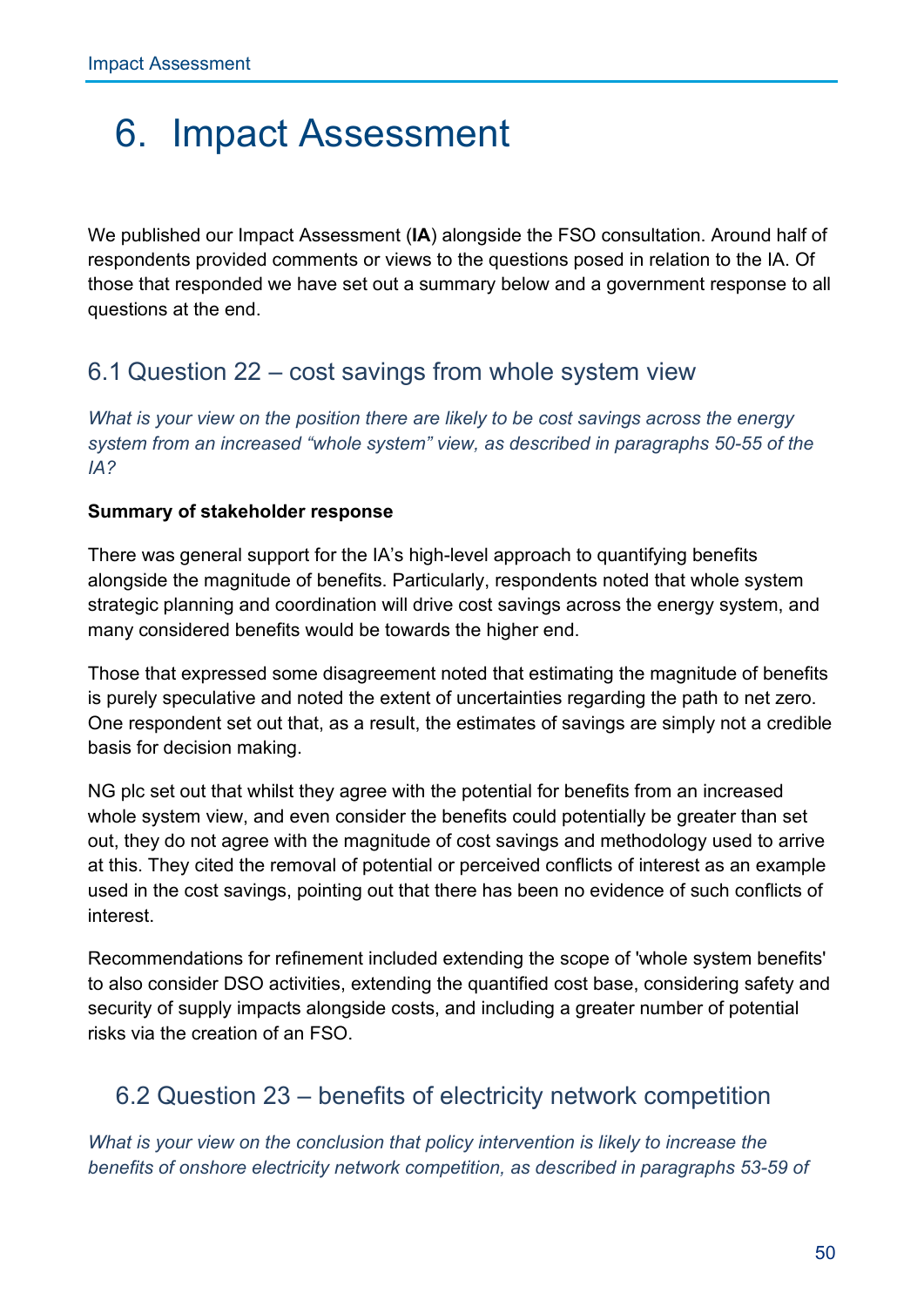*the IA? If you agree, is the potential magnitude of savings illustrated fairly in the IA? If not, why not?*

#### **Summary of stakeholder response**

Responses to this question were mixed with many respondents sceptical of this benefit materialising, or the removal of the 'perceived conflict of interest' resulting in benefits. Most of these responses, however, were more sceptical of the benefits of network competition (set out in a separate consultation) then of the main assessment of the FSO.

Several respondents noted that the costs and benefits were based on the onshore electricity competition IA written in 2016, before current net zero legislation and 2030 offshore wind target were in place and therefore further work is needed to understand consumer impact. Some respondents also raised concerns over the limited basis for the magnitude of potential savings.

## 6.3 Question 24 – key costs and benefits

*Do you think that the impact assessment has identified and considered the key costs and benefits of policy intervention?*

#### **Summary of stakeholder response**

Responses to this question were again mixed, many agreed that the IA had identified the right costs and benefits, but others provided further suggestions. Several respondents pointed out additional risks that were not included in the IA, including how the creation of FSO could delay decisions made in industry, organisational and capability failure risk and the NGESO's legacy culture and IT systems.

Responses from NG plc and NGESO suggested that some elements of the primary cost drivers assumed in the IA, for example work relating to splitting or duplicating IT systems, were underestimated. They also did not agree that the majority of costs of separating the ESO have already been incurred.

Other additional benefits mentioned were the improved decision making as a result of improved data sharing and digitalisation of the FSO and to factor in the benefit of the FSO 'reducing the risk' of not achieving net zero.

The main costs highlighted as needing further quantification were the loss of operational synergies, replication of roles, costs of separating IT and shared services, familiarisation and learning costs, and impacts on distribution companies.

### 6.4 Question 25 – distribution of impacts

*Do you think that the distribution of impacts is fairly represented, with impacted groups correctly identified? Outlined in table 5 of the IA.*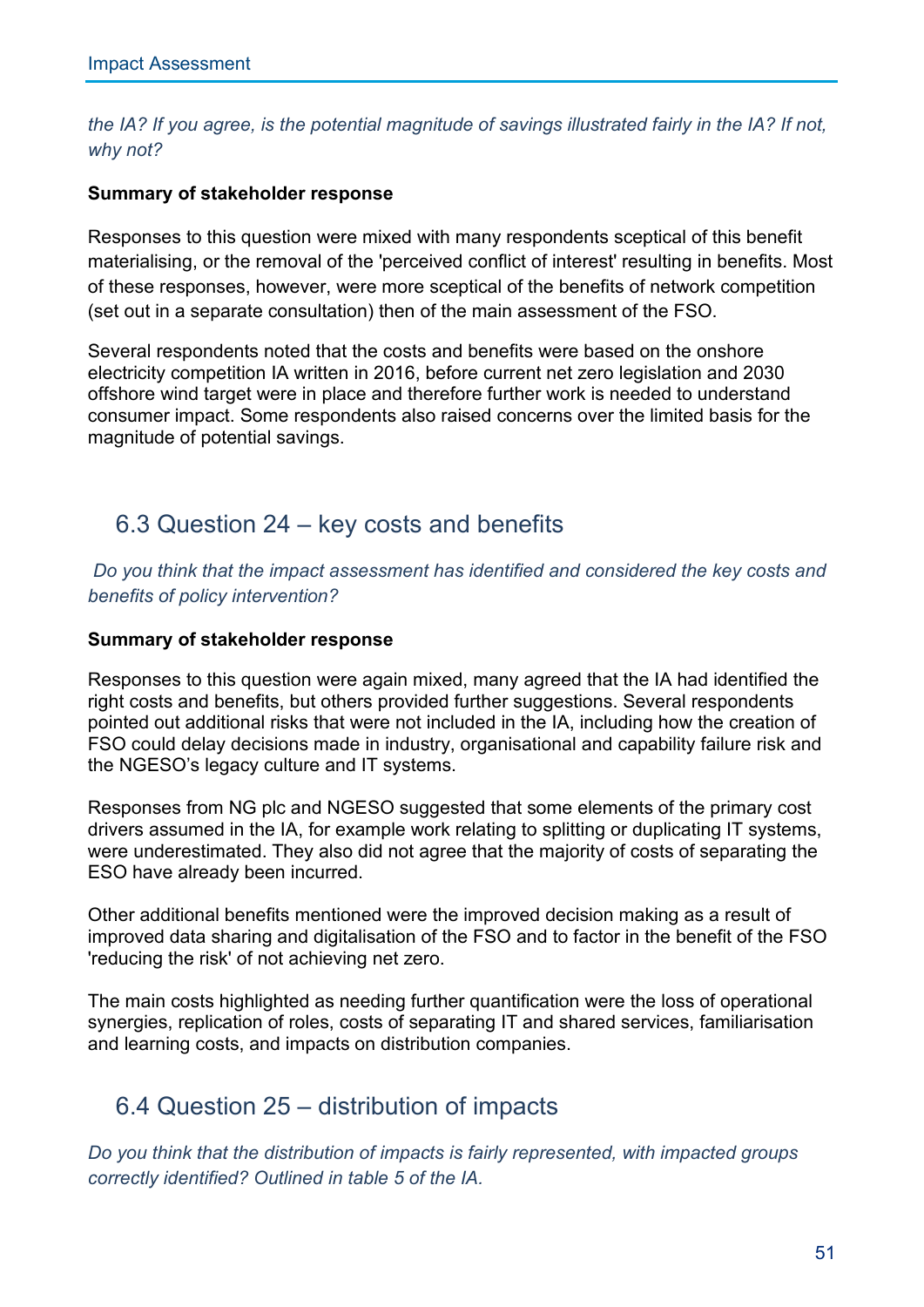#### **Summary of stakeholder response**

There were fewer responses to this question, but of those that did respond most agreed that our distribution of impacts was fairly represented. Several respondents provided further suggestions including taking more account of the needs of future energy market participants, end users/consumers and wider communities.

#### **Government/Ofgem response to all IA questions**

<span id="page-58-0"></span>We have now published an updated Impact Assessment<sup>[37](#page-58-0)</sup> alongside this consultation response that takes into account these comments. Please refer to page 9 of this updated IA which sets out the updates and changes following our review of the consultation responses. Following comments from NG plc and NGESO in relation to the net costs methodology we have increased our range of sensitivities to reflect possible underestimated costs.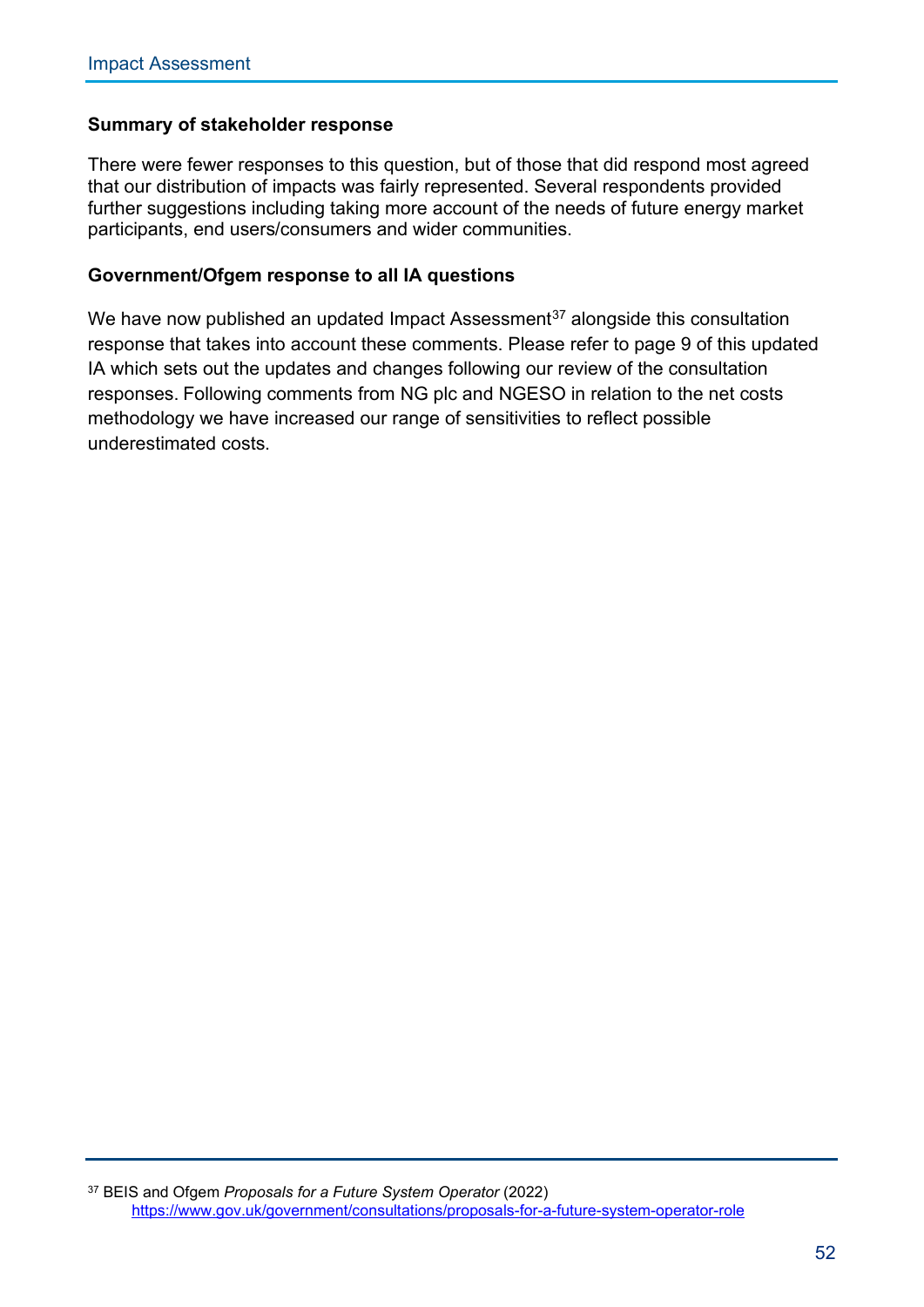## 7. General

## 7.1 Question 26 – protected characteristics

*We invite respondents' views on whether the proposals for energy system governance reform may have a different impact on people who have a protected characteristic (age, disability, gender re-assignment, marriage and civil partnership, pregnancy and maternity, race, religion or belief, sex (gender) or sexual orientation), in different ways from people who don't have that characteristic.* 

The vast majority of respondents had no further comments or additional details to add on whether the proposals for energy system governance reform would impact on people who have protected characteristics.

Of those that provided comments, several highlighted the opportunities that the FSO could have to consider the impact of changes to the energy system on consumers, including supporting those with protected characteristics. One respondent highlighted the need for early input from relevant expert groups to ensure creation of an appropriate FSO model that works for all members of society.

A comment was made about the importance of ensuring the FSO has a strong diversity and inclusion policy so that it represents the community. One respondent suggested ensuring lower-income groups are modelled in the impacts of the FSO transition, particularly ensuring they are protected if bills turn out to be higher than expected. A few respondents made specific reference to accessibility of information and the digitalisation of the energy system as a result of the reform, which could have an impact on the ability for certain groups to engage with the system.

#### **Government and Ofgem response**

The FSO will play an important role in driving progress towards a net zero system, for example providing independent expert advice to inform strategic decisions. As consumers become more active users of the system, the transition to and future engagement in a net zero energy system will have implications for energy consumers and therefore people with protected characteristics. For example, digitalisation could have implications for different protected characteristics.

It is government's intention to put consumers at the heart of the transition, and it will be critical that the FSO takes consumers into account to ensure that the future system is aligned with the needs of consumers and their different protected characteristics. As a result, we intend to create a statutory duty making consumer impact an explicit focus of the FSO's operation.

We recognise the concerns regarding potential impacts of the reforms on financially vulnerable groups who can often have certain protected characteristics. This project intends to establish an independent FSO able to drive progress towards net zero while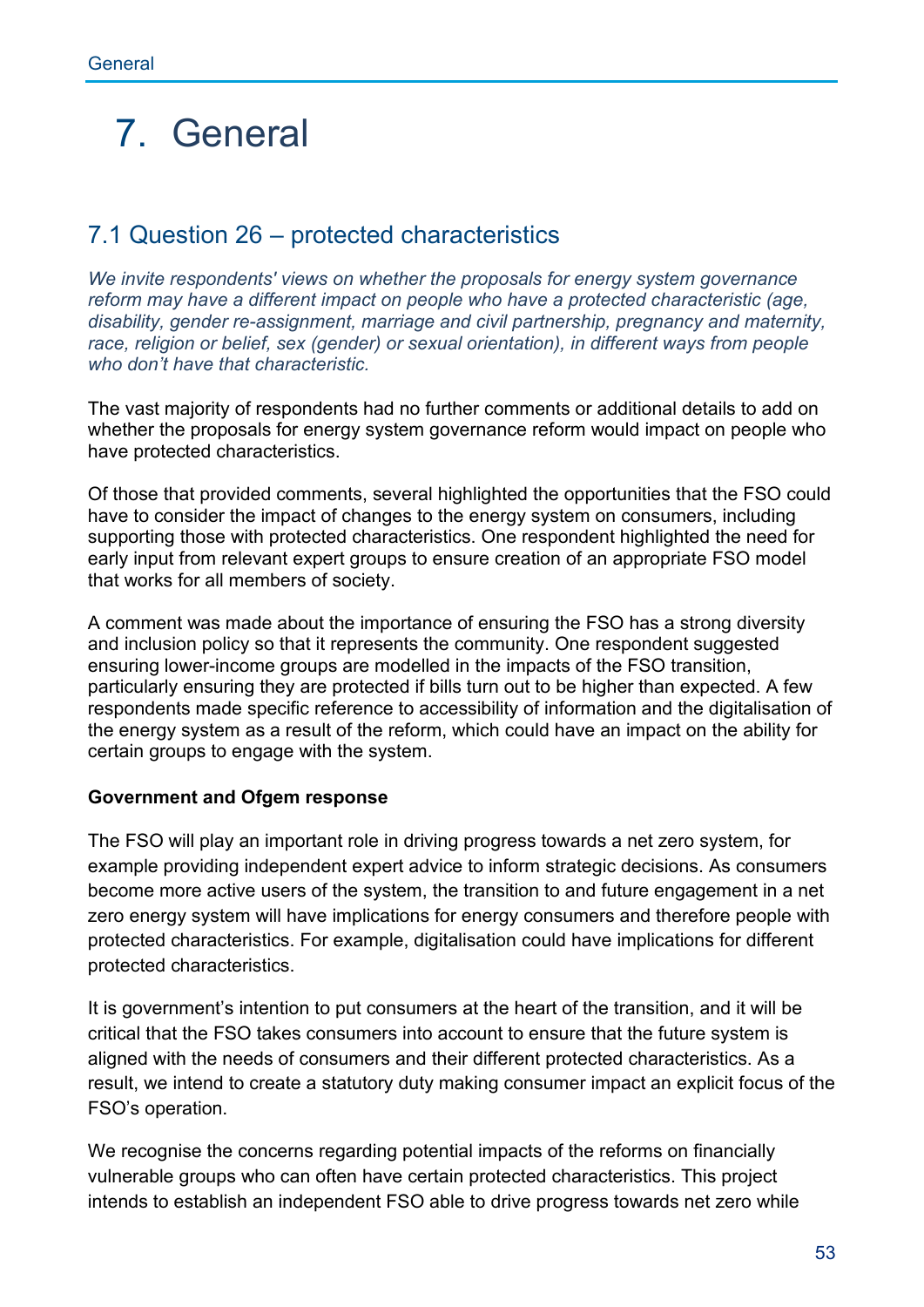maintaining energy security and, importantly, minimising costs for consumers in the longterm.

Government supports vulnerable and low-income households through initiatives such as the £500 million household support fund<sup>38</sup>, the Warm Home Discount, Winter Fuel Payments and Cold Weather Payments. In addition to this, government recently announced that millions of households will receive £350 of government support to help protect them from rising energy costs. The energy price cap also continues to help protect vulnerable consumers from unfair prices.

We will continue to monitor, assess and mitigate the impact of implementation of the proposals on protected characteristics.

<span id="page-60-0"></span><sup>&</sup>lt;sup>38</sup> Press release: Government launches £500m support for vulnerable households over winter (2021) [https://www.gov.uk/government/news/government-launches-500m-support-for-vulnerable-households-over](https://www.gov.uk/government/news/government-launches-500m-support-for-vulnerable-households-over-winter)[winter](https://www.gov.uk/government/news/government-launches-500m-support-for-vulnerable-households-over-winter)